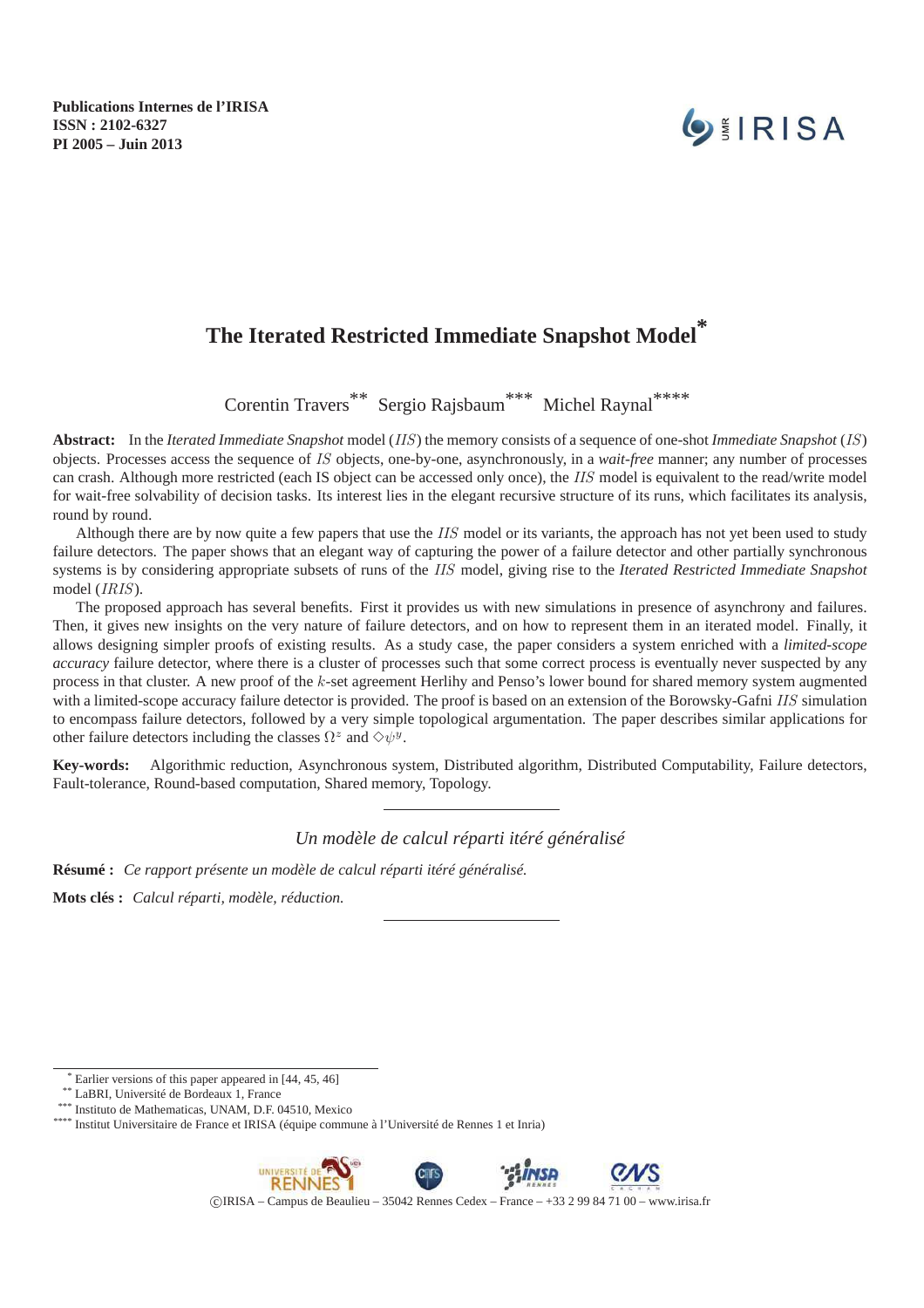## **1 Introduction**

A distributed model of computation consists of a set of  $n$  processes communicating through some medium (some form of message passing or shared memory), satisfying specific timing assumptions (process speeds and communication delays), and failure assumptions (their number and severity). A major obstacle in the development of a theory of distributed computing is the wide variety of models that can be defined – many of which represent real systems – with combinations of parameters in both the (a)synchrony and failure dimensions [6, 36]. Thus, an important line of research is concerned with finding ways of unifying results, impossibility techniques, and algorithm design paradigms of different models.

An early approach towards this goal has been to derive direct simulations from one model to another, e.g., [2, 5, 8, 10]: to show how to transform a protocol running in an asynchronous message passing model to one for a shared memory model [2], or from an asynchronous model to a synchronous model [5], or from a protocol tolerating some number of failures to one tolerating more failures [10] or more severe ones. A more recent approach has been to devise models of a higher level of abstraction, where results about various more specific models can be derived (e.g., [19, 30, 37]). Two main ideas are at the heart of the approach, which has been studied mainly for crash failures only, and is the topic of this paper.

**Two bedrocks: wait-freedom and round-based execution** It has been discovered [8, 31, 51] that the *wait-free* case, where any number of processes can crash ("wait statements" to hear from another process are useless) is fundamental. In particular, [31] provided a characterization of the tasks that are wait-free solvable in a read/write shared memory system. One can derive characterizations of task solvability in other models, by reduction (via simulations e.g., [10, 20, 33, 34]) to the wait-free model and then applying the characterization of [31].

The wait-free characterization of [31] is topological in nature, and it is based on a representation of the executions of a protocol as a *simplicial complex*, i.e., a discrete geometric object, whose interesting properties are invariant over continuous deformations, namely, subdivisions. In more detail, one considers the *simplicial complex of global states* of the system after a finite number of steps. Various papers have analyzed topological invariants about the structure of such a complex, for wait-free and other models, to derive impossibility results, and sometimes also protocols. Such invariants are based on the notion of *indistinguishability,* which has played a fundamental role in nearly every lower bound in distributed computing. Two global states are indistinguishable to a set of processes if they have the same local states in both.



Figure 1: A simple complex with three simplexes

As an example let us consider Figure 1 that represents a complex with three triangles. Each triangle is a *simplex* representing a global state. The corners of a simplex represent local states of processes in the global state. The center simplex and the rightmost simplex represent global states that are indistinguishable to  $p_1$  and  $p_2$ , which is why the two triangles share an edge. Only  $p_3$  can distinguish between the two global states.

Most attempts at unifying models of various degrees of asynchrony restrict attention to a subset of well-behaved, *round-based* executions. Given a model of distributed computation, one considers subsets of executions, generated by particular legal sequences of actions for the scheduler, each of which produces a Òlayer.Ó Thus, in a precise sense, such a layering can be viewed as defining a sub-model of the original model. Lower bounds and impossibility results proven for the sub-model translate directly into the original model. For example, [37] presents a uniform approach to the study of solvability of consensus in various models of computation in which, crash failure behavior can occur. The use of layerings facilitates performing round-by-round analysis: essentially, results regarding consensus follow from analyzing a single layer of computation.

The approach in [9] goes beyond and defines an *iterated* round-based model (IIS), where each communication object can be accessed only *once* by each process. In its basic form, the iterated model assumes the objects are *Immediate Snapshot* (IS) objects [7], that are accessed by the processes with a single operation denoted write snapshot(), that writes the value provided by the invoking process and returns to it a snapshot [1] of its content. A benefit of using immediate snapshot operations is that the resulting complex is a *manifold*: as in the figure above, where for three processes, each edge is contained in at most two triangles. The sequence of IS objects are accessed asynchronously, and one after the other by each process. It is shown in [9] that the IIS model is equivalent (for bounded wait-free task solvability) to the usual read/write shared memory model. A simpler and more general simulation appeared recently [23].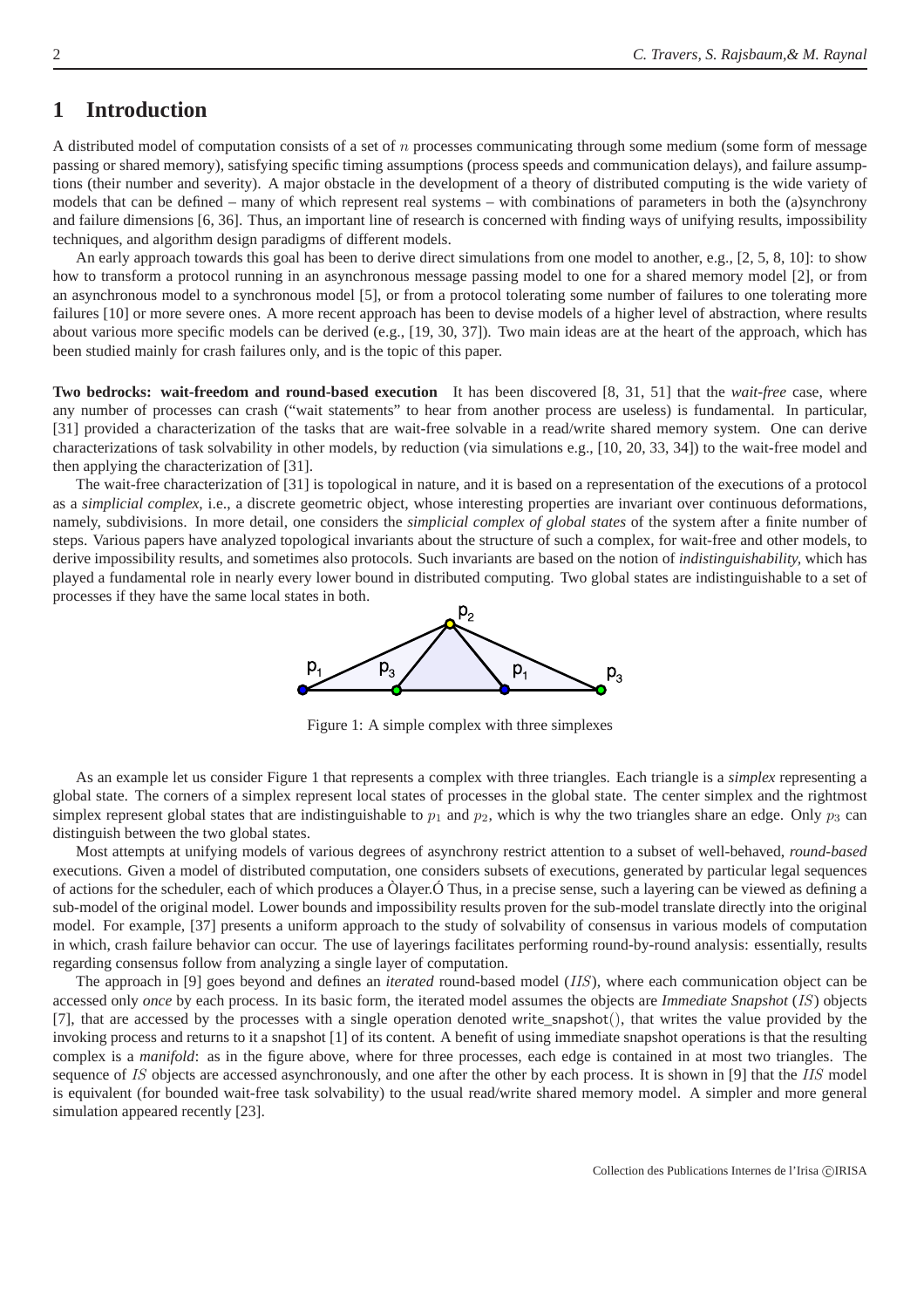Thus, the runs of the IIS model are not a subset of the runs of a standard (non-iterated, where a process can access the same object more than once) model as in other works, and the price that has to be payed is a simulation algorithm showing that the model is equivalent to a read/write shared memory model (w.r.t. wait-free task solvability). But the reward is a model that has an elegant recursive structure: the complex of global states after  $i + 1$  rounds is obtained by replacing each simplex in the complex of global states after i rounds, by a one round complex (see Figure 2). Thus, as in [19, 30, 37] impossibility results follow from analyzing a single layer of computation, but in the IIS the layers are by definition independent. Furthermore, the design of algorithms is also facilitated. Actually, roughly speaking, the IIS is the model resulting from programming distributed algorithms in a recursive manner [22]. Indeed, the IIS model was the basis for the proof in [9] of the wait-free characterization theorem of [31] that holds for any task. Also, the IIS model, enriched with objects more powerful than read/write registers, was instrumental for the results in [24] showing that renaming is a strictly weaker task than set agreement. Later on it was shown that this enrichment is equivalent to its non-iterated version [23]. See [43] for an overview of results related to the IIS model, and more recent papers that take advantage of the IIS model and its variants, such as [28, 29].

**Failure detectors** Although there are by now quite a few papers that use the IIS model or its variants, the approach has not yet been used to study failure detectors. Recall that a *failure detector* [12] is a distributed oracle that provides each process with hints on process failures (see [49, 50] for an introduction to failure detectors). According to the type and the quality of the hints, several classes of failure detectors have been defined (e.g., [12, 38, 54]). Failure detectors are used as an abstraction of reliability assumptions, to design modular protocols in distributed systems, and also as a theoretical device, to study models of various degrees of synchrony.

The family of *limited scope* accuracy failure detectors, is denoted  $\Diamond S_x$  [27, 53]. These capture the idea that a process may detect failures reliably on the same local-area network, but less reliably over a wide-area network. They are a generalization of the class denoted  $\Diamond S$  that has been introduced in [12] ( $\Diamond S_n$  is  $\Diamond S$ ). Informally, a failure detector  $\Diamond S_x$  ensures that there is a non-faulty process that is eventually never erroneously suspected by any process in a cluster of  $x$  processes. A failure detector of the class  $\diamondsuit S_x$  is for a system made up of a single cluster of processes. The family  $(\diamondsuit S_{x,q})_{1\leq x\leq n,1\leq q\leq x}$  extends the notion of limited scope failure detector to a system where the processes are partitioned into multiple disjoint clusters. There are q disjoint clusters denoted  $X_1, \ldots, X_q$ , where  $|X_i| = x_i$ ,  $X = \bigcup_{1 \leq i \leq q} X_i$  and  $x = \sum_{i=1}^q x_i$ . Informally, there is a process that is never suspected in each cluster  $X_i$ . Thus, as the parameters  $x, q$  vary, systems of different degree of synchrony are obtained.

Many other families of failure detectors have been considered. Notably,  $\{\Omega^z\}_{1\leq z\leq n}$ , and  $\{\Diamond \psi^y\}_{1\leq y\leq n}$ . The failure detector class  $\Omega^z$  [42] is a generalization of the class  $\Omega$  [13]; in particular,  $\Omega^1$  is the class  $\overline{\Omega}$ , that is necessary and sufficient to solve consensus. A failure detector of the class  $\Omega^z$  controls a local variable LEADER<sub>i</sub> containing a set process identities, and captures weaker synchrony assumptions. A failure detector of the class  $\diamond \psi^y$  outputs at each process  $p_i$  an integer NBC<sub>i</sub> that is an estimate of the number of processes that have crashed. The family  $\{\Diamond \psi^y\}_{1\leq y \leq n}$  was introduced in [39] (although with a different formulation).

**Context and goals of the paper** The paper introduces the *IRIS model,* which consists of a subset of runs of the IIS model of [9]. The aim is to obtain the benefits of the round by round and wait-freedom approaches in one model, where any number of processes can fail (by crashing), but the executions represent those of a partially synchronous model. The proposed approach has several benefits. First it provides us with new simulations in presence of asynchrony and failures. Then, it gives new insights on the very nature of failure detectors, and on how to represent them in an iterated model. Finally, it allows designing simpler proofs of existing results.

In the construction of a distributed computing theory, a central question has been understanding how the degree of synchrony of a system affects its power to solve distributed tasks. The degree of synchrony has been expressed in various ways, typically either by specifying a bound t on the number of processes that can crash, as bounds on delays and process steps [16], or by a failure detector [12], or by using powerful shared memory objects [26]. It has been shown multiple times that systems with more synchrony can solve more tasks. Previous works in this direction have mainly considered an asynchronous system enriched with a failure detector that can solve consensus. Some works have identified this type of synchrony in terms of fairness properties [52]. Other works have considered round-based models with no failure detectors [19]. Some other works [35] focused on performance issues mainly about consensus. Also, in some cases, the least amount of synchrony required to solve some task has been identified, within some paradigm. A notable example is the weakest failure detector to solve consensus [13] or set agreement [54]. k-set agreement [14] (see [48] for a short survey) represents a desired coordination degree to be achieved in the system, requiring processes to agree on at most k different values (consensus is 1-set agreement), and hence is natural to use it as a measure for the *synchrony degree* in the system. The fundamental result of the area is that  $k$ -set agreement is not solvable in a wait-free, i.e., fully asynchronous system even for  $k = n - 1$  [8, 31, 51].

However, a clear view of what exactly "degree of synchrony" means is still lacking. For example, the same power as far as solving  $k$ -set agreement can be achieved in various ways, such as via failure detectors [38] or  $t$ -resilience assumptions. A second goal for introducing the *IRIS* model, is to have a mean of precisely representing the degree of synchrony of a system, and this is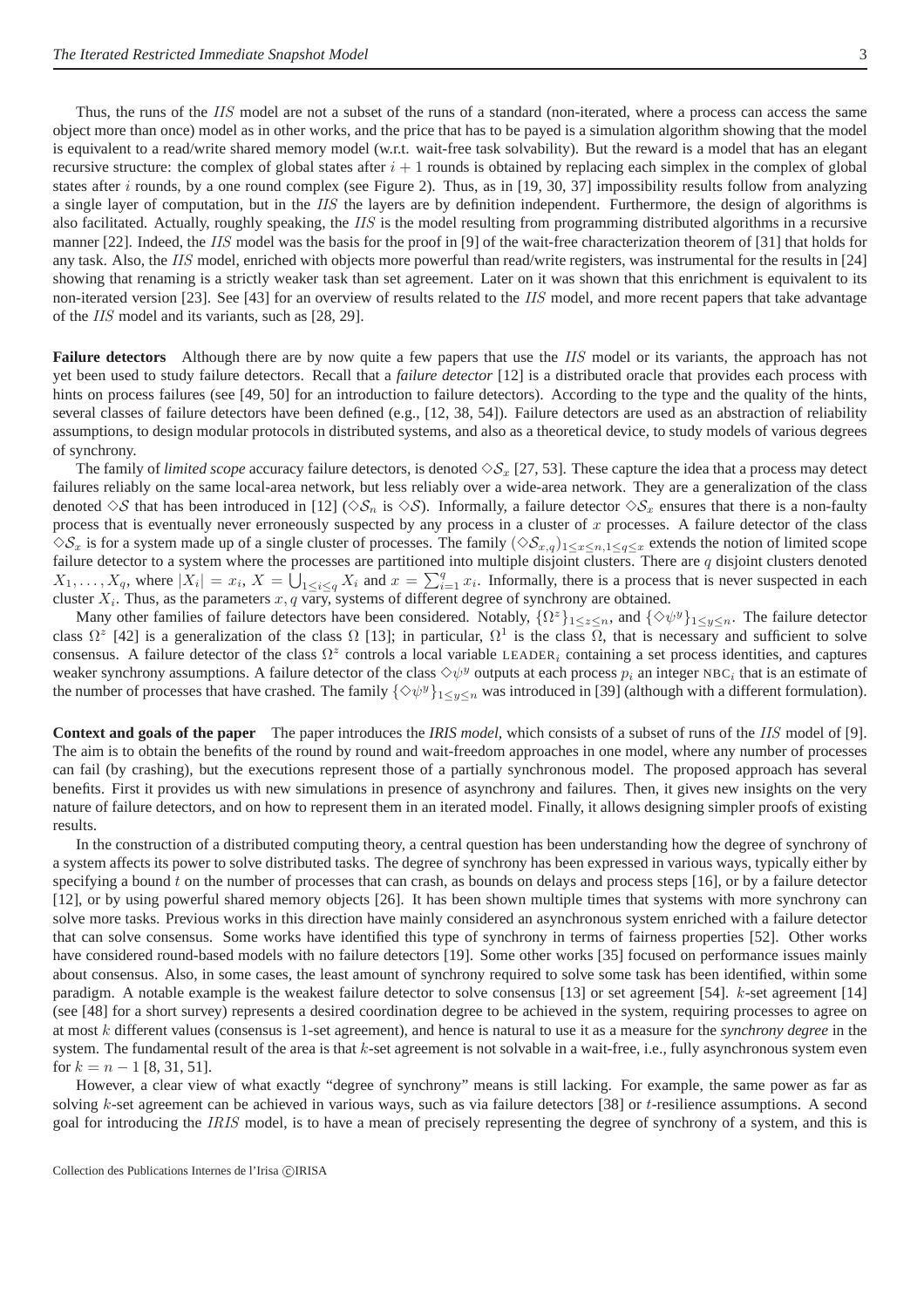achieved with the IRIS model by considering particular subsets of runs of the IIS model. We observe in [47] that directly including failure detectors in the IIS model is useless, instead we consider subsets of runs to model partial synchrony.

Our representation of synchrony complements previous results about t-resilient systems, derived by reduction to the wait-free case [10], or using bivalency arguments (e.g., [17, 37]) which do not seem to be generalizable from consensus to set agreement. The 1-resilient characterization of  $[11]$  is by reduction to the consensus impossibility of  $[17]$ , and in general dealing with t-resilient executions is more difficult than the wait-free case; compare for example the wait-free consensus impossibility proof in [26] with the one of [17], which is much more subtle.

**Contributions** This paper shows that the IIS model has yet another fundamental advantage, namely, it allows studying the computability power of the read/write shared memory model equipped with a failure detector, when any number of processes can crash. More specifically, the paper presents several results in that direction.

1. Given that directly adding a failure detector to the IIS model does not allow solving more tasks [47], an iterated model is defined by a subset of its executions. For a failure detector of a class  $C$ , a corresponding restricted  $IIS$  model is defined. This model is denoted IRIS( $PR_C$ ). IRIS stands for Iterated Restricted Immediate Snapshot model.  $PR_C$  denotes a property, derived from the failure detector class C, that is encapsulated in the write\_snapshot() operation. The IRIS( $PR_C$ ) model is induced by the runs in which the write snapshot() operations satisfy the corresponding  $PR_C$  property. Every run of  $IRIS(PR<sub>C</sub>)$  is a run of the IIS model, but the opposite is not necessarily true.

To illustrate the approach, the paper considers three families of failure detector classes:  $\{\Diamond S_x\}_{1\leq x\leq n}$ ,  $\{\Omega^z\}_{1\leq z\leq n}$ , and  $\{\diamondsuit\psi^y\}_{1\leq y\leq n}$ . For a failure detector C in each one, it defines a corresponding  $IRIS(PR_C)$  model.

- 2. The paper shows that the synchrony exhibited by the  $IRIS(PR_C)$  model characterizes the power of the read/write model enriched with C. It presents a simulation from the shared memory model with C to the  $IRIS(PR_C)$  model. Conversely, it shows how to extract C from  $IRIS(PR_C)$ , and then simulate the read/write model with C. A noteworthy corollary follows from that simulation, namely, a task is solvable in the read/write model with C if and only if it is solvable in the  $IRIS(PR_C)$ model. Thus, the paper shows that the simulation of [23] (an improvement on the original one in [9]) of the read/write model in the IIS model, can be extended to work also with failure detectors.
- 3. As an application of the previous simulations, new, simple proofs of the impossibility of solving  $k$ -set agreement in the read/write model equipped with a failure detector from the above classes are derived. Such direct proofs were known only for the  $\{\Diamond S_x\}_{1\leq x\leq n}$  family [27], using combinatorial topology techniques from [30]. Impossibility proofs for the other families are by reduction to this result [38].

Conversely, the results presented in the paper open the possibility of designing new set agreement (and in particular consensus) algorithms: design an algorithm in an  $IRIS(PR<sub>C</sub>)$  model, and then using the simulation mentioned above, transform it into an algorithm for the read/write model with C.

We remark that the definition of an  $IRIS(PR_C)$  model is not in terms of process failures or failure detectors. The characterization of a failure detector class  $C$  appears as a restriction of the set of runs that would be produced if the corresponding failure detector was used in a certain canonical way and the schedules of read and write operations follow a certain form. So, the  $IRIS(PR_C)$ model captures the synchronization/scheduling power of the corresponding failure detector class. In that sense, a failure detector is a scheduler with specific fairness properties<sup>1</sup>.

**Roadmap** The paper is divided in 8 sections. Section 2 describes the computational model and the classes of failure detectors we are interested in. Iterated restricted models corresponding to the failure detector classes  $\Diamond S_x, \Omega^z$  and  $\Diamond \psi^y$  are presented in 3. The computational equivalence of these models with the standard read/write model enriched with the corresponding failure detectors is proved in sections 4,5 and 6. Section 7 presents simple proofs of impossibility results regarding the computational power of the read/write model augmented with failure detectors. This section also shows that the IRIS model can be used to analyze the t-resilient model. Finally, section 8 concludes the paper.

## **2 Computation model and failure detector classes**

This section presents a quick overview of the background needed for the rest of the paper, more detailed descriptions can be found elsewhere, e.g., [6, 9, 12]. We describe here the two main models we are concerned with, in Section 2.1 the standard shared memory

<sup>&</sup>lt;sup>1</sup>This is similar to the *linearizability* consistency criterion [32] that restricts the set of runs generated by processes that access concurrently shared objects.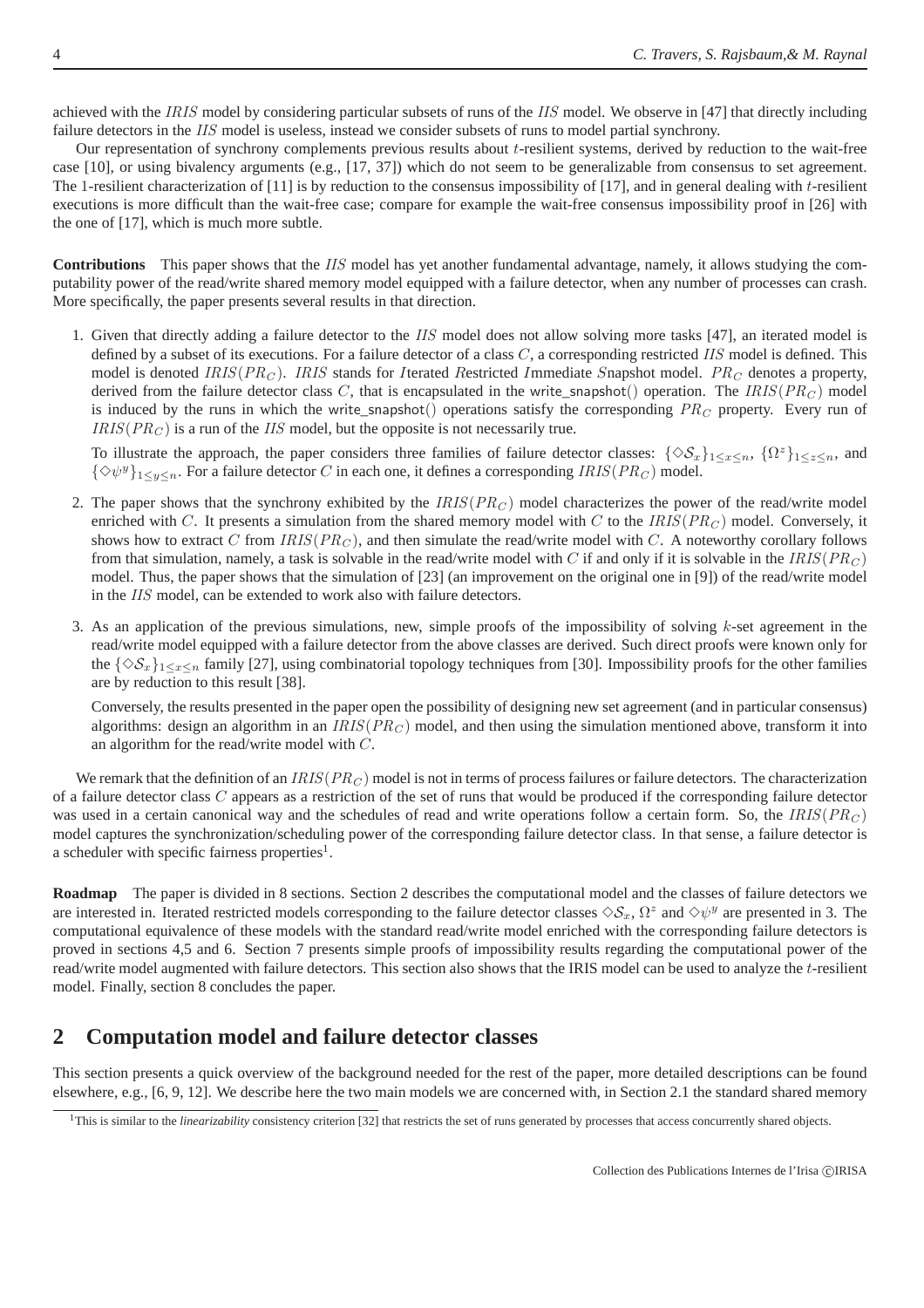model enriched with failure detector, and in Section 2.2 the IIS model. In Section 2.3 we define tasks, and the known equivalence between these models.

#### **2.1 Shared memory model enriched with failure detectors**

**Asynchronous shared memory** The paper considers a standard asynchronous system made up of n processes,  $p_1, \ldots, p_n$ . A process can fail by *crashing*, i.e., by prematurely halting. It behaves correctly (i.e., according to its specification) until it (possibly) crashes. A process is *correct in a run* if it takes an infinite number of steps and *faulty* otherwise. If not otherwise indicated, we do not assume any upper bound on the number of faulty processes. In the case where no failure detector is available, this is called the *wait-free* environment, because "wait statements" used by a process to hear from another process are useless. A system where any number of processes may crash is sometimes called wait-free even if a failure detector is available, despite the fact that wait statements may be useful in this case.

The shared memory is structured as an array  $SM[1..n]$  of atomic registers. Each register  $SM[i]$  supports two operations write(v) and read() that allow to store the value v and retrieve the current value of the register respectively. Only  $p_i$  can write to  $SM[i]$ , but every process  $p_i$  can read  $SM[i]$ . Uppercase letters are used to denote shared registers. It is often useful to consider higher level abstractions constructed out of such registers, that are implementable on top of them, such as snapshots objects. In this case, a process can read the entire memory  $SM[1..n]$  in a single atomic operation, denoted snapshot() [1].

**Failure detectors** As explained in the Introduction, a failure detector [12] is a distributed oracle that provides possibly unreliable information about failures to the processes. Operationally, each process  $p_i$  is endowed with a read-only variable FD<sub>i</sub> that contains the information provided by the failure detector. Several classes of failure detectors can be defined according to the kind and the quality of failures information they provide.

**The family**  $(\Diamond S_x)_{1 \leq x \leq n}$  A failure detector of the class  $\Diamond S_x$  [25, 40, 27] provides each process  $p_i$  with a variable TRUSTED<sub>i</sub> that contains identities of processes that are believed to be currently alive. When  $j \in \text{TRUSTED}_i$  we say " $p_i$  trusts  $p_j$ ". The class  $\diamondsuit \mathcal{S}_x$  is a simple generalization of the class  $\diamondsuit S$  introduced in [12] (in particular,  $\diamondsuit S_n$  is  $\diamondsuit S^2$ .)

By convention, a crashed process trusts all processes. The failure detector class  $\diamondsuit_{\mathcal{S}_x}$  is defined by the following properties:

- *Strong completeness*. There is a time after which every faulty process is never trusted by every correct process and,
- *Limited scope eventual weak accuracy*. There is a set  $Q$  of x processes containing a correct process  $p_\ell$ , and a (finite) time after which each process of  $Q$  trusts  $p_\ell$ .

The time  $\tau$ , the set Q and the process  $p_\ell$  are not known by the processes. Moreover, some processes of Q could have crashed. The parameter  $x, 1 \le x \le n$ , defines the scope of the eventual accuracy property. When  $x = 1$ , the failure detector provides no information on failures, when  $x = n$  the failure detector can be used to solve consensus [12]. In a system where no more than t processes may crash, all the classes  $\Diamond S_x$ ,  $t < x \le n$ , are equivalent [4].

It is sometimes convenient to use the following equivalent formulation of  $\Diamond S_x$  [38]. Assuming the local variable controlled by the failure detector is  $REPR_i$ :

• *Limited eventual common representative*. There is a set  $Q$  of x processes containing a correct process  $p_\ell$ , and a (finite) time after which, for any correct process  $p_i$ , we have  $i \in Q \implies \text{REPR}_i = \ell$  and  $i \notin Q \implies \text{REPR}_i = i$ .

Clearly, a failure detector that satisfies the previous property can be transformed into one of the class  $\Diamond S_x$  (define TRUSTED<sub>i</sub> =  ${REPR<sub>i</sub>}$ . Conversely, an algorithm that transforms any failure detector of  $\Diamond S_x$  into a failure detector satisfying the limited eventual common representative property is described in [38].

**The family**  $(\Diamond \psi^y)_{1 \leq y \leq n}$  A failure detector of the class  $\Diamond \psi^y$  outputs at each process  $p_i$  an integer NBC<sub>i</sub> that is an estimate of the number of processes that have crashed. The class  $\Diamond \psi^y$  is defined by the following property, where f is the number of actual crashes in a run.

• *Eventual accuracy*. There is a time from which  $NBC_i = \max(n - y, f)$  at each correct process  $p_i$ .

<sup>&</sup>lt;sup>2</sup>The original definition of the failure detector calls  $\Diamond S$  [12] provides each process  $p_i$  with a set denoted SUSPECTED<sub>i</sub>. Using the set TRUSTED<sub>i</sub> is equivalent to using the set SUSPECTED<sub>i</sub>. (more precisely, TRUSTED<sub>i</sub>=  $\Pi$ \SUSPECTED<sub>i</sub>). We use TRUSTED<sub>i</sub> to emphasize the fact that what is important to ensure progress is the set of processes that are alive.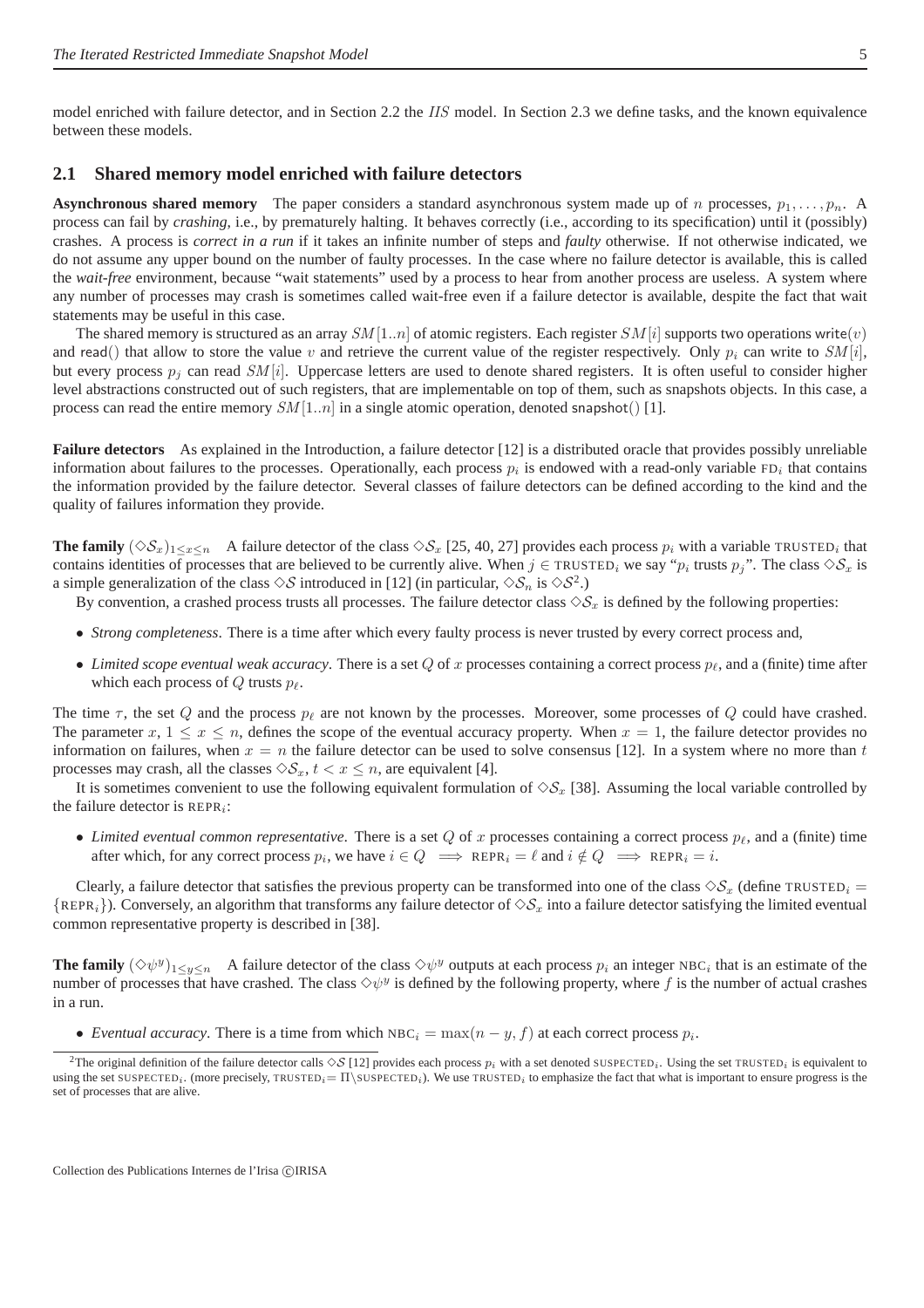The family  $\{\Diamond \psi^y\}_{1\leq y\leq n}$  was introduced in [39] although with a different formulation<sup>3</sup>. It is shown in [38] that  $\Diamond \psi^n$  is equivalent to  $\Diamond P$ , the class of eventually perfect failure detectors [12] (a failure detector of that class is strictly stronger than  $\Diamond S_n$ ), while  $\Diamond \psi^1$ provides no information on failures. A failure detector of that class provides each process with a set, denoted TRUSTED<sub>i</sub>, such that after an arbitrary but finite time, the set of any correct process contains all the correct processes and only them.

**The family**  $(\Omega^z)_{1 \leq z \leq n}$  The failure detector class  $\Omega^z$  [42] is a generalization of the class  $\Omega$  [13]; in particular,  $\Omega^1$  is the class  $\Omega$ . A failure detector of the class  $\Omega^z$  controls a local variable LEADER<sub>i</sub> containing a set process identities, and satisfies the following property :

• *Eventual leadership*. There is a set L, of size at most z and containing a correct process, and a (finite) time after which the set LEADER<sub>i</sub> of every correct process  $p_i$  remains forever equal to  $L$ .

Let us notice that when  $z = n$  a failure detector of the class  $\Omega^z$  provides no information on failures; when  $z = 1$ ,  $\Omega^z$  is equivalent to  $\Diamond S = \Diamond S_n$  [13], and hence powerful enough to solve consensus. However, as shown in [38], while it is possible to build a failure detector of the class  $\Omega^z$  from a failure detector of the class  $\Diamond S_x$  iff  $x + z > t + 1$  (where t is an upper bound on the number of processes that may crash), it is impossible to build a failure detector of the class  $\diamondsuit S_x$  from a failure detector of the class  $\Omega^z$  for  $1 < x, z \leq t$ . On another side, while  $\diamond \psi^y$  can be transformed into  $\Omega^z$  iff  $y + z > t$ ,  $\Omega^z$  cannot be transformed into  $\diamond \psi^y$  [38].

Equivalently, the class  $\Omega^z$  can be defined by the following property:

• *Weak eventual leadership*. There is a set L, of size at most z and containing a correct process, and a time  $\tau$  such that for every correct process  $p_i$  and every time  $\tau' \geq \tau$ , LEADER $\tau_i' \subseteq L$  and LEADER $\tau_i' \cap Correct \neq \emptyset$  where LEADER $\tau_i'$  $\bar{i}$  is the output of the failure detector at time  $\tau'$  at process  $p_i$  and  $Correct$  is the set of correct process.

Clearly, the weak eventual leadership property is implied by the eventual leadership property. Conversely, a failure detector that satisfies the eventual leadership property can be emulated when a failure detector with the weak eventual leadership property is available. Initially, an array  $\mathcal{L}[0..m-1] = [L_0, \ldots, L_{m-1}]$  made of all possible sets of size z is shared by the processes  $(m = \binom{n}{z})$ . Each process  $p_i$  maintains a counter  $cn_i$  initially equal to 0. At any time, and at each process  $p_i$ , the output of the emulated failure detector is defined as  $\mathcal{L}[cn_i \mod m]$ . Each process  $p_i$  periodically checks whether  $\mathcal{L}[cn_i \mod m]$  is contained in the current set output by the failure detector. If this is not true,  $p_i$  increments its counter  $cn_i$  and writes the new value in its shared register  $SM[i]$ . Each process also periodically reads every register and set its counter to the largest value it sees.

By the weak eventual leadership property, there exists a set  $L$  such that eventually the output of the failure detector is always a subset of L. This property implies that the counters  $cn_i$  are bounded. Moreover, the fact that each process  $p_i$  periodically writes  $cn_i$ in shared memory and updates it with the largest value its sees implies that all counters converge to the same value  $x$ . Therefore, the output of the emulated failure detector is eventually always equal to  $\mathcal{L}[x \mod m] = L'$ . By definition,  $|L'| = z$  and it contains a correct process (Otherwise, the counters cannot converge to the value  $x$ .). The emulated outputs thus satisfy the eventual leadership property.

#### **2.2 The Iterated immediate snapshot (**IIS**) model**

A *one-shot immediate snapshot* object IS is accessed with a a single operation denoted write\_snapshot(). That operation replaces both the write() and the snapshot() operations on the shared memory  $SM[1..n]$ . Intuitively, when a process  $p_i$  invokes write\_snapshot(v) it is as if it instantaneously executes write operation  $IS[i]$ .write(v) immediately followed by a snapshot IS.snapshot(). If several IS.write\_snapshot() operations are executed simultaneously, then their corresponding writes are executed concurrently, and then their corresponding snapshots are executed concurrently (each of the concurrent operations sees the values written by the other concurrent operations): they are set-linearizable [41].

The semantics of the write\_snapshot() operation is characterized by the three following properties, where  $v_i$  is the value written by  $p_i$  and  $sm_i$ , the *immediate snapshot* or *view* it gets back from the operation, for each  $p_i$  invoking the operation. A view  $sm_i$  is a set of pairs  $\langle k, v_k \rangle$ , where  $v_k$  corresponds to the value in  $p_k$ 's entry of the array SM. If SM[k] = ⊥, the pair  $\langle k, \perp \rangle$  is not placed in  $sm_i$ . Moreover, we have  $sm_i = \emptyset$ , if the process  $p_i$  never invokes write\_snapshot() on the corresponding object. For every  $p_i$  and  $p_i$  that invoke write\_snapshot() with values  $v_i$  and  $v_j$  as parameters and obtains sets  $sm_i$  and  $sm_i$  respectively, the three following properties are satisfied:

- *Self-inclusion.*  $\forall i : (i, v_i) \in sm_i$ .
- *Containment.*  $\forall i, j : sm_i \subseteq sm_j \lor sm_j \subseteq sm_i$ .

<sup>&</sup>lt;sup>3</sup>The Chandra-Toueg original definition of failure detector required that the local output of a failure detector is a function of the failure pattern, while the failure detectors of  $\diamond \psi^y$  as defined in [38] allowed processes to interact with the failure detector providing a parameter to a query.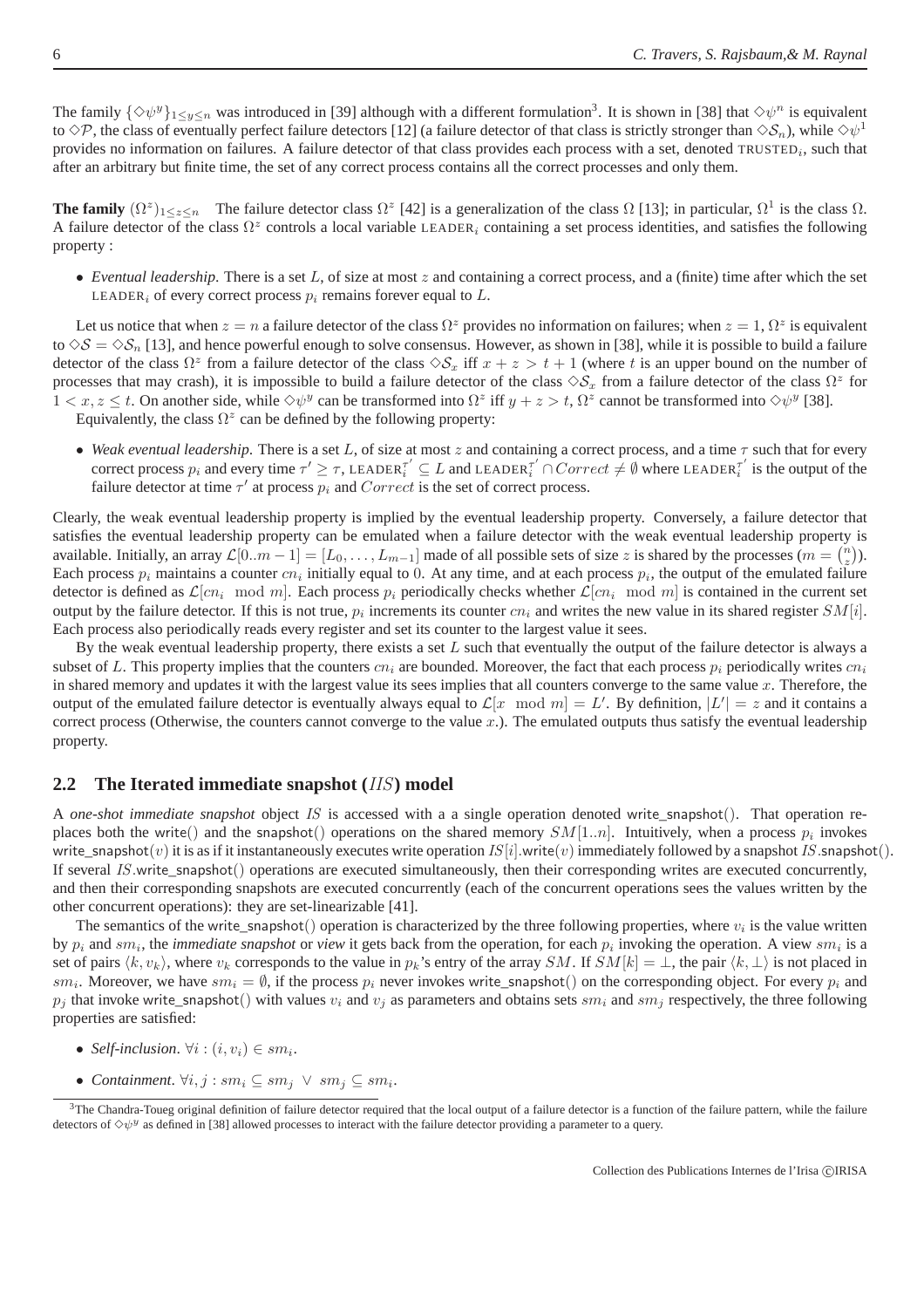These properties are represented in the first image of Figure 2, for the case of three processes. The image represents a *simplicial complex*, i.e., a family of sets closed under containment; each set is called a *simplex*, and it represents the views of the processes after accessing the IS object. The *vertices* are the 0-simplexes, of size one; edges are 1-simplexes, of size two; triangles are of size three (and so on). Each vertex is associated with a process  $p_i$ , and is labeled with  $sm_i$  (the *view*  $p_i$  obtains from the object).

The highlighted 2-simplex in the figure represents a run where  $p_1$  and  $p_3$  access the object concurrently, both get the same view seeing each other, but not seeing  $p_2$ , which accesses the object later, and gets back a view with the 3 values written to the object. But  $p_2$  can't tell the order in which  $p_1$  and  $p_3$  access the object; the other two runs are indistinguishable to  $p_2$ , where  $p_1$  accesses the object before  $p_3$  and hence gets back only its own value or the opposite. These two runs are represented by the corner 2-simplexes. Thus, the vertices at the corners of the complex represents the runs where only one process  $p_i$  accesses the object, and the vertices in the edges connecting the corners represent runs where only two processes access the object. The triangle in the center of the complex, represents the run where all three processes access the object concurrently, and get back the same view.



Figure 2: One, two and three rounds in the IIS model

In the *iterated immediate snapshot model* (IIS) the shared memory is made up of an infinite number of one-shot immediate snapshot objects  $IS[1], IS[2], \ldots$  These objects are accessed sequentially and asynchronously by each process, according to the round-based pattern described in Figure 3. In Figure 2 one can see that the IIS complex is constructed recursively by replacing each simplex by the one round complex.



Figure 3: Generic algorithm in the Iterated Immediate Snapshot model

#### **2.3 Tasks and computational equivalence of the two models**

**Distributed tasks** A distributed *task*  $T$  is defined by two sets of *n*-dimensional vectors  $T$  and  $O$  and an input-output relation  $\Delta \subseteq \mathcal{I} \times \mathcal{O}$ . The relation  $\Delta$  specifies, for each input vector I the set of allowed output vectors. Operationally, in a execution, each process  $p_i$  is initially provided a private input value  $v_i$  and is required to *decide* and output value  $w_i$ . The input I and output vectors O of the execution are then the vectors formed by the input and output values respectively of the process (i.e.,  $I[i] = v_i$  and  $O[i] = w_i$  or  $\perp$  if  $p_i$  never decides).

A distributed algorithm A *solves task* T if, in any execution of the algorithm with input vector I, each non-faulty process eventually decides on a private output value satisfying the task specification. Thus, it is required that the vector of output values can be extended to a vector  $O \in \mathcal{O}$  such that  $(I, O) \in \Delta$ . In the k-set agreement task,  $1 \leq k \leq n$ , the initial values are taken from some arbitrary set  $V, |\mathcal{V}| > k$ .  $\mathcal{I} = \mathcal{O} = \mathcal{V}^n$ , and for any pair  $(I, O) \in \mathcal{I} \times \mathcal{O}$ ,  $(I, O) \in \Delta$  if and only if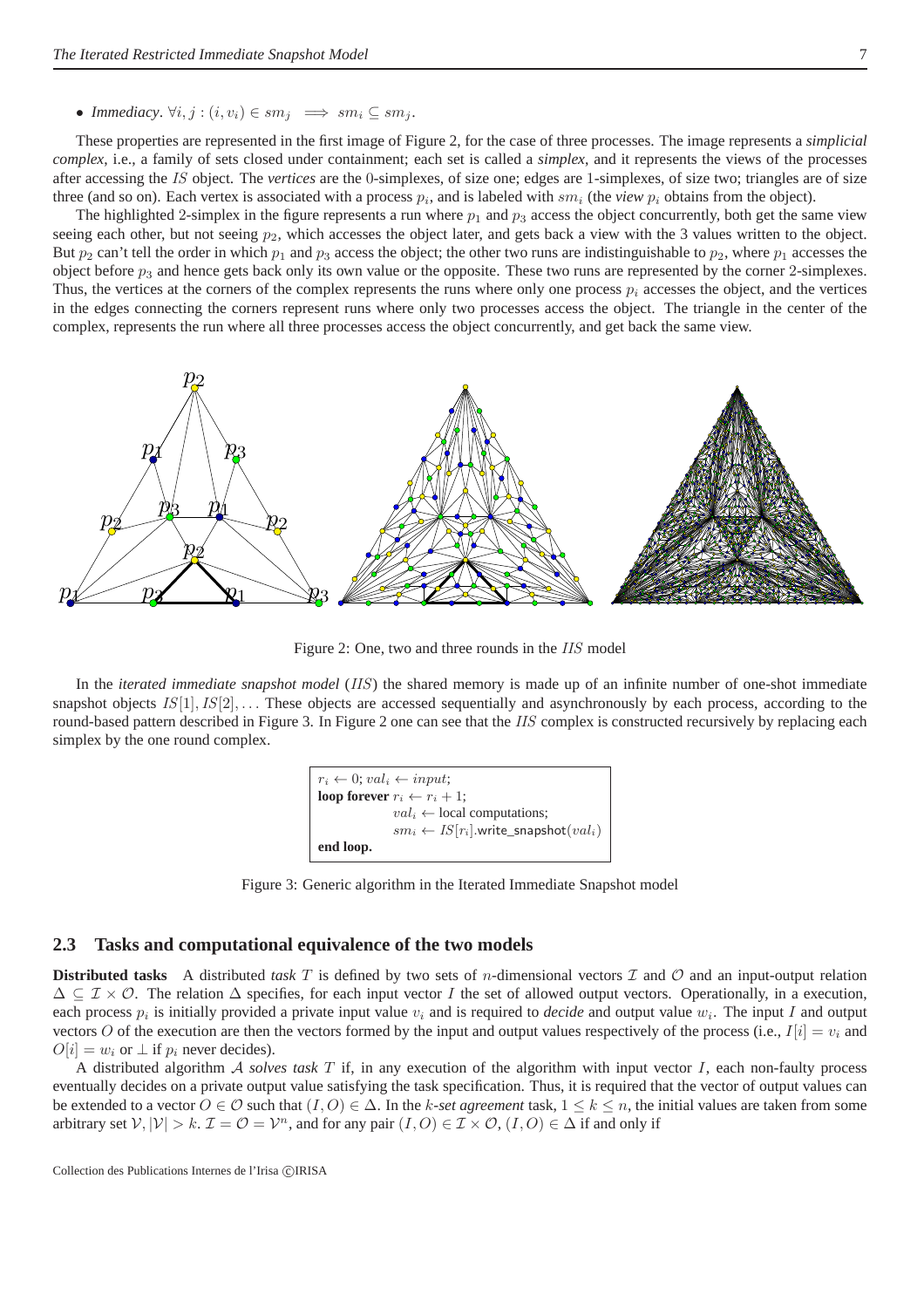- *Validity*.  $\forall j$ ,  $\exists i$  :  $O[j] = I[i]$  and,
- *Agreement*.  $|\{O[j], 1 \le j \le n\}| \le k$ .

As can be seen in Figure 2, the IIS complex of global states at any round is a subdivided simplex, and hence Sperner's Lemma implies that k-set agreement is not solvable in the *IIS* model if  $k < n$ .

**Computational equivalence** Consider two models of computation  $M_1$  and  $M_2$  for n processes, and let S a set of tasks. Model  $M_1$  is *at least as strong as model*  $M_2$  *with respect to set* S if each task  $T \in S$  that can be solved in model  $M_2$  can also be solved in model  $M_1$ . The two models are said to be *equivalent* if  $M_1$  is *at least as strong as model*  $M_2$  and vice versa.

A task with a finite set of input vectors is *bounded*. The k-set agreement task is a bounded task. The following equivalence was proved in [9].

**Theorem 2.1.** [9] *The* IIS *model and the standard wait-free asynchronous shared memory model are equivalent with respect to bounded tasks.*

Therefore, as k-set agreement is not solvable in the IIS model for  $k < n$ ,

**Theorem 2.2.** [8, 31, 51] In the n-processes wait-free shared memory model, the k-set agreement task cannot be solved if  $k < n$ .

#### **3 The** IRIS **model**

This section presents the IRIS model associated with a failure detector class  $C$ , denoted IRIS( $PR_C$ ), where  $C$  is a class in the families  $(\Diamond S_x)_{1 \leq x \leq n}, (\Diamond \psi^y)_{1 \leq y \leq n}$  or  $(\Omega^z)_{1 \leq z \leq n}$ . As in the *IIS* model, the processes share an infinite sequence  $IS[1], IS[2], \ldots$ of IS objects. In an execution, each process accesses sequentially the sequence of objects via write\_snapshot() operations, following the round-based pattern described in Figure 3. To distinguish the operation in the IIS model and its more constrained counterpart of the IRIS model, the former is denoted IS $[r]$ .write\_snapshot $($ ), while the latter is denoted IS $[r]$ .WRITE\_SNAPSHOT $($ ).

The model consists of a subset of runs of the IIS model, that satisfy a corresponding  $PR_C$  property. WRITE\_SNAPSHOT() operations on a given objects  $IS[r]$  have the same semantic as write\_snapshot() in the IIS model. However, the sequence of views returned in every infinite execution satisfies an additional property denoted  $PR_C$  that depends on the failure detector class  $C$  we consider.

Given an infinite execution,  $sm_i^r$  denotes the set returned by  $IS[r]$ .WRITE\_SNAPSHOT() to process  $p_i$ . If  $p_i$  never accesses the rth IS object, sm<sup>r</sup><sub>i</sub> = Ø. Note that in this case, sm<sup>r'</sup> = Ø,  $\forall r' \ge r$ . Recall that each set sm is made up of pairs  $\langle j, val \rangle$  where j is the index of a process. We write  $j \in sm$  as a shorthand for  $\exists \langle j, val \rangle \in sm$ .

# **3.1** The model  $IRIS(PR_{\diamondsuit S_x})$

The property  $PR_{\diamondsuit S_x}$  states that there is a set Q of x processes, a process  $p_\ell$  and a round r, such that at each round  $r' \geq r$ , each process  $p_i \in Q$  either has crashed  $(sm_i^{r'} = \emptyset)$  or obtains a view  $sm_i^{r'}$  that contains  $sm_{\ell}^{r'}$ . Formally,

**Definition 3.1.** (Property  $PR_{\diamondsuit S_x}$ )  $PR_{\diamondsuit S_x} \equiv \exists Q \subseteq \{1, ..., n\}, \ell, r : |Q| = x \wedge \forall r' \geq r, \forall i \in Q : sm_i^{r'} = \emptyset \vee \ell \in sm_i^{r'}$ i

Figure 4 shows runs of the  $IRIS(PR_{\diamondsuit S_x})$  model for  $x = 2$ . The complex remains connected in this case and consequently consensus is unsolvable in that model

Our first main result is the following.

**Corollary 3.2.** *A task is solvable in the read/write model equipped with a failure detector of the class*  $\Diamond S_x$  *if and only if it is solvable* in the  $IRIS(PR_{\diamondsuit S_x})$  model.

This result is a corollary of a more general theorem proved in Section 6. We prove that, for any arbitrary failure detector class C, if we are able to define a iterated model  $IRIS(PR<sub>C</sub>)$ , that can be simulated in the shared memory model enriched with C, and conversely simulate a failure detector of the class C in  $IRIS(PR<sub>C</sub>)$ , then the shared memory model enriched with C and the  $IRIS(PR<sub>C</sub>)$  model have the same computational power. A simulation of  $IRIS(PR<sub>\infty<sub>x</sub></sub>)$  in the shared memory model enriched with  $\Diamond S_x$  is presented in section 4.1, and Section 5.1 provides an iterated algorithm emulating a failure detector of the class  $\Diamond S_x$  in  $IRIS(PR_{\diamondsuit S_x}).$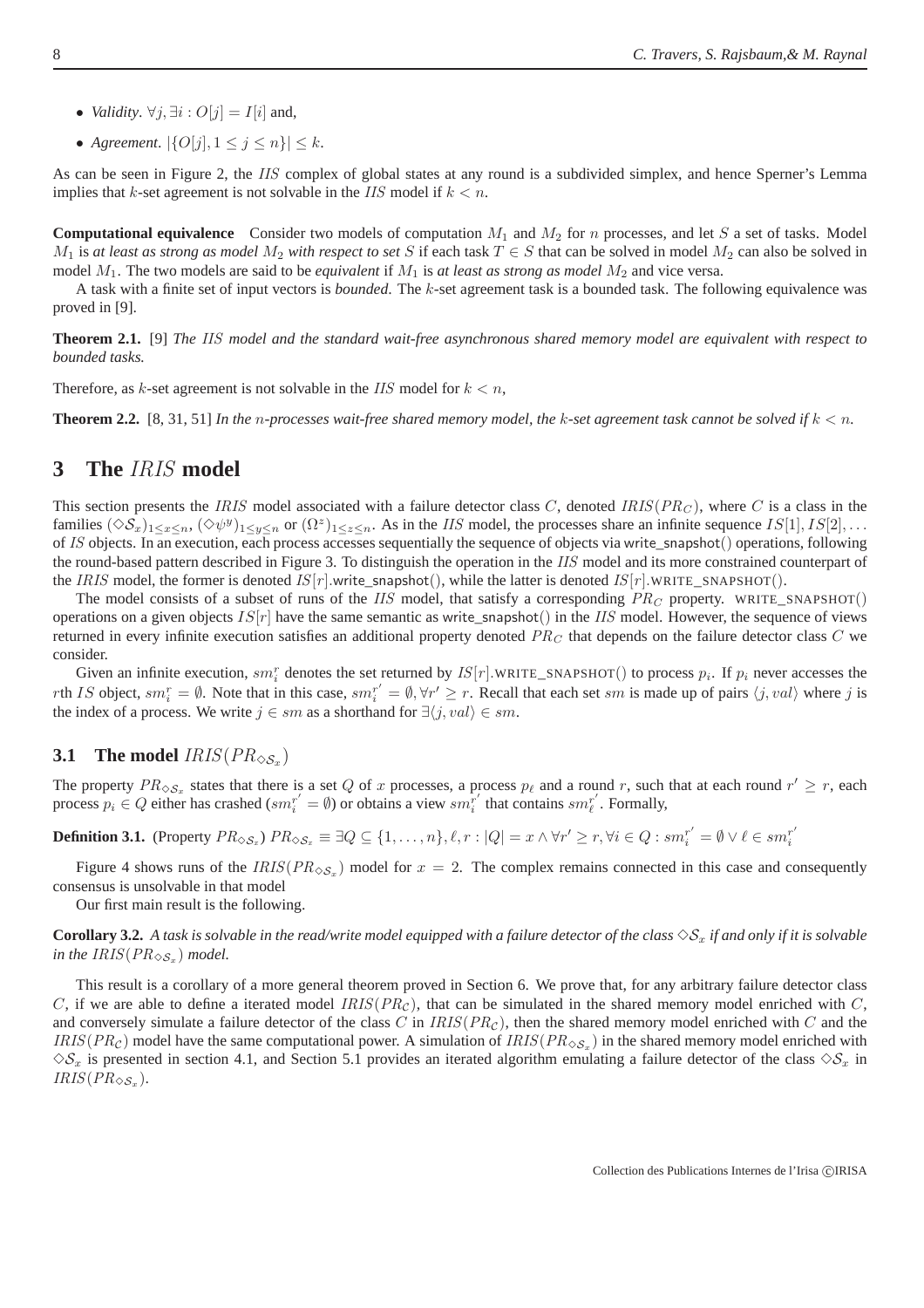

Figure 4: One, two and three rounds in  $IRIS(PR_{\diamondsuit S_x})$  with  $x = 2$  and  $r = 2$ 

**The** k-set agreement tasks with  $\Diamond S_x$ . The power of the *IRIS* model becomes evident when we use it to prove the lower bound for k-set agreement in the shared memory model equipped with a failure detector of the class  $\Diamond S_x$ .

**Theorem 3.3.** In the shared memory model, in which any number of processes may crash, there is no  $\Diamond S_x$ -based algorithm that *solves* k-set agreement if  $k < n - x + 1$ .

The proof is established in the  $IRIS(PR_{\diamondsuit S_x})$  models via a simple reduction argument. The lower bound applies to the shared memory model as well thanks to corollary 3.2.

The lower bound is obtained by reduction to an  $n-x+1$ -processes wait-free shared memory system. We partition the n processes in two sets L and H where L consists in the first  $n - x + 1$  low-order processes  $\{p_1, \ldots, p_{n-x+1}\}$  and  $H = \{p_{n-x+2}, \ldots, p_n\}$ is the set of the remaining high-order processes. We observe that every IIS runs where the processes in L never see the process in H trivially satisfy the  $PR_{\diamondsuit S_x}$  property. More precisely, we consider the subset of executions in which for every round, and every  $p_i \in L$ ,  $p_j \in H$ ,  $j \notin sm_i^r$ . By Theorem 2.2 and the computational equivalence between the shared memory model and the IIS model (Theorem 2.1), there is no algorithm that solves the k-set agreement task for  $k < n - x + 1$  in these executions. Therefore, the tasks is unsolvable as well in our  $IRIS(PR_{\diamond S_x})$  model. Theorem 6.9 then implies that it is unsolvable in the read/write shared memory model equipped with a failure detector of the class  $\Diamond S_x$ .

The argument is illustrated in Figure 5. It depicts the first three rounds of a subset of legal executions in the  $IRIS(PR_{\diamond S_2})$ model. Figure 5 shows all executions that satisfy property  $PR_{\diamondsuit S_2}$  with the following parameters:  $Q = \{p_2, p_3\}$  and  $\ell = p_2$ . This set of executions contains all possible wait-free executions of processes  $p_1$  and  $p_2$  (these executions are highlighted in the picture). Moreover, neither  $p_1$  nor  $p_2$  see  $p_3$  in their successive views. Therefore, an algorithm designed for the  $IRIS(PR_{\diamondsuit S_2})$  model that solves some task T can be directly used to wait-free solve the same task among  $p_1$  and  $p_2$ .

#### **3.2** The models  $IRIS(PR_{\diamondsuit y}y)$  and  $IRIS(PR_{\Omega^z})$

This section shows how to define iterated restricted immediate snapshot models  $IRIS(PR_C)$  for other families of when C is a failure detector class in the families  $(\Diamond \psi^y)_{1 \leq y \leq n}$  or  $(\Omega^z)_{1 \leq z \leq n}$ .

Given an infinite execution, let  $f, 0 \le f \le n - 1$  denotes the actual number of processes that fail in that execution. The property  $PR_{\Diamond y}$  is defined as follows.

**Definition 3.4.** (Property  $PR_{\diamondsuit \psi^y}$ )  $PR_{\diamondsuit \psi^y} \equiv \exists r : \forall r' \geq r : ((i - 1 = (r' - 1) \mod n) \land (sm_i^{r'}$  $\begin{array}{cc} r' \neq \emptyset) \end{array} \implies \quad |sm_i^{r'}$  $\binom{r'}{i}$   $\geq$  $n - \max(n - y, f)$ .

The intuition that underlies this property is the following: there is a logical time (round number) after which each correct process obtains infinitely often a view that misses at most max( $n - y$ , f) processes. As we can see, when  $f < n - y$  such views can miss correct processes. As a particularly simple case, let us consider the instance  $y = n$  (as already noticed,  $\diamond \psi^n$  is equivalent to  $\diamond \mathcal{P}$ ):  $PR_{\Diamond y}$  states that after some round there is an infinite number of rounds at which  $p_i$  obtains a view containing the  $(n - f)$  correct processes.

Collection des Publications Internes de l'Irisa ©IRISA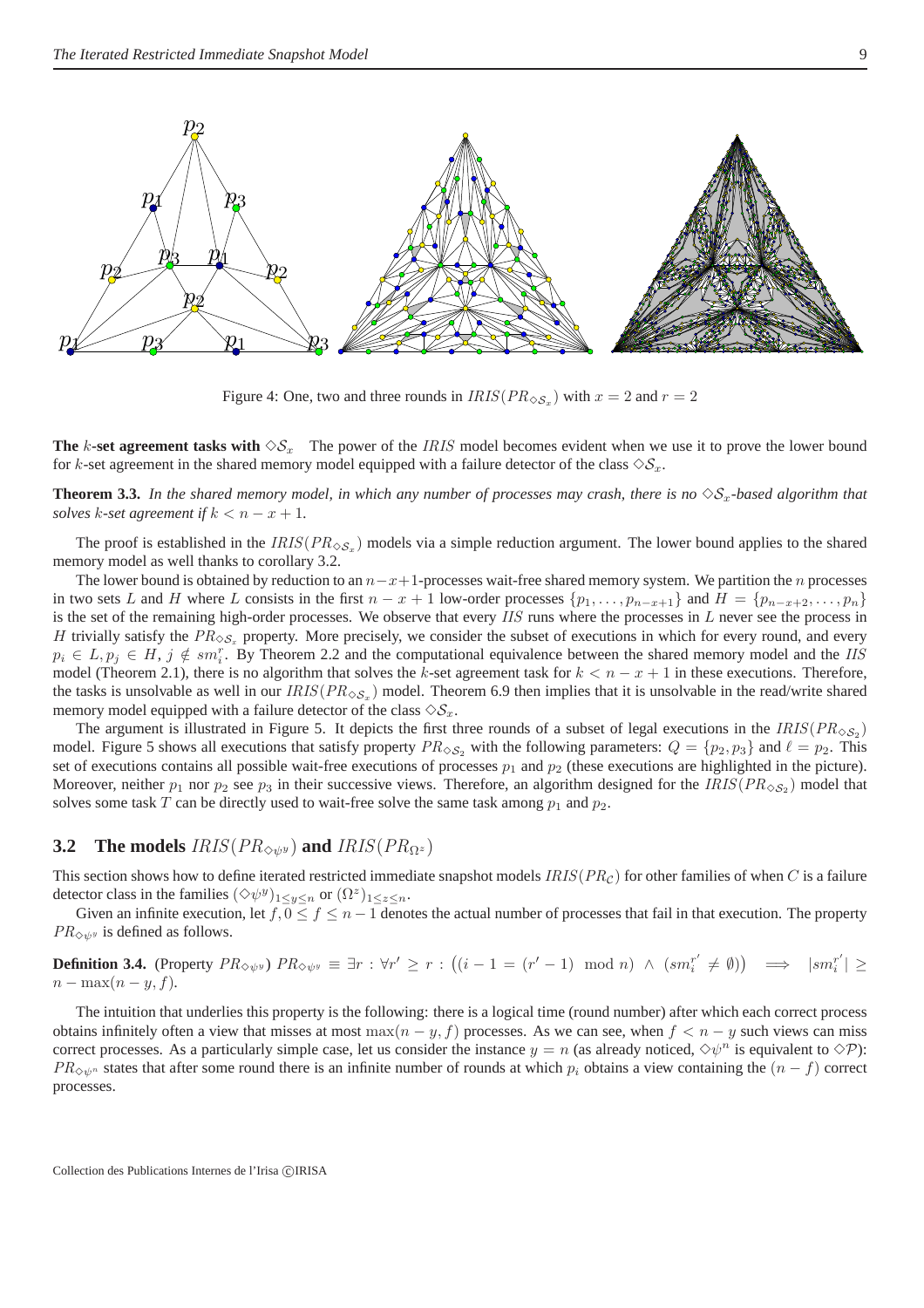

Figure 5: Subsets of  $IRIS(PR_{\diamondsuit S_2})$  that contain all executions by  $p_1$  and  $p_2$ 

The property  $IRIS(PR_{\Omega^z})$  is defined as follows (where L is a set of process indexes). Recall that in each round the sets  $sm_i^r$ (seen as sets of processes indexes) returned by the operations WRITE\_SNAPSHOT() performed on the object  $IS[r]$  are ordered by containment. Let *smin*<sup>*r*</sup> be the smallest set among the sets  $sm_i^r$ .

**Definition 3.5.** (Property  $PR_{\Omega^z}$ )  $PR_{\Omega^z} \equiv \exists L, r : |L| = z \land \forall r' \geq r, smin^r \subseteq L$ .

The property  $PR_{\Omega^z}$  ensures that there exists a set L of z processes such that after round r, the smallest view smin is contain only indexes of processes of L. Thus, past this round, each view  $sm$  returned by every WRITE\_SNAPSHOT() invocation contains processes in L.

Let us consider the case  $z = 1$ , i.e., the simplest instance of  $PR_{\Omega^z}$ . In that case, there  $|L| = 1$  and there exists a process  $p_\ell$  such that  $L = \{p_\ell\}$ . Therefore, for every round  $r' \ge r$ , the value v written  $p_\ell$  in the object  $IS[r']$  (by calling  $IS[r']$ .WRITE\_SNAPSHOT $(v)$ ) is seen by every non-faulty process  $p_i$ , (i.e.,  $\langle \ell, v \rangle \in sm_i^{r'}$  $i'$ ). Said differently, whatever the concurrency degree among the  $IS[r']$ .WRITE\_SNAPS invocations during round r', the invocation of  $p_\ell$  is always set-linearized first, and no other invocation is set-linearized together with it.

The instances  $z > 1$  are weaker in the sense that they allow several WRITE\_SNAPSHOT() invocations issued by the processes of a subset of  $L$  to be set-linearized first. Moreover this subset of  $L$  can differ from one round to another (This property is close to, but different from, the notion of z-bounded concurrency [21].).

## **4** Simulations of the  $IRIS(PR_C)$  model in the shared memory model with C

This section presents simulations of the  $IRIS(PR<sub>C</sub>)$  model from the shared memory model equipped with a failure detector of one the families  $(\Diamond S_x)_{1 \leq x \leq n}$ ,  $(\Diamond \psi^y)_{1 \leq y \leq n}$  and  $(\Omega^z_{1 \leq z \leq n})$ . The aim is to produce subsets of runs of the *IIS* model that satisfy the property  $PR_{\mathcal{C}}$ . To that end, each of the constructions described in Figure 6, 7, and 8 relies on an infinite array of immediate snapshot objects  $IS[1], \ldots$  that can be in addition read in snapshots. Given an object  $IS[r]$ , views returned by snapshot() and write  $s$ napshot $()$  are ordered by containment, and the corresponding invocations can be consistently set-linearized. Such objects can be implemented in the shared memory model tolerating an arbitrary number of failures [1, 7]. In addition to this shared array, each construction uses appropriate additional shared registers and local variables.

In each construction, the last operation on shared objects issued by a process in round r is an  $IS[r]$  write\_snapshot(). It consequently follows that the constructed  $IS[r]$ .WRITE\_SNAPSHOT() automatically benefits from the self-inclusion, containment and immediacy properties of the underlying object. This means that only the property  $PR_C$  has to be proved.

# **4.1** From the shared memory model with  $\Diamond S_x$  to  $IRIS(PR_{\Diamond S_x})$

The algorithm is described in Figure 6. It relies on the representative-based definition of the class  $\Diamond S_x$ .

When it invokes  $IS[r]$ .WRITE\_SNAPSHOT( $v_i$ ), a process  $p_i$  repeatedly (1) issues a snapshot operation on  $IS[r]$  in order to know which processes have already written in the object  $IS[r]$ , and (2) reads the value locally output by the failure detector (REPR<sub>i</sub>), until it discovers that it is its own representative  $(r p_i = i)$  or its representative has already written in  $IS[r]$   $((r p_i, *) \in sm_i)$ . When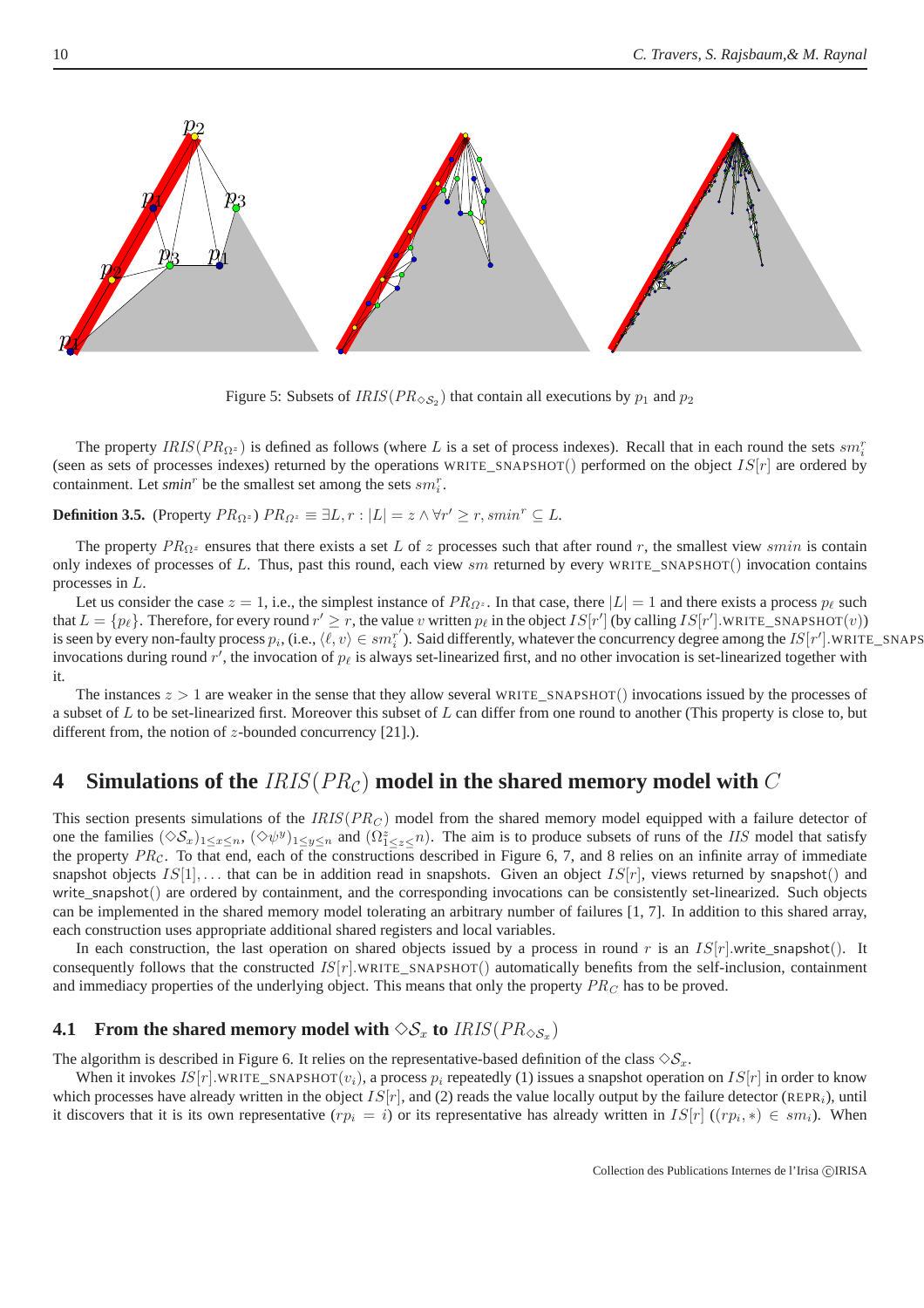**operation**  $IS[r]$ .WRITE\_SNAPSHOT $(v_i)$ : (1) **repeat**  $sm_i \leftarrow IS[r]$ . snapshot $(i; rp_i \leftarrow \text{REPR}_i$ (2) **until**  $((rp_i, *) \in sm_i) \lor (rp_i = i)$  **end repeat**; (3)  $sm_i \leftarrow IS[r]$ .write\_snapshot $(v_i)$ ; (4) return  $(sm_i)$ .

Figure 6: From the shared memory model with  $\Diamond S_x$  to the  $IRIS(PR_{\Diamond S_x})$  model (code for  $p_i$ )

this occurs,  $p_i$  invokes  $R[r]$  write\_snapshot $(v_i)$  to write  $v_i$ . It finally returns the snapshot value obtained by that write\_snapshot() invocation.

**Lemma 4.1.** In the shared memory model equipped with a failure detector of the class  $\Diamond S_x$ , the algorithm described in Figure 6 simulates the  $IRIS(PR_{\diamondsuit S_x})$  model.

*Proof.* Let us consider an infinite execution of the algorithm described in Figure 6. By the definition of the class  $\Diamond S_x$ , there exists a set Q of at least x processes, a correct process  $p_\ell$  and a time  $\tau$  after which REPR<sub>i</sub> =  $\ell$  for every non-faulty process in Q and REPR<sub>i</sub> = i for each  $i \notin Q$ . Let R the index of a IS objects that has not been accessed by time  $\tau$ , i.e., no processes has invoked  $IS[R]$ .WRITE\_SNAPSHOT() by time  $\tau$ 

We first note that the simulation is non blocking. Suppose for contradiction that for round some round  $r$ , the invocation  $IS[r]$ .WRITE\_SNAPSHOT() by some correct process never terminates. Eventually, at each correct process  $p_i$  the value of REPR<sub>i</sub> is either i or the index  $\ell$  of the correct process  $p_{\ell}$ . In the first case, the condition that ends the repeat loop is eventually satisfied. In the second case, as the correct process  $p_{\ell}$  eventually exits the repeat loop (this follows from the first case), and therefore writes a value in the object  $IS[r]$ , the snapshots taken by the waiting process eventually contain the index of its representative, thus enabling the loop to terminate.

Finally, consider a round  $r \geq R$  and a non-faulty process  $p_i$  whose invocation of  $IS[r]$ .WRITE\_SNAPSHOT() terminates. When  $p_i$  invokes  $IS[r]$  write\_snapshot(),  $p_i$  has previously obtained a snapshot containing the index of  $p_\ell$ . Hence, the operation write\_snapshot() issued by  $p_\ell$  is set-linearized after that operation by  $p_i$ . Therefore,  $sm_\ell^r \subseteq sm_i^r$  and we have  $\ell \in sm_i^r$  as required by the definition of  $PR_{\diamondsuit S_x}$ .  $\Box$ 

# **4.2** From the shared memory model with  $\Diamond \psi^y$  to  $IRIS(PR_{\Diamond \psi^y})$

The construction described in figure 7 (that has some  $\ell$ -mutual exclusion flavor [3]) uses a deterministic function order(r), where the parameter r is a round number. This function orders the process indexes as follows: order $(r)$  returns a sequence of the indexes 1, ..., *n* in which the last element is the index *i* such that  $(i - 1) = (r - 1) \mod n$ .

> **operation**  $IS[r]$ .WRITE\_SNAPSHOT $() (v_i)$ : (1)  $sequence_i \leftarrow order(r);$ (2)  $pred_i \leftarrow \{j : j$  appears before i in sequence<sub>i</sub>}; (3) **repeat**  $sm_i \leftarrow IS[r_i]$ . snapshot(); (4)  $seen_i \leftarrow sm_i \cap pred_i;$ (5)  $nbc_i \leftarrow \text{NBC}_i$ (6) **until**  $(|pred_i| - nbc_i \leq |seen_i|)$  **end repeat**; (7)  $sm_i \leftarrow IS[r]$ .write\_snapshot $(v_i)$ ; (8) return  $(sm_i)$ .

Figure 7: From the base shared memory model with  $\Diamond \psi^y$  to  $IRIS(PR_{\Diamond \psi^y})$  (code for  $p_i$ )

The simulation is described in Figure 7. When it invokes  $IS[r]$ .WRITE\_SNAPSHOT $(v_i)$ , process  $p_i$  first computes the sequence (sequence<sub>i</sub>) of process indexes associated with the round r (line 1), and determines the set of processes (pred<sub>i</sub>) that are ordered before it in that sequence (line 2). Then,  $p_i$  enters a loop in which it determines the set of processes that have already written in  $IS[r]$ (seen<sub>i</sub>) and whose indexes precedes i in the sequence sequence<sub>i</sub> (these are the processes in  $pred_i$ ).  $p_i$  also reads the value (NBC<sub>i</sub>) currently provided by the underlying failure detector (line 5), which is an approximation of the number of crashed processes.

 $p_i$  exits the loop when the processes of  $pred_i$  that it perceives as not crashed have written in  $IS[r]$  (line 6);  $p_i$  locally estimates there are at least  $(|pred_i| - nbc_i)$  such processes. As in the previous simulations, when this predicate becomes true,  $p_i$  writes its value in  $IS[r]$  (line 7) and returns the associated snapshot value it has just obtained (line 8).

**Lemma 4.2.** *Every invocation of* WRITE\_SNAPSHOT() *by a correct process terminates.*

Collection des Publications Internes de l'Irisa ©IRISA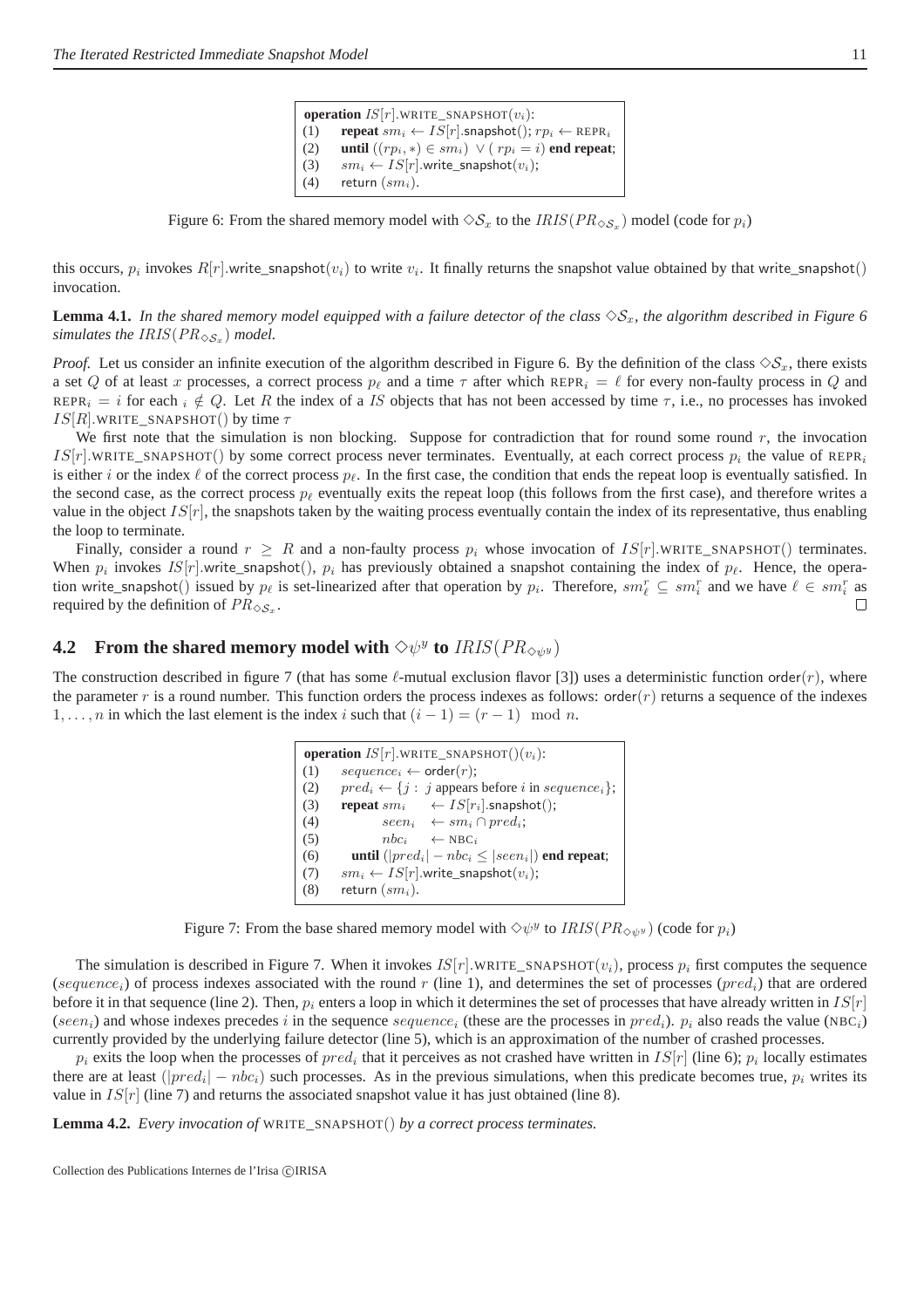*Proof.* The proof is by contradiction. Let r the smallest round in which a WRITE\_SNAPSHOT() invocation by a correct process never returns. Let B the set of correct processes whose round r invocation of WRITE\_SNAPSHOT() never return. Let s the smallest process index in B in the sequence order(r). We show next that the invocation of  $IS[r]$ .WRITE\_SNAPSHOT() by  $p_s$  returns: a contradiction. Let us consider  $pred_s$  (i.e., the set of process indexes that are before s in order(r)). We consider two cases:

- $|pred_s| \leq max(n y, f)$ . It follows from the eventual accuracy property of the class  $\Diamond \psi^y$  that eventually we always have  $nbc_s = \max(t+1-y, f)$ . Consequently, eventually  $|pred_s| - nbc_s \leq 0$  and thus  $|seen_s| = |m_s \cap pred_s| \geq 0$ . Therefore, the predicate of line 6 is eventually true. Hence, the invocation  $IS[r]$ .WRITE\_SNAPSHOT() by process  $p_s$  eventually returns.
- $|pred_s| > \max(n y, f)$ . Let faulty(S) denote the set of faulty processes in the set S. We have  $|faulty(pred_s)| \le$  $|faulty(\{1,\ldots,n\})| = f \le \max(t+1-y,f)$ . Let  $\alpha$  be the number of correct processes in  $pred_s$ . Note that  $\alpha =$  $|pred_s| - |faulty(pred_s)| \ge |pred_s| - max(t + 1 - y, f)$ . Let us recall that these  $\alpha$  processes have a rank smaller than s in order(r). Moreover, it follows from the definition of  $p_s$  that all invocations of WRITE\_SNAPSHOT() by every correct processes whose index is smaller than s in order(r) returns. Hence, there is a time  $\tau_1$  after which we always have  $|seen_s| = |m_s \cap pred_s| \geq \alpha.$

Finally, due to the eventual accuracy property of  $\diamond \psi^y$ , there is time  $\tau_2$  after which  $nbc_s = \max(t+1-y, f)$ . Therefore, after time  $\tau = \max(\tau_1, \tau_2)$ ,  $|seen_s| = |m_s \cap pred_s| \ge \alpha$  and  $\alpha \ge |pred_s| - nbc_s$ , from which we conclude that  $p_s$  eventually exits the **repeat** loop. Hence, the invocation  $IS[r]$ .WRITE\_SNAPSHOT() by process  $p_s$  eventually returns.  $\Box$ 

**Lemma 4.3.** In the shared memory model equipped with a failure detector of the class  $\Diamond \psi^y$ , the algorithm described in Figure 7 *simulates the IRIS*( $PR_{\diamondsuit\psi^y}$ ) *model.* 

*Proof.* It follows from Lemma 4.2 that each correct process executes an infinite number of rounds (a requirement of any  $IRIS(PR_C)$ ) model). So, it remains to show that the property  $PR(\Diamond \psi^y)$  is satisfied.

By the eventual the eventual accuracy property of the class  $\Diamond \psi^y$  there is a time  $\tau$  after which NBC<sub>i</sub> = max $(n - y, f)$  for every correct process  $p_i$ . Let R a round such that every  $IS[R]$ .WRITE\_SNAPSHOT() invocation starts after  $\tau$ .

Let  $p_i$  a correct process and  $r \ge R$  a round such that  $i - 1 = (r - 1) \mod n$ . We show that  $|sm_i^r| \ge n - \max(n - y, f)$ .

By the choice of r, the rank of i in order(r) is n, i.e.,  $|pred_i| = n-1$ . As the invocation of WRITE\_SNAPSHOT() by  $p_i$  terminates (Lemma 4.2), the predicate  $(|pred_i| - nbc_i \leq |seen_i|)$  (line 7) is true, from which we have  $|pred_i| - nbc_i = (n-1) - \max(t + b_i)$  $1-y, f$ )  $\leq$  |seen<sub>i</sub>|. As  $i \notin seen_i$ , but  $i \in sm_i^r$  and seen $i \subset sm_i^r$  (immediacy and containment properties of immediate snapshots),  $n-1\max(n-y,f) \leq |seen_i| < |sm_i^r|$ , which implies that  $n-\max(n-y,f) \leq |sm_i^r|$ , as required by definition 3.4.  $\Box$ 

# **4.3** From the shared memory model with  $\Omega^z$  to  $IRIS(PR_{\Omega^z})$

This construction is described in Figure 8. As in the previous construction, a one-shot immediate snapshot object  $IS[r]$  is associated with each round r. When process  $p_i$  invokes  $IS[r]$ .WRITE\_SNAPSHOT $(v_i)$ , it first waits until either some process has written in  $IS[r]$ , or its index belongs to the set LEADER<sub>i</sub> managed by its local failure detector. When one of these conditions becomes true,  $p_i$ writes in  $IS[r]$  by invoking  $IS[r]$ .write snapshot( $v_i$ ). This invocation returns a snapshot of  $IS[r]$  that  $p_i$  returns as the result of its WRITE\_SNAPSHOT() invocation.

> **operation**  $IS[r]$ .WRITE\_SNAPSHOT $(\langle i, v_i \rangle)$ : (1) **repeat**  $sm_i \leftarrow IS[r]$ .snapshot();  $ld_i \leftarrow$  LEADER<sub>i</sub> (2) **until**  $(sm_i \neq \emptyset) \lor (i \in ld_i)$  **end repeat**; (3)  $sm_i \leftarrow IS[r]$ .write\_snapshot $(v_i)$ ; (4) return  $(sm_i)$ .

Figure 8: From the shared memory model with  $\Omega^z$  to  $IRIS(PR_{\Omega^z})$  (code for  $p_i$ )

**Lemma 4.4.** In the shared memory model equipped with a failure detector of the class  $\Omega^z$ , the algorithm described in Figure 8 is a *simulation of the IRIS*( $PR_{\Omega^z}$ ) *model.* 

*Proof.* The proof is made up of two parts: (1) any correct process executes an infinite number of rounds; and (2) the property  $PR_{\Omega^2}$ is satisfied.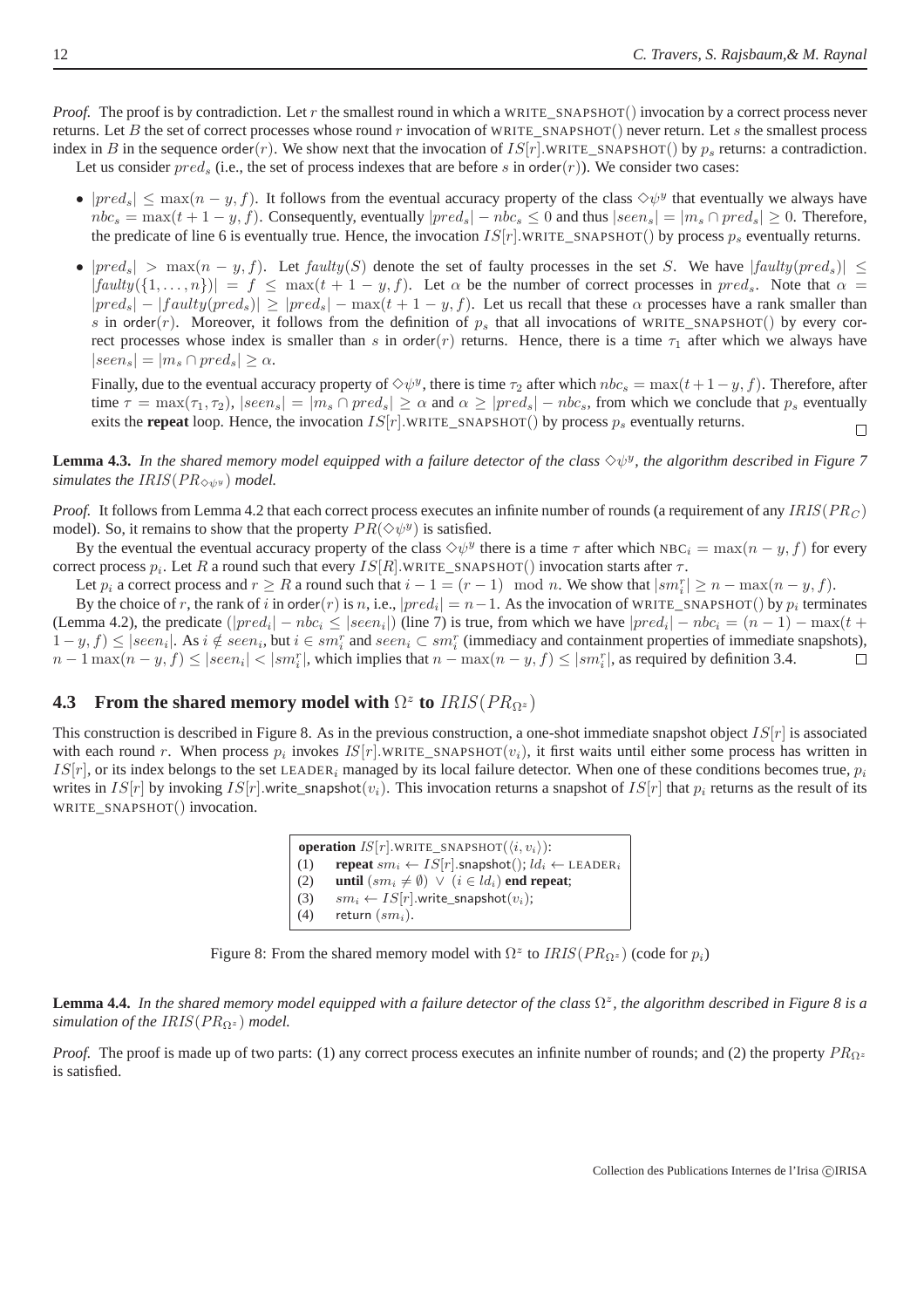1. To prove that every correct process  $p_i$  executes an infinite number of rounds, we have to show that the local predicate ( $sm_i \neq$  $\emptyset$ )  $\vee$  (i  $\in$  ld<sub>i</sub>) evaluated by  $p_i$  at line 2 is eventually true for each round  $r > 1$ . Let us proceed by contradiction. Let r be the first round at which a correct process  $p_i$  remains blocked forever, i.e.,  $(sm_i = \emptyset) \wedge (i \notin ld_i)$  remains forever true once. This means that, after some time, i never belongs to LEADER<sub>i</sub> when  $p_i$  reads this set, and  $sm_i$  remains always empty. As  $m_i$ remains empty, no invocations of  $IS[r]$ .WRITE\_SNAPSHOT() terminate (Observation O1).

However, due to the eventual leadership property of the class  $\Omega^z$ , there is a set L of size at most z containing at least one correct process  $p_\ell$  such that, after some arbitrary (but finite) time  $\tau$ , the predicate LEADER<sub> $\ell$ </sub> = L is true forever at  $p_\ell$ . It follows that while  $p_\ell$  is blocked at round r, the local predicate  $\ell \in \mathcal{ld}_\ell$  becomes eventually true. Consequently, the round r invocation of WRITE\_SNAPSHOT() by  $p_\ell$  eventually terminates and  $p_\ell$  proceeds to the round  $r + 1$  (Observation O2). The observations O1 and O2 contradict each other, from which we conclude that every correct process executes an infinite number of rounds.

2. Let us now show that the property  $PR_{\Omega^z}$  is satisfied. By the eventual leadership property of the class  $\Omega^z$ , there are a set L containing at least one correct process  $p_\ell$  (and at most z processes) and a time  $\tau$  such that, after  $\tau$ , we always have LEADER<sub>i</sub> = L for every correct process  $p_i$ . Due to the very existence of  $\tau$ , and the fact that the correct processes execute rounds infinitely often, we conclude that there is a round  $r$  such that, for every round  $r' \geq r$ , we have  $ld_i = L$  for every correct process  $p_i$ .

Let  $L(r')$  be the subset of the processes of L that stop waiting at line 1 because the predicate  $i \in \mathcal{U}_i$  is true while the predicate  $sm_i \neq \emptyset$  is false. Let us also notice that the invocations  $IS[r]$  write\_snapshot() issued by the processes of  $L(r')$ are set-linearized before the invocations issued by the processes that do not belong to  $L(r')$ . Therefore, sets returned by the invocations  $IS[r]$ .write\_snapshot() satisfy the inclusion, immediacy and containment properties, the smallest set returned is contained in  $L(r')$ . As the set returned by the invocation of  $IS[r]$  write\_snapshot() is the set output by the write\_snapshot() operation at each process, we have  $smin^{r'} \subseteq L(r')$ . Since  $L(r') \subseteq L$ , we conclude that for every round  $r' \ge r$ , the smallest snapshot  $smin^{r'}$  is included in L. This completes the proof as  $|L| \leq z$ .  $\Box$ 

## **5** Extracting a failure detector of the class C in the  $IRIS(PR<sub>C</sub>)$  model

Given the read/write model equipped with a failure detector of the class  $C$ , the previous section has shown how to simulate the  $IRIS(PR<sub>C</sub>)$  model. This section presents algorithms for the iterated model  $IRIS(PR<sub>C</sub>)$  that construct a failure detector of the class C. In each of these algorithms, a variable  $FD_i$  is maintained at each process  $p_i$ ; the successive values of this variable simulate the output of a failure detector of the class C.

Section 6 provides a complete simulation from the  $IRIS(PR<sub>C</sub>)$  model to the read/write model equipped with a failure detector of the class C, provided that a failure detector of the class C can be emulated in  $IRIS(PR<sub>C</sub>)$ . Suppose that a task T is solvable in the shared memory model equipped with a failure detector of the class  $C$ , where  $C$  is a failure detector of one of the classes  $\{\Diamond S_x\}, \{\Diamond \psi^y\}$  or  $\{\Omega^z\}$ . The emulations presented in this section, together with the general simulation described in Section 6 imply that T is also solvable in  $IRIS(PR<sub>C</sub>)$ .

# **5.1** From  $IRIS(PR_{\diamondsuit S_x})$  to a failure detector of the class  $\diamondsuit S_x$

In a model equipped with a failure detector, each process can read at any time the output of the failure detector. We denote  $TRUSTED_i$ the variable that emulates the output of a failure detector of the class  $\Diamond S_x$  at process  $p_i$ . A trivial algorithm that simulates a failure detector of the class  $\Diamond S_x$  in the  $IRIS(PR_{\Diamond S_x})$  model is described in figure 9.

> **init**  $r_i \leftarrow 0$ ; TRUSTED<sub>i</sub>  $\leftarrow \Pi$ . **repeat forever** (1)  $r_i \leftarrow r_i + 1; sm_i \leftarrow IS[r_i].\text{WRITE\_SNAPSHOT}(i);$ (2) TRUSTED<sub>i</sub>  $\leftarrow \{j : j \in sm_i\}$ **end repeat**.

Figure 9: Emulation of a failure detector of the class  $\diamondsuit \mathcal{S}_x$  in  $IRIS(PR_{\diamondsuit \mathcal{S}_x})$ 

**Lemma 5.1.** *The algorithm of Figure 9 implements a failure detector of the class*  $\Diamond S_x$ .

Collection des Publications Internes de l'Irisa ©IRISA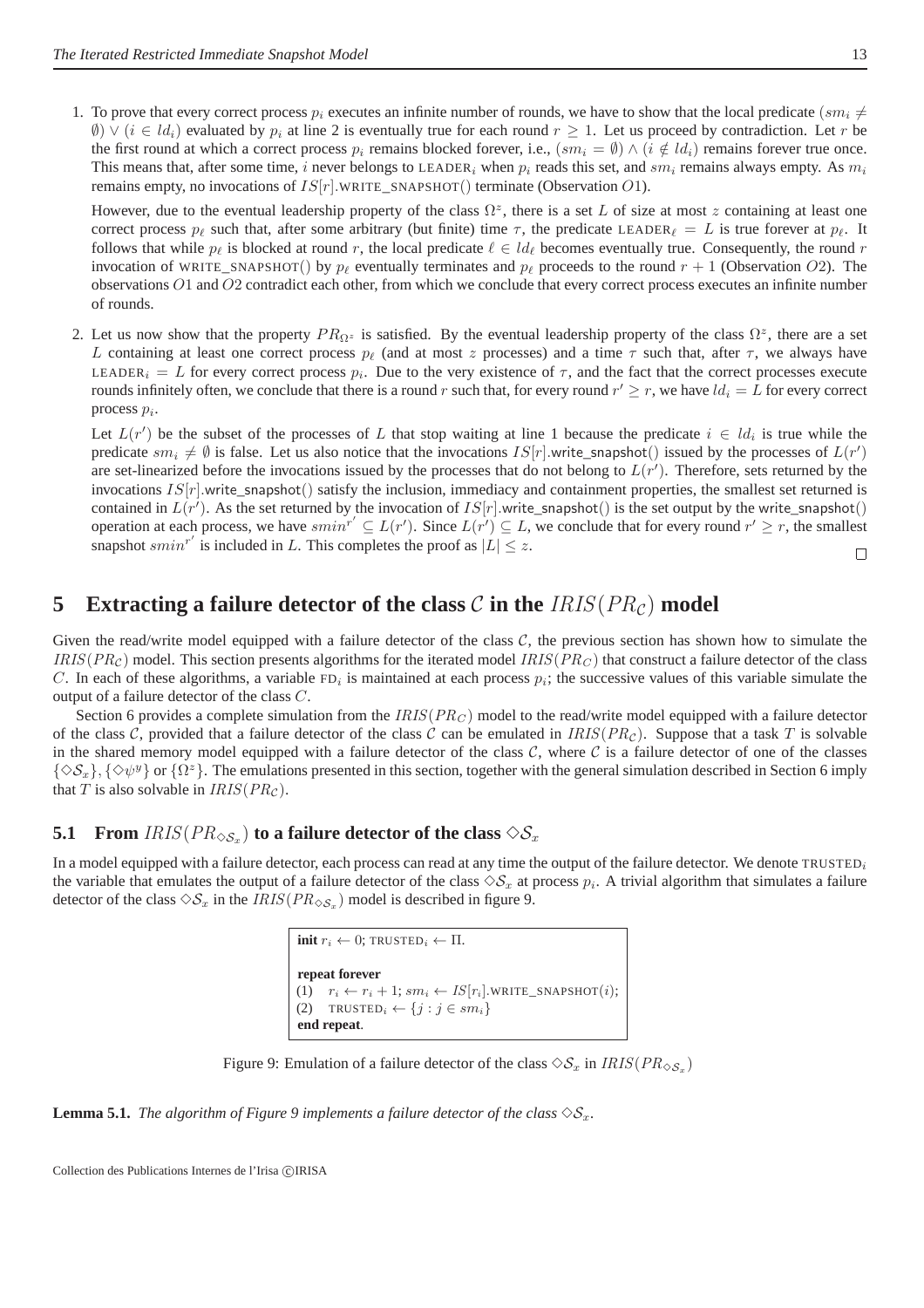*Proof.* Consider an infinite execution. We prove that the values of the variable TRUSTED<sub>i</sub> satisfy the first variant of the definition of the class  $\diamondsuit S_x$ . It is easy to see that strong completeness is ensured: a faulty process  $p_i$  accesses finitely many IS objects. Hence, after some time, no set TRUSTED contains j. For the limited accuracy property, let  $Q$ ,  $\ell$  and  $R$  be respectively the set of at least x processes, the index of a process and the round number as defined by the property  $PR_{\diamondsuit S_x}$  (Definition 3.1). Clearly, for every  $r \geq R$ , and every  $p_i \in Q$ , every set  $sm_i^r$  obtained in round r as a result of a WRITE\_SNAPSHOT() invocation contains  $\ell$ . Moreover,  $p_\ell$  is a correct process. Hence, there exists a correct process  $(p_\ell)$  and a set of x processes  $(Q)$  such that  $p_\ell$  is eventually always trusted by each member of the set, as desired.  $\Box$ 

# **5.2** From  $IRIS(PR_{\diamondsuit\psi^y})$  to a failure detector of the class  $\diamondsuit\psi^y$

Figure 10 builds a failure detector of the class  $\Diamond \psi^y$  from  $IRIS(PR_{\Diamond \psi^y})$ . It has the same structure as the previous algorithm. The only lines that are modified are the initialization line and line 2. The aim of this new line is to take into account the property of  $PR_{\diamondsuit \psi^y}$ . The emulated failure detector output is kept in the variable NBC<sub>i</sub>.

> **init**  $r_i \leftarrow 0$ ; NBC<sub>i</sub>  $\leftarrow (n - y)$ . **repeat forever** (1)  $r_i \leftarrow r_i + 1; sm_i \leftarrow IS[r_i].\text{WRITE\_SNAPSHOT}(i);$ (2) **if**  $(i - 1) = ((r_i - 1) \mod n)$  **then** NBC<sub>i</sub> ← max $(n - y, n - |sm_i|)$  **end if end repeat**.

Figure 10: Emulation of a failure detector of the class  $\diamondsuit \psi^y$  in  $IRIS(PR_{\diamondsuit \psi^y})$ 

**Lemma 5.2.** The algorithm described in Figure 10 simulates a failure detector of the class  $\Diamond \psi^y$  in the IRIS( $PR_{\Diamond \psi^y}$ ) model.

*Proof.* The proof is nearly the same as for Lemma 5.1. It is left to the reader.

# **5.3** From  $IRIS(PR_{\Omega^z})$  to a failure detector of the class  $\Omega^z$

The algorithm described in Figure 11 emulates a failure detector of the class  $\Omega^z$ . It provides each process  $p_i$  with a local variable LEADERS<sub>i</sub> containing set of processes indexes. The successive values of the sets LEADER<sub>i</sub> satisfy the weak eventual leadership of the failure detector class  $\Omega^z$ .

The algorithm consists in identifying "fresh" smallest snapshots. According to the definition  $PR_{\Omega^z}$ , we know that in each infinite run of the  $IRIS(PR_{\Omega^z})$  model, there is a round R and a set L such that for every  $r \geq R$ , the processes indexes that appear in the smallest snapshot *smin*<sup>r</sup> of round r are contained in L. We also observe that eventually, only correct processes indexes appear in the snapshots returned by WRITE\_SNAPSHOT $()$  operations. Hence, sequence of smallest snapshots  $(smin<sup>r</sup>)$  (or any infinite sub-sequence) is a valid output for a failure detector of the class  $\Omega^z$ .

The algorithm relies on the following characterization of the smallest snapshot of round  $r$ :

$$
s = smin^r \iff \forall j \in s, s = sm_j^r.
$$

Each process  $p_i$  maintains a local history  $h_i$  intended to record the snapshot that other processes get back as responses to WRITE\_SNAPSHOT() invocations.  $h_i$  is a two dimensional array;  $h_i[r][j]$  is initially equal to  $\emptyset$ ; if  $p_i$  learns the snapshot s obtained by  $p_j$  in round r,  $h_i[r][j]$  is updated to contain that value. Let  $h_i[r:r'][i]$  denote the *i*th column of the rows  $r, \ldots, r'$  (i.e., the values  $h_i[r][i], h_i[r+1]$  $1][i], \ldots, h_i[r'][i]).$ 

Each time a new smallest snapshot  $smin$  is identified by  $p_i$ , the variable LEADER<sub>i</sub> is set to  $smin$ , if the smallest snapshot is more recent than the previous smallest snapshot identified by  $p_i$ .  $p_i$  identifies smallest snapshots by observing  $h_i$ . If in row r, there exists a set s such that for each  $j \in s$ , the entry j is equal to s, then s is the smallest snapshot of round r. The correctness of the emulation relies on the fact that in round r,  $p_i$  can always find the smallest snapshot of some round r' where  $r - n + 1 \le r' \le r$  (Lemma 5.3).

**Lemma 5.3.** Let  $R \ge n$ ,  $p_i$  *a process that has not failed by the end of round* R, and h *the value of the variable*  $h_i$  *after the update steps of round* R (at line 6). There exists a round r,  $n - R + 1 \le r \le R$  and a non-empty set s of processes indexes such that for *each*  $j \in s$ ,  $h[r][j] = s$ .

*Proof.* Let assume for contradiction that the lemma is not true. To simplify the exposition, we number  $1, \ldots, n$  the rounds  $R$  $n+1,\ldots,R$ . For each round  $r, 1 \leq r \leq n$ , let  $\sigma[r]$  denotes the set of processes indexes in the smallest snapshot of round r (i.e.,  $\sigma[r] = \{j : \langle j, * \rangle \in \mathit{smin}^r\}$ .) and  $s_i^r$  the indexes in the snapshot received by  $p_i$  in round  $r$  (i.e.,  $s_i^r = h_i[r][i]$ ).

 $\Box$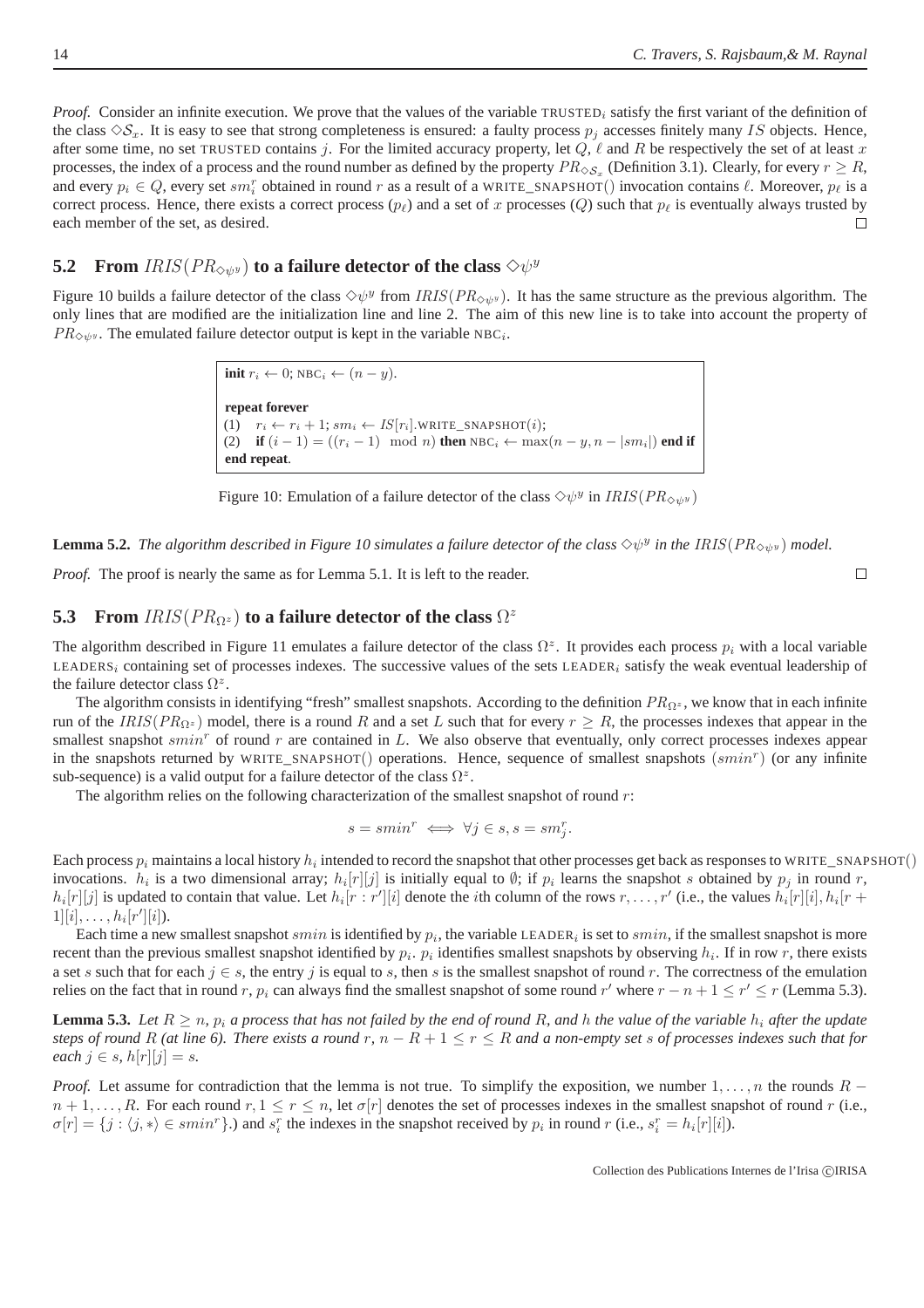| <b>init</b> $r_i \leftarrow 0$ ; $h_i[1 + \infty][1n] \leftarrow [1 + \infty][\emptyset, , \emptyset]$ ; LEADER <sub>i</sub> $\leftarrow \{1, , z\}$ .     |
|------------------------------------------------------------------------------------------------------------------------------------------------------------|
|                                                                                                                                                            |
| repeat forever                                                                                                                                             |
| (1) $r_i \leftarrow r_i + 1$ ; $sm_i \leftarrow IS[r_i]$ . WRITE_SNAPSHOT $(\langle i, h_i   \max(1, n - r_i + 1) : r   [i] \rangle)$ ;                    |
| (2) $h_i[r_i][i] \leftarrow {\ell : \langle \ell, * \rangle \in sm_i};$                                                                                    |
| % <i>update history</i> %                                                                                                                                  |
| (3) for each $\ell : \langle \ell, h_\ell \rangle \in sm_i$ do                                                                                             |
| for each $r \in \{n - r_i + 1, , r_i - 1\}$ do<br>(4)                                                                                                      |
| if $h_i[r][\ell] = \emptyset$ then $h_i[r][\ell] \leftarrow h_\ell[r][\ell]$ end if<br>(5)                                                                 |
| (6)<br>end for end for:                                                                                                                                    |
| % look for smallest snapshots %                                                                                                                            |
| (7) for each $r \in \{n - r_i + 1, \ldots, r_i - 1\}$ do                                                                                                   |
| if $\exists s \subseteq \{1,\ldots,n\}, s \neq \emptyset$ such that $\forall j \in s, h_i[r][j] = s$ then LEADER <sub>i</sub> $\leftarrow s$ end if<br>(8) |
| (9)<br>end for                                                                                                                                             |
| end repeat.                                                                                                                                                |

Figure 11: Emulation of a failure detector of the class  $\Omega^z$  in  $IRIS(PR_{\Omega^z})$ 

Note that  $|s_i^n| \ge 2$ . Otherwise,  $|s_i^1| = 1$  and, by self-inclusion we have  $s_i^n = \{i\}$ . Hence  $\sigma[n] = s_i^n$ , which is known by  $p_i$ . Let  $j_{n+1}, j_n$  two distinct indexes in  $s_i^n$ .

Consider some round  $r, 1 \leq r < n$ . Notice that for each  $j \in s_i^r$ ,  $p_i$  knows the snapshot obtained by  $p_i$  in each round  $r': 1 \le r' \le r-1$ . More precisely, we have for each such  $j h_i[r'][j] = s_j^{r'}$ . Suppose that  $s_i^{r-1} \subseteq \bigcup_{r \le r' \le n} s_i^{r'}$ . It then follows that for each subset s of  $s_i^{r-1}$  and each  $j \in s$ , the round  $r-1$  snapshot of  $p_j$  is known by  $p_i$ . In particular, this holds for the smallest snapshot  $\sigma[r-1]$ . So, there exists s such that for each  $j \in s$ ,  $h_i[r-1][j] = s$ , which contradicts our initial assumption stating that the lemma is false. Therefore,  $s_i^{r-1} \nsubseteq \bigcup_{r \leq r' \leq n} s_i^{r'}$ r'. Let  $j_{r-1} \in s_i^{r-1} \setminus \bigcup_{r \leq r' \leq n}^{r} s_i^{r'}$  $i<sup>r</sup>$ . Thus, we construct a sequence  $j_1, \ldots, j_{n+1}$  of  $n + 1$  distinct processes indexes, which is impossible as the system consists of n processes.  $\Box$ 

**Lemma 5.4.** *The algorithm described in Figure 11 emulates a failure detector of the class*  $\Omega^z$  *in IRIS*( $PR_{\Omega^z}$ ).

*Proof.* According to the property  $PR_{\Omega^z}$ , there exists a round  $R_0$ , and a set L of processes indexes such that the smallest snapshot of round  $R_0$  and every subsequent round contains indexes in L. Also, there exists a round  $R_1$  after which every snapshot contain only correct processes indexes. Let  $R = \max(R_0, R_1) + n$ . Let us consider a round  $r \ge R$  and a correct process  $p_i$ . By Lemma 5.3, the variable LEADER<sub>i</sub> contains the processes indexes that appear in the smallest snapshot of some round r' where  $r - n + 1 \le r' \le r$ . In particular, this implies that  $r' \ge \max(R_0, R_1)$  from which we conclude that LEADER<sub>i</sub> contains the index of a correct process and that LEADER<sub>i</sub> ⊆ L. Therefore, for each correct process  $p_i$ , we eventually have LEADER<sub>i</sub> ⊆ L and LEADER<sub>i</sub> ∩ Correct  $\neq \emptyset$ . Thus, the weak eventual leadership property is satisfied and the emulated failure detector is in the class  $\Omega^z$ .  $\Box$ 

### **6** From  $IRIS(PR_C)$  to the read/write model with C: general case

This section presents a simulation of executions of the read/write model equipped with a failure detector of the class  $C$  in the model  $IRIS(PR<sub>C</sub>)$ . The simulation does not depend on the failure detector class C, provided that an algorithm that emulates a failure detector of the class C in the  $IRIS(PR<sub>C</sub>)$  model is given (Examples of such emulation have been described in Section 5 for the three failure detector classes  $\Diamond S_x$ ,  $\Diamond \psi^y$  and  $\Omega^z$ .).

**Preliminaries** The aim is to establish that any task T solvable in the read/write model equipped with a failure detector of the class C is also solvable in the corresponding IRIS( $PR_C$ ) model. Thus, the simulation takes as parameter a read/write algorithm A that solves a task T and an emulation  $\mathcal E$  of a failure detector of the class  $\mathcal C$ .  $\mathcal E$  is an iterated algorithm that emulates the output of the failure detector. The simulation relies on the original simulation of the read/write model in the iterated model IIS [9] and on a recent improvement by Gafni and Rajsbaum [23].

Without loss of the generality, we assume that algorithm  $A$  is a full information protocol in normal form, as described in Figure 12. The state of process  $p_i$  is stored in the variable  $state_i$ , which is initialized with the input of  $p_i$  for the task. *dec<sub>i</sub>* is a special write once variable intended to store the decision value of  $p_i$ .  $p_i$  queries its local failure detector module by reading the variable  $FD_i$ . In order to obtain a decision, process  $p_i$  enters an infinite loop. In each iteration, the failure detector is queried and the value returned is appended to the state of  $p_i$ .  $p_i$  then writes its entire state in its register and takes a snapshot. This snapshot constitutes the new state of  $p_i$ . Note that it include its previous state. Finally, if  $p_i$  has not yet decided ( $dec_i = \perp$ ) but its current state allows deciding, it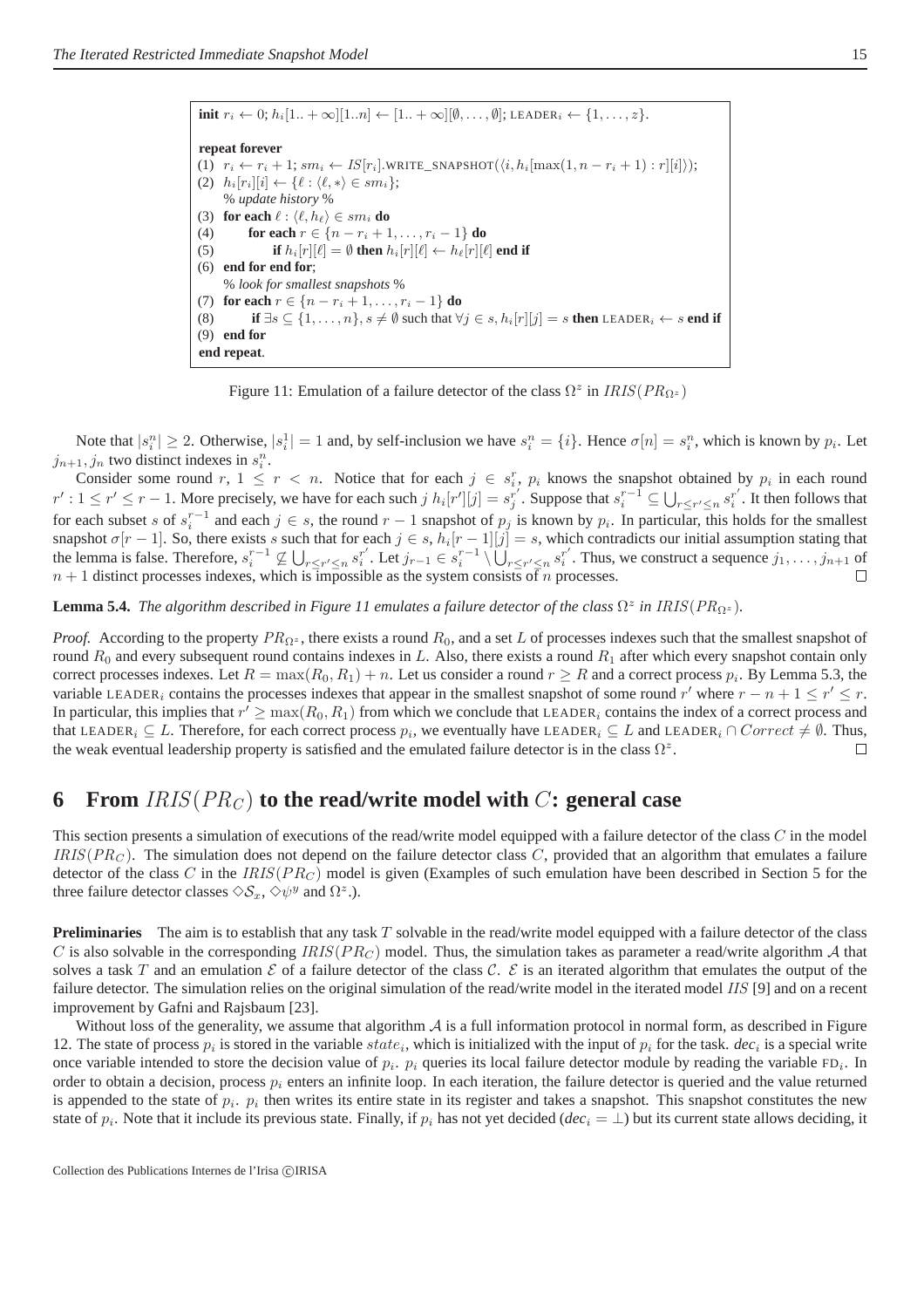```
init state<sub>i</sub> \leftarrow input; dec_i \leftarrow \bot; k \leftarrow 0.
repeat k \leftarrow k + 1;
          fd_i \leftarrow FD_i; state_i \leftarrow state_i \cdot fd_i; % kth failure detector query %
         SM[i].write(state_i);<br>
state_i \leftarrow SM.\text{snapshot}(); % kth read %
          state_i \leftarrow SM.\text{snapshot}(); % kth read
         if dec_i = \perp \wedge candecide(state_i) then dec_i \leftarrow \delta(s_i) end if
until dec_i \neq \bot.
```
Figure 12: Full information normal form protocol with a failure detector.

decides by applying a function  $\delta$  to its state. Therefore, every full information protocol in normal form is completely determined by a predicate *candecide* and a decision function δ. The predicate is defined over processes states; the decision function is defined only for states s such that  $canded(s)$  is true.

We also suppose that an algorithm extracting a failure detector of the class C in  $IRIS(PR<sub>C</sub>)$  is given. Again, we assume that the extraction algorithm can be written as a full information protocol in normal form, as described in Figure 13. Hence, such an extraction algorithm is completely determined by the pair of functions *initfd* and *updatefd*. *initfd* provides an initial value for the failure detector. The function *updatefd* outputs failure detector values, and takes as parameter the full information state of a process. The invocation of *updatefd* may not produce a fresh failure detector value each time it is invoked. Nevertheless, we assume that there exists a bound  $M$  on the number of rounds needed to actually update the simulated failure detector output. For example, in the simulation of  $\Omega^z$  in  $IRIS(PR_{\Omega^z})$ ,  $M = n$  (Figure 11).

> **init**  $h_i \leftarrow i$ ;  $r_i \leftarrow 0$ ; FD<sub>i</sub>  $\leftarrow \text{initfd}()$ . **repeat forever**  $r_i \leftarrow r_i + 1;$  $h_i \leftarrow IS[r_i]$ .WRITE\_SNAPSHOT $(\langle i, h_i \rangle);$  $FD_i \leftarrow updatefd(h_i);$ **end repeat**.

Figure 13: Normal form simulation of a failure detector of the class C in  $IRIS(PR<sub>C</sub>)$ .

**The simulation** The algorithm extends the simulation given in [9] and improved in [23] to the context of the read/write model equipped with failure detectors. The simulation, described in Figure 14, solves a task T in the  $IRIS(PR<sub>C</sub>)$  model, provided that an algorithm A to solve T in the read/write model with C and an emulation  $\mathcal E$  of a failure detector of the class C are provided. In a nutshell, the simulation is the algorithm in [23] augmented with an helping mechanism.

The simulation takes as parameter *input* which is the process input to the task. Each process  $p_i$  maintains two variables a state state<sub>i</sub> and an history  $h_i$ , as well as a write-once decision variable  $dec_i$  initialized to  $\perp$ . Variables state<sub>i</sub> and  $h_i$  are updated following the normal form pattern in which algorithm  $A$  and extraction  $E$  are given.

To simulate write and snapshot operations, each process  $p_i$  maintains a vector  $c_i$  with one entry per process. Each entry has two fields denoted  $clock$  and val respectively. We denote  $c_i.close$  and  $c_i.val$  the vectors formed by taking the  $clock$  and val field respectively of each entry. At each process, the execution of the normal form protocol A proceeds by *cycle*. In its each kth cycle, the process queries its failure detector, writes in its register and performs a snapshot operation. Process  $p_i$  starts the simulation of its kth cycle by incrementing the clock entry of  $c_i[i]$  and placing in  $c_i[i].val$  the value to write in this cycle, that is its current state  $state_i$ (lines 19 – 21).  $c_i$  hence represents process  $p_i$  estimate of the state of the simulated shared memory. When  $c_i[j] = \langle v, k \rangle$ ,  $p_i$  knows that  $p_i$  is currently simulating its kth cycle and that the simulation of the previous cycles of  $p_j$  have been successfully completed.

Vectors c are partially ordered according to the clock fields.  $c \le c'$  if and only if  $c[i].clock \le c'[i].clock$  for every entry i, an  $c < c'$  if in addition,  $c[i].clock < c'[i].clock$  for some entry i.  $|c|$  denotes the sum of the clock entries in vector c and for a set s of vectors,  $top(s)$  denote the component-wise maximum of the vectors in  $s$ . Formally,

$$
|c| = \sum_{1 \le i \le n} c[i].clock,
$$
  

$$
\forall 1 \le j \le n, top(s)[j] = c'[j] \text{ s.t. } c'[j].clock = \max\{c[j].clock, c \in s\}.
$$

In every round, process  $p_i$  updates the emulated failure detector output (line 9) and updates its vector  $c_i$  by performing a *top* operation on the sets of vector that appear in its view (line 10). Recall that  $M$  is an upper bound on the number of rounds needed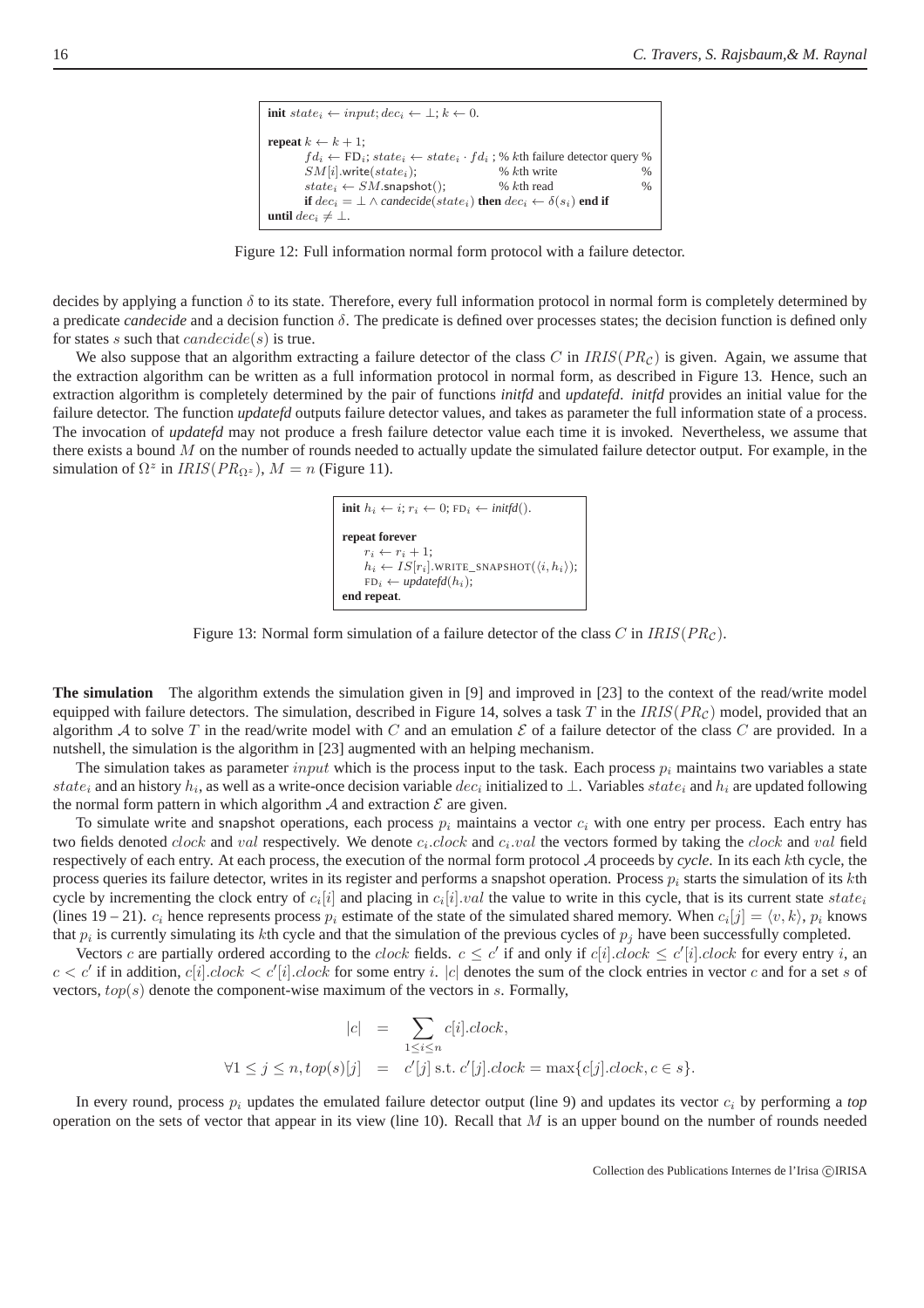by the extraction algorithm to produce a new failure detector output. Every M rounds,  $p_i$  checks if  $M|c_i| = r$ . When this condition is verified, the cycle currently simulated by  $p_i$  terminates, and  $c_i.val$  is the value returned by the snapshot of that cycle. Intuitively, vectors c satisfying  $M|c| = r$  are totally ordered and thus the values c.val are valid snapshots of the simulated shared memory. If it has not already decided,  $p_i$  then checks whether it can decide (line 17). If  $p_i$  is still undecided,  $c_i[i].clock$  is incremented, and the simulation of the next cycle starts (lines  $18-22$ ). Otherwise,  $p_i$  does not increment any more its clock entry, but keeps participating in the simulation. This is required for the correctness of the simulated run, as the failure detector extraction algorithm assumes that every correct process takes steps forever.

However, by not increasing their clock entries forever, correct process do not impede undecided processes. Indeed, the simulation is non-blocking, as demonstrated by Lemma 6.4. To ensure wait-freedom, a simple helping mechanism is implemented by the variables  $CC_i$  and  $cc_i$ . Each vector c such that  $M|c| = r$  for some round r is a valid snapshot of the simulated shared memory. Hence, a process  $p_i$  simulating its kth cycle may adopt such a vector c as the output of its kth snapshot provided that c contains the kth write of  $p_j$ , i.e.,  $c[j]$ . *clock* = k. Each process  $p_i$  therefore stores its last simulated snapshot in  $cc_i$  (lines 14–15).  $CC_i[j]$  then contains, according to the knowledge of  $p_i$ , the value of last snapshot completed by  $p_j$  (line 11). When  $p_i$  is simulating its kth cycle,  $p_i$  also checks every M rounds if its matrix  $CC_i$  contains a vector c such that  $c[i].clock = k$  (line 13) which it can adopt as a result of its kth snapshot.

> **simulation**(*input*) (1) **init**  $r_i \leftarrow 0$ ;  $dec_i \leftarrow \bot$ ; FD<sub>i</sub>  $\leftarrow$  *initfd*();  $state_i \leftarrow input \cdot FD_i$ ; (2) **for each**  $j \neq i$  **do**  $c_i[j].clock \leftarrow 0; c_i[j].val \leftarrow \perp$  **end do**; (3)  $c_i[i].clock \leftarrow 1; c_i[i].val \leftarrow state_i; h_i \leftarrow i; k \leftarrow 1;$ (4) **for each** j **do**  $cc_i[j].clock \leftarrow 0; cc_i[j].val \leftarrow \perp$  **end do**; (5)  $CC_i[1..n][1..n] \leftarrow [[\perp,...,\perp],...,[\perp,...,\perp]].$ (6) **repeat forever** (7) **repeat** M **times** (8)  $r_i \leftarrow r_i + 1; sm_i \leftarrow IS[r_i].\text{WRITE\_SNAPSHOT}(\langle i, h_i, c_i, cc_i \rangle);$ (9) append  $\{\langle j, h_j \rangle : j \in sm_i\}$  to  $h_i$ ; FD<sub>i</sub>  $\leftarrow \textit{updatefd}(h_i)$ ; (10)  $c_i \leftarrow top(\{c_j : \langle j, *, c_j, * \rangle \in sm_i\});$ (11) **for each**  $\langle j, h_j, c_j, cc_j \rangle \in sm_i$  **do**  $CC_i[j] \leftarrow cc_j$  **end for** (12) **end repeat**; (13) **if**  $|c_i|M = r_i \vee \exists j : CC_i[j][i].clock = k$  **then** % kth read % (14) **if**  $|c_i|M = r_i$  **then**  $state_i \leftarrow c_i.val; cc_i \leftarrow c_i$ (15) **else**  $state_i \leftarrow CC_i[j].val; cc_i \leftarrow CC_i[j]$ (16) **end if**; (17) **if**  $dec_i = \bot \wedge$  *candecide*( $state_i$ ) **then**  $dec_i \leftarrow \delta(state_i)$  **end if**; (18) **if**  $dec_i = \perp$  **then** (19)  $k \leftarrow k + 1$ ;  $fd_i \leftarrow FD_i$ ; %  $k + 1$ th failure detector query % (20)  $state_i \leftarrow state_i \cdot fd_i$ ; % input of the  $k + 1$ th write % (21)  $c_i[i].val \leftarrow state_i; c_i[i].clock \leftarrow c_i[i].clock + 1(= k)$ (22) **end if** (23) **end if** (24) **end repeat**.

Figure 14: Simulating an algorithm for the read/write model + C in IRIS( $PR_C$ ) (code for  $p_i$ )

**Proof of correctness** The proof structure follows the one given in [23].  $c_i^r$  denotes the value of the vector  $c_i$  of process  $p_i$ , right after the execution of the top operation in round  $r$  (line 10), but before it is possibly modified in line 20. The first lemma states that the vectors corresponding to the values of the variables  $c_i$  right after the execution of line 10 of round r are totally ordered, for every  $r$ .

**Lemma 6.1.** Let  $r$  a round number and  $p_i$ ,  $p_j$  two processes.

- *1.* Assuming that  $p_i$  and  $p_j$  do not fail by the end of round  $r, c_i^r \leq c_j^r \vee c_j^r \leq c_i^r$ ,
- 2. Assuming that  $p_i$  does not fail by the end of round  $r + 1$ ,  $c_i^r \leq c_i^{r+1}$ .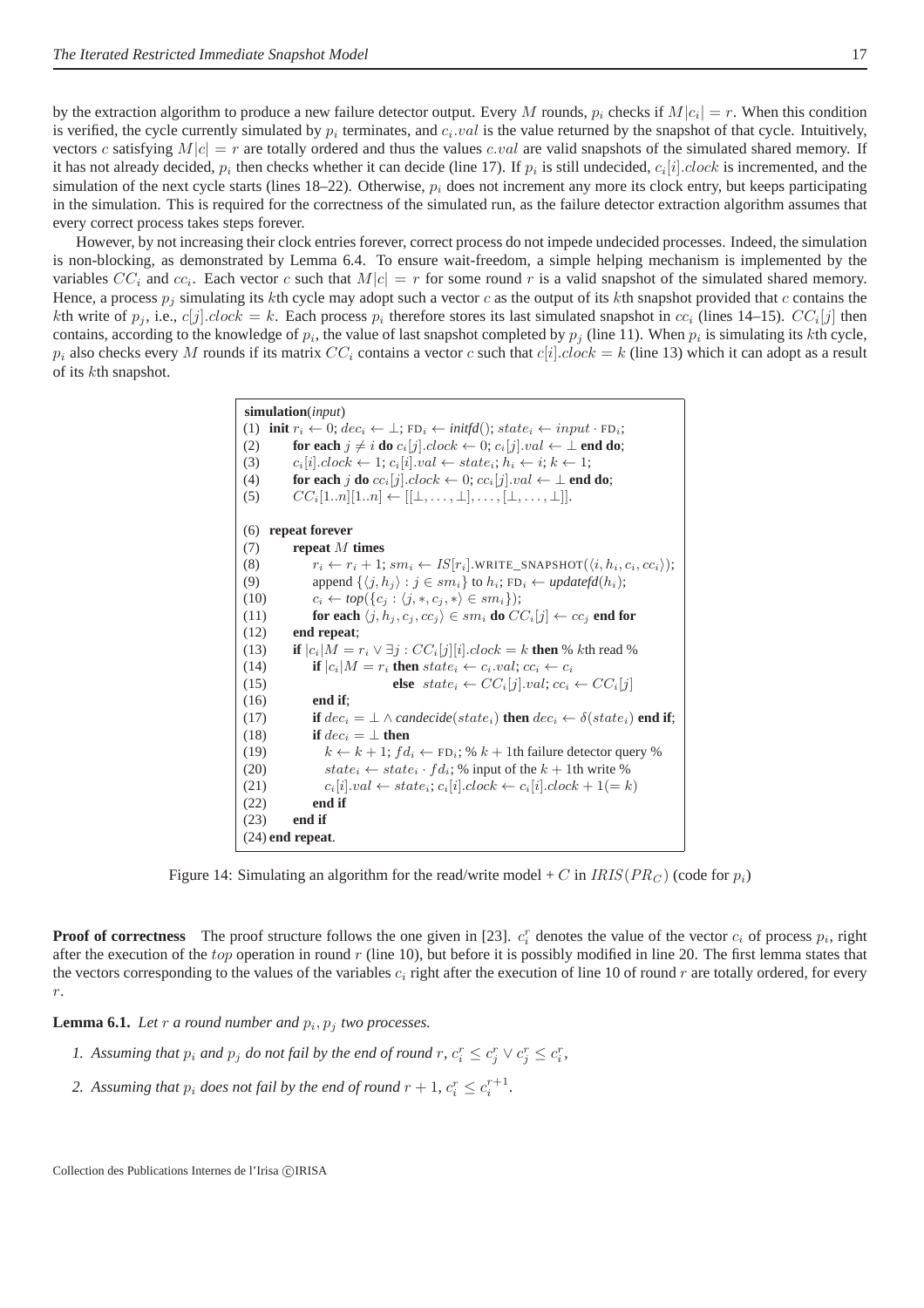*Proof.* To prove the first part, let us observe that the views  $sm_i^r$  and  $sm_j^r$  that  $p_i$  and  $p_j$  get back by performing  $IS[r]$ .WRITE\_SNAPSHOT() are related by containment. Without loss of generality, let us assume that  $sm_i^r \subseteq sm_j^r$ . Let  $\ell \in \{1, ..., n\}$ . By definition of the top operation,  $c_i^r[\ell].clock = \max\{c_k[\ell].clock : \langle k, c_k, *, *\rangle \in sm_i^r\}$ . Since  $sm_i^r \supseteq sm_i^r$ ,  $c_j^r[\ell].clock \leq c_i^r[\ell].clock$ . Therefore  $c_j^r \geq c_i^r$ .

The second part follows from the self-inclusion property of immediate snapshot. In round  $r + 1$ , sm<sub>i</sub> contains an element  $\langle i, c, *, * \rangle$  where  $c = c_i^r$  or  $c > c_i^r$  (this occurs if  $p_i$  initiates a the simulation of a new cycle in round r). Then, by the definition of the *top* operation, we have  $c_i^{r+1} \ge c_i^r$ .  $\Box$ 

We say that a process is *undecided* at round r if it does not decide before round r, i.e., when the process invokes  $IS[r]$ .WRITE\_SNAPSHOT()  $dec_i = \perp$ . A process undecided at round r might however decide in round r. Next lemma presents two simple invariants on the values of the vector  $c_i$  of undecided processes.

**Lemma 6.2.** Let r a round and  $p_i$  an undecided process at round r. Let c the value of  $c_i$  just before line 10 and  $c' (= c_i^r)$  its value *after executing line 10. We have* (1)  $c \leq c'$  *and* (2)  $r \leq M|c'|$ *.* 

*Proof.* Inequality (1) directly follows of the self-inclusion property of immediate snapshot and the definition of the top operation. We prove invariant (2) by induction. We first show that  $r \leq M |c_i^r|$  for each  $1 \leq r \leq M$ . Clearly, we have  $|c_i^{r-1}| \leq |c_i^r|$ . Initially,  $r = 0$  and  $|c_i| = 1$ , since  $c_i[j]$ .clock = 0 for each  $j \neq i$  and  $c_i[i]$ .clock = 1. Hence, we have  $1 \leq |c_i^1|$ , and thus  $r \leq M \leq M|c_i^r|$ for each  $1 \leq r \leq M$ .

Let  $\alpha > 1$  and assume now that the invariant holds for each round  $\leq (\alpha - 1)M$ . Let r' such that  $(\alpha - 1)M < r' \leq \alpha M$ . In round  $r = (\alpha - 1)M$ , either  $r = M|c_i^r|$  or  $r < M|c_i^r|$ .

- In the first case, either  $p_i$  decides in round r (line 17) or  $c_i[i]$ . *clock* is incremented. If  $p_i$  decides, the invariant is not required to hold in subsequent rounds. Otherwise, we have  $|c_i^r| + 1 \leq |c_i^{r'}|$ , from which we get  $(\alpha - 1)M + M \leq M|c_i^{r'}|$ . Consequently,  $r' \leq M | c_i^{r'}$  $\int_i^{r'}$  for  $r' \leq \alpha M$ .
- In the second case,  $M(\alpha 1) < M|c_i^r|$ . Therefore,  $\alpha \leq |c_i^r|$ , and as  $|c_i^r| \leq |c_i^r|$  $\left| \int_{i}^{r'} \right|$  for every  $r \leq r'$ ,  $M \alpha \leq M | c_i^{r'}$  $i^r$ |. We conclude that  $r' \leq M|c_i^{r'}$  $\binom{r'}{i}$  for every  $(\alpha - 1)M \le r' \le \alpha M$ .

 $\Box$ 

An immediate consequence of Lemma 6.1 is that in each round r at most one vector c satisfies  $M|c| = r$ .

**Lemma 6.3.** (Simultaneity [23]) Let r a round in which the condition  $M|c_i| = r$  is true for some process  $p_i$ . There exists a unique  $s$  *vector denoted*  $c^r$  such that  $M|c_j^r| = r \implies c_j^r = c^r$ . Moreover, for each undecided process  $p_k$ ,  $c_k^r \ge c^r$  assuming that  $p_k$  does not *fail by the end of round* r*.*

*Proof.* Let r a round in which the condition  $M|c| = r$  (line 14) is true for some process. Let  $p_i$ ,  $p_j$  two processes such that  $M|c_i^r| = r$ and  $M|c_j^r| = r$ . By Lemma 6.1,  $c_i^r \leq c_j^r$  or  $c_j^r \leq c_i^r$ . Assume without loss of generality that  $c_i^r \leq c_j^r$ . Hence, for every entry  $\ell$ ,  $c_i^r[\ell].clock \leq c_j^r[\ell].clock.$  Therefore, as  $\sum_{\ell} c_i^r[\ell].clock = |c_i^r| = |c_j^r| = \sum_{\ell} c_j^r[\ell].clock, c_i^r[\ell].clock = c_j^r[\ell].clock$  for every entry l. To conclude, observe that  $c[\ell].clock = c'[\ell].clock \implies c[\ell].val = c'[\ell].val$ . This completes the proof of the first part of the Lemma.

Let  $p_k$  a process that has not decided by the end of round  $r-1$ . By Lemma 6.2(2)  $r \leq M |c_k^r|$ . As  $r = M |c^r|, |c^r| \leq |c_k^r|$ . Moreover,  $c^r = c_i^r$  for some process  $p_i$ , and  $c_i^r \le c_k^r \vee c_k^r \le c_i^r$  by Lemma 6.1. We thus conclude that  $c^r \le c_k^r$ , since  $|c| \le |c'| \implies$  $c' \nless c.$ 

As round numbers keep increasing, Lemma 6.2(2) implies the following property. An operation *completes* in round r if the simulation of a cycle terminates in round r. More precisely, the kth cycle of process  $p_i$  completes in round r if the condition of line 13 is satisfied at process  $p_i$  in round r.

**Lemma 6.4.** (Non-blocking progress [23]) *Let*  $r$  *a round in which some correct process is undecided. There exists a round*  $r' \geq r$ *in which some process completes its operation.*

*Proof.* Let  $p_i$  a correct undecided at round r. Let S the largest snapshot returned in round r (as snapshots are ordered by containment, S is well defined) and  $cm = top(S)$ . By lemma 6.1 and the definition of the top operation,  $|c_j^r| \le |cm|$  for each process  $p_j$  that has not failed prior to round  $r$ . Assume for contradiction that no process completes an operation after round  $r$ . Hence, after round r, the clock fields are never incremented. Therefore, for every round  $r' \ge r$ ,  $|c_i^r\rangle$  $|f'_{j}| \le |cm|$ . However, by Lemma 6.2(2), we have  $\forall r', r' \leq M | c_i^{r'}$  $\binom{r'}{i}$ : a contradiction.  $\Box$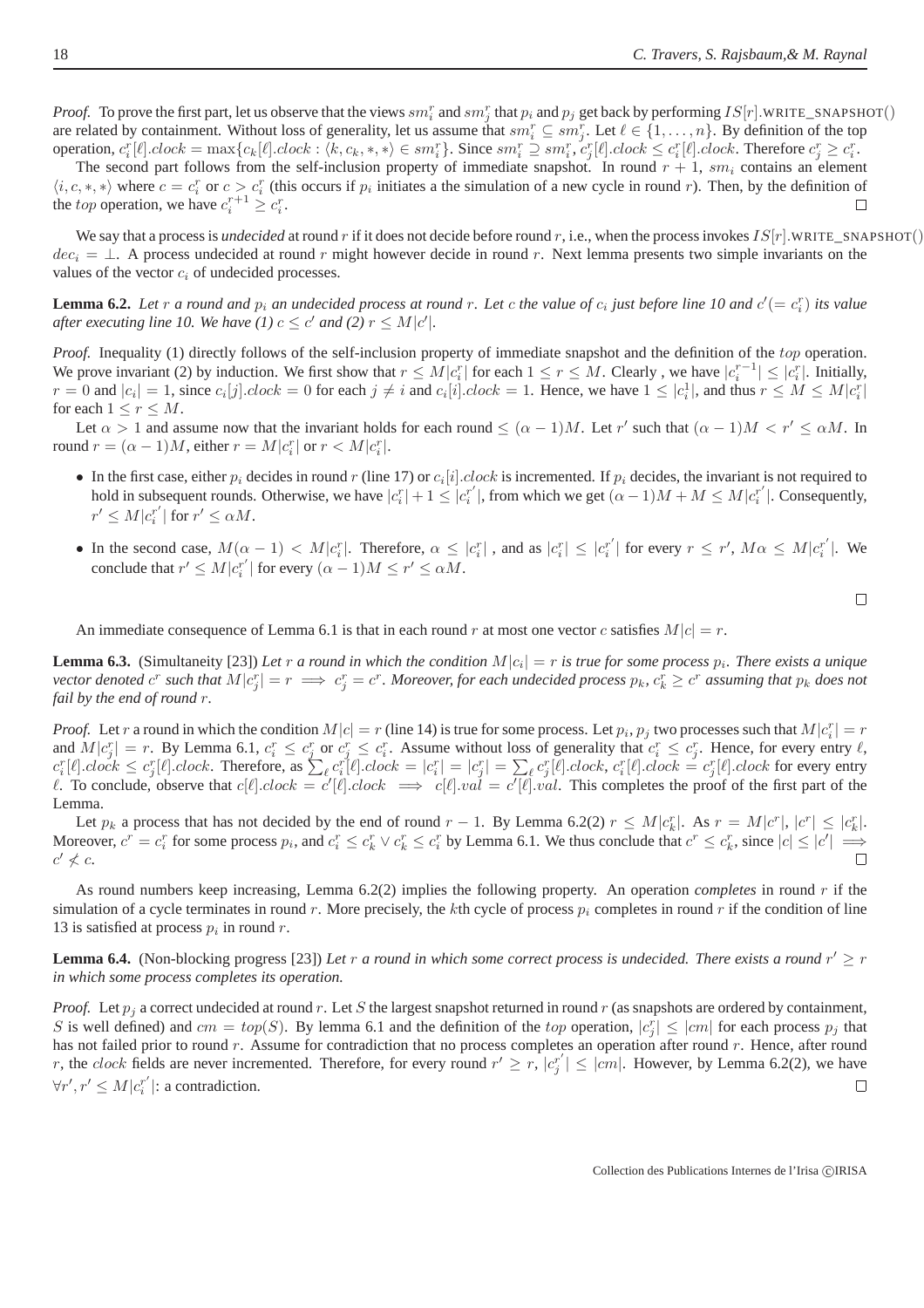We next show that every simulated execution is a valid execution of the read/write model equipped with a failure detector of the class C executing algorithm A. To do so, we prove that simulated operations (i.e., write, snapshot and failure detector queries) can be linearized. Following [23], operations are linearized in rounds; an operation linearized in round  $r$  precedes in the linearization order every operation linearized in round  $r'$ , for every  $r' > r$ . When several operations are linearized in the same round, we define how they are ordered.

Let R the set of rounds for which there exists some process  $p_i$  such that  $M|c_i^r| = r$ . Intuitively, R is the set of rounds at which the simulation produces valid output for the simulated snapshot operation. Formally,

$$
r \in \mathcal{R} \iff \exists p_i : M | c_i^r | = r.
$$

Per Lemma 6.3, every round  $r \in \mathcal{R}$  is uniquely associated with a vector denoted  $c^r$ .

**Lemma 6.5.** *Let*  $r < r' \in \mathcal{R}$ *.*  $c^r < c^{r'}$ *.* 

*Proof.* Let  $r_i < r_j \in \mathcal{R}$  such that  $\forall r_i < r < r_j$ ,  $r \notin \mathcal{R}$ . By definition of  $\mathcal{R}$ , there exists two processes  $p_i$ ,  $p_j$  such that  $c_i^{r_i} = c^{r_i}$  and  $c_j^{r_j} = c^{r_j}$ . By Lemma 6.1(1), the vectors  $c_i^{r_i}$  and  $c_j^{r_j}$  are ordered. We consider two cases, according to the relative order of the two vectors.

- $c_j^{r_i} \ge c_i^{r_i}$ . By Lemma 6.1(2) for every round  $r > r_i$ ,  $c_j^r \ge c_j^{r_i}$ . Therefore, as  $c^{r_j} = c_j^{r_j}$ ,  $c_i^{r_i} \le c_j^{r_j}$ .
- $c_j^{r_i} < c_i^{r_i}$ . Let S the immediate snapshot obtained by  $p_i$  in round  $r_i$  and L the set of processes that obtain immediate snapshots smaller than S. Let U the complement of L: the set of processes that have not failed by the end of round  $r_i$  and obtain immediate snapshots larger than or equal to  $S$  in round  $r$ .

Note that for each process  $p_\ell \in L$ ,  $c_\ell^{r_i} < c_i^{r_i}$  and  $p_j \in L$ . Therefore, it follows from Lemma 6.3 that each process included in U has decided before round  $r_i$ . After it has decided, a process no longer increments its clock entry in its vector  $c$  (at line 18). In round  $r_j$ , we have  $c_j^{r_j} = c^{r_j}$ , with  $|c^{r_j}| > |c_j^{r_i}| > |c_j^{r_j}|$ . Hence, in some round r between  $r_i$  and  $r_j$ , the immediate snapshot of  $p_j$  must include a vector c such that c is the vector of some process p included in U or  $c \geq c_u$  where  $p_u \in U$ . In both case, this implies that  $c_j^r \geq c_i^{r_i}$ , and thus by Lemma 6.1(2)  $c_j^{r_i} \geq c_i^{r_i}$ .

We have shown that  $c_i^{r_i} \leq c_j^{r_j}$ . Since  $r_i < r_j$ , we have  $|c^{r_i}| < |c^{r_j}|$  and thus  $c_i^{r_i} < c_j^{r_j}$ .  $\Box$ 

We show by induction that each simulated snapshot operation that completes returns a vector  $c^r$  *val* where  $r \in \mathcal{R}$ .

**Lemma 6.6.** Assume that the simulation of the kth snapshot operation by  $p_i$  completes in round r. There exists  $r' \in \mathcal{R}$ ,  $r' \le r$  such that the value returned by this operation is  $c^{r'}$  val.

*Proof.* Suppose that the lemma holds for every round  $\lt r$  and that the simulation of the kth snapshot of  $p_i$  completes in round  $r$ . By the code, the condition of line 13 is satisfied for process  $p_i$ . There are two cases to consider:

- $M|c_i^r| = r$  (line 14). In this case,  $r \in \mathcal{R}$ , and the kth snapshot of  $p_i$  is  $c^r.val$ ;
- $\exists j : CC_i[j][i].clock = c_i[i].clock = k$ . In that case, the kth snapshot of  $p_i$  is  $CC_i[j].val$ . Note that  $CC_j[j]$  contains  $\bot$  or a vector c such that c.val is the value returned by a simulated snapshot of  $p_j$  completed in some round  $\lt r$  (lines 14–15 and line 11). Therefore, by the induction hypothesis,  $c = c^{r'}$  for some round  $r' : r' < r \wedge r \in \mathcal{R}$ .

In the first round, each entry of  $CC_i$  is equal to  $[\bot, \dots, \bot]$ . By the analysis of the first case above, the lemma thus holds for  $r=1$ .  $\Box$ 

We now define the linearization of simulated operation. A simulated snapshot operation  $op$  that completes can be uniquely associated to a round r in  $R$  by Lemma 6.6. We linearize each snapshot in its associated round. More precisely, if c is the value returned by a snapshot operation op, there exists a unique  $r \in \mathcal{R}$  such that  $c^r = c$  by Lemma 6.6. op is then linearized in round r. A simulated write is linearized right before the first snapshot that includes it. A failure detector query by process  $p_i$  is linearized in the round in which the corresponding instance of  $fd_i \leftarrow FD_i$  (line 19) is performed. Finally, when several operations are linearized in same round, snapshot are ordered first, followed by failure detector queries and then writes. Several operations of the same type linearized in the same round are arbitrary ordered.

More formally, for each round  $r \in \mathcal{R}$ , let  $S[r]$  the set of simulated snapshot operations that return  $c^r \cdot val$ . Similarly, for  $r \in \mathcal{R}$ ,  $W[r]$  is the set of write operations defined as follows. The kth write operation of  $p_i$  is included in  $W[r]$  if and only if  $c^r[i].clock = k$ and  $\forall r' < r$ ,  $c^{r'}[i]$ .clock  $\lt k$ . Let c the vector such that c.val is the output of the kth snapshot of  $p_i$ . By the code  $c[i]$ .clock = k and by Lemma 6.6,  $c = c^r$  for some  $r \in \mathcal{R}$ . Therefore, each completed write operation is included in some set  $W[r]$ . Finally, for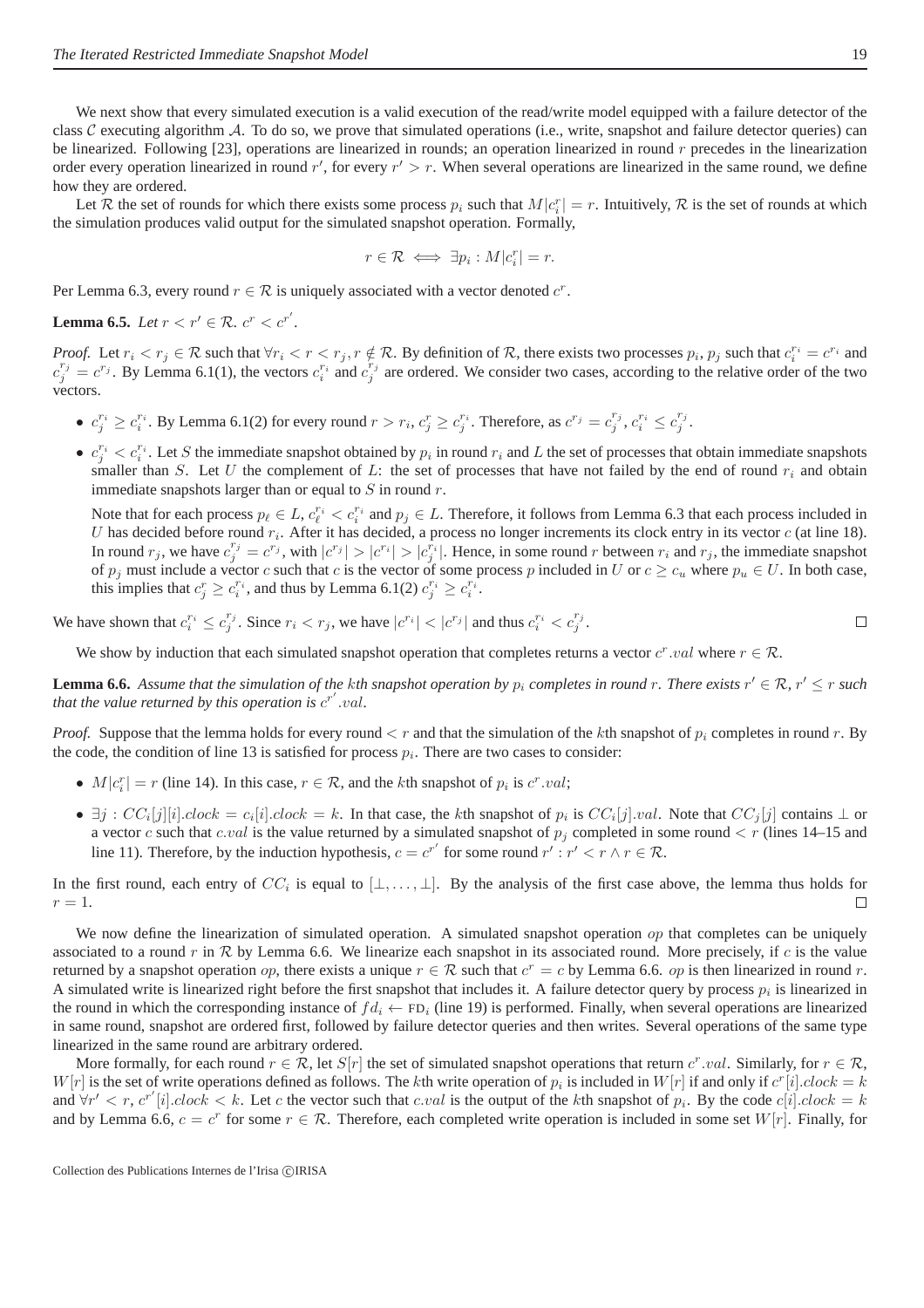each round r (not necessarily in  $\mathcal{R}$ ), let  $Q[r]$  the set of failure detector queries that are simulated in round r. The kth failure detector query of  $p_i$  is simulated in round r if the kth instance of  $fd_i \leftarrow FD_i$  (line 19) performed by  $p_i$  occurs in round r. In each round r, the operation included in  $W[r] \cup S[r] \cup Q[r]$  are linearized whenever  $W[r], S[r]$  or  $Q[r]$  is defined. Write operations are linearized first, followed by snapshots and finally failure detector queries. Operations of the same type linearized in the same round are ordered arbitrarily.

The discussion above is summarized by the following lemma where, abusing notations,  $X[r]$ , X being S, W or Q, is the operations included in set  $X[r]$  ordered arbitrarily if  $X[r]$  is defined and  $\emptyset$  otherwise.

**Lemma 6.7.** (Linearizability) *Consider a finite execution of the simulation protocol that consists in*  $r_e$  *rounds.*  $\sigma = W[1], S[1], Q[2], W[2], S[2]$ *is a valid linearization of some execution of* A *in the read/write model equipped with* C*.*

*Proof.* Each operation whose simulation completes is linearized in  $\sigma$ . It follows from Lemma 6.5, and the way write operations are ordered in  $\sigma$  that each snapshot contains the values written by the last write operations that precede it in  $\sigma$ .

By the correctness of the algorithm that simulates a failure detector of the class C in  $IRIS(PR<sub>C</sub>)$ , the results of the failure detector queries are a valid history with respect to the specification of the class C and the failure pattern of the IRIS( $PR_C$ ) run. If a process  $p_i$  fails in round some round r, no operation of that process starts after that round, and the failure detector values obtained after that round are compatible with the failure of  $p_i$ . Reciprocally, if  $p_i$  does not fail, the failure detector values are compatible with that fact by the correctness of the extraction algorithm. It might however be the case that  $p_i$  does not complete a write or snapshot operation, although it is correct. As the execution we consider is finite and asynchronous, it is possible that  $p_i$  does not fail and does not complete a write or snapshot operation.  $\Box$ 

To argue about the correctness of the simulation, it remains to show that every correct process eventually obtains a decision value (at line 17).

**Lemma 6.8** (Termination)**.** *Every correct process eventually decides.*

*Proof.* Let us consider an infinite execution of the simulation. Let T the set of correct processes. Define the relation  $\rightsquigarrow$  between correct processes as follows: for every  $p_i, p_j \in T$ ,  $p_i \leadsto p_j$  if and only if  $p_i$  "sees"  $p_j$  in infinitely many rounds. More precisely,

 $p_i \rightsquigarrow p_j \iff \text{the set } \{r : j \in sm_i^r\} \text{ is infinite.}$ 

Let  $\stackrel{*}{\rightsquigarrow}$  the transitive closure of  $\rightsquigarrow$ :

$$
p_i \stackrel{*}{\leadsto} p_j \iff \exists p_{i1} = p_i, p_{i2}, \dots, p_{ix} = p_j : p_{i1} \rightsquigarrow p_{i2}, p_{i2} \rightsquigarrow p_{i3}, \dots, p_{i(x-1)} \rightsquigarrow p_{ix}
$$

and  $seen(p_i)$  the set of processes that  $p_i$  sees directly or indirectly infinitely many often:

$$
seen(p_i) = \{p_j : p_i \stackrel{*}{\leadsto} p_j\}.
$$

Assume for contradiction that there exists a correct process that never decides. Let  $T_d$  and  $T_u$  be the set of correct process that decide and do not decide respectively. Per lemma 6.4, and the fact that the code of the simulated algorithm  $A$  is in normal form, at least one process  $p_u \in T_u$  completes infinitely many write/snapshot operations. The proof relies on the following claim: Claim C1. For each correct process  $p_i \in seen(p_u)$ ,  $p_i$  either decides or completes infinitely many write/snapshot operations.

Claim C1 tell us that every process seen directly or indirectly infinitely many often by  $p_u$  either decides or simulates infinitely many write/snapshot operations. Suppose for contradiction that the set  $seem(p_u)$  includes a process  $p_i$  that never decides. Consider now a process  $p_j \notin seen(p_u)$ . Note that this may happen even if  $p_j$  is a correct process. However,  $p_u$  and every process in  $seen(p_u)$ cannot distinguish the considered execution from an execution in which  $p_j$  fails. In particular, by the correctness of the extraction algorithm, the output of the simulated failure detector at the process included in  $seen(p_u)$  must be consistent with the failure of  $p_j$ . Hence, we simulate an execution of A, with set of correct processes seen $(p_u)$ , where every correct process performs infinitely many operation or decides and in which a correct process never decides. This execution is a valid execution of  $A$  in the read/write model equipped with a failure detector of the class  $C$ , as every finite prefix is linearizable (Lemma 6.7). This thus contradicts the correctness of A, which requires that every correct process decides in each execution of A.

Proof of the Claim C1. Let  $p_i \in seen(p_u)$  an arbitrary correct process. For each write/snapshot operation completed by  $p_u$ there, there exists a vector c and a round  $r \in \mathcal{R}$  such that  $c^r = c$  and  $c^r \cdot val$  is the value returned by the snapshot operation. This vector is either the value of the variable  $c_u$  at round r (if the operation completes at line 14) or the value of the variable  $c_i$  of some other process (if the operation completes at line 15). In the last case,  $p_u$  is helped by  $p_j$  to complete its operation. As  $p_u$  completes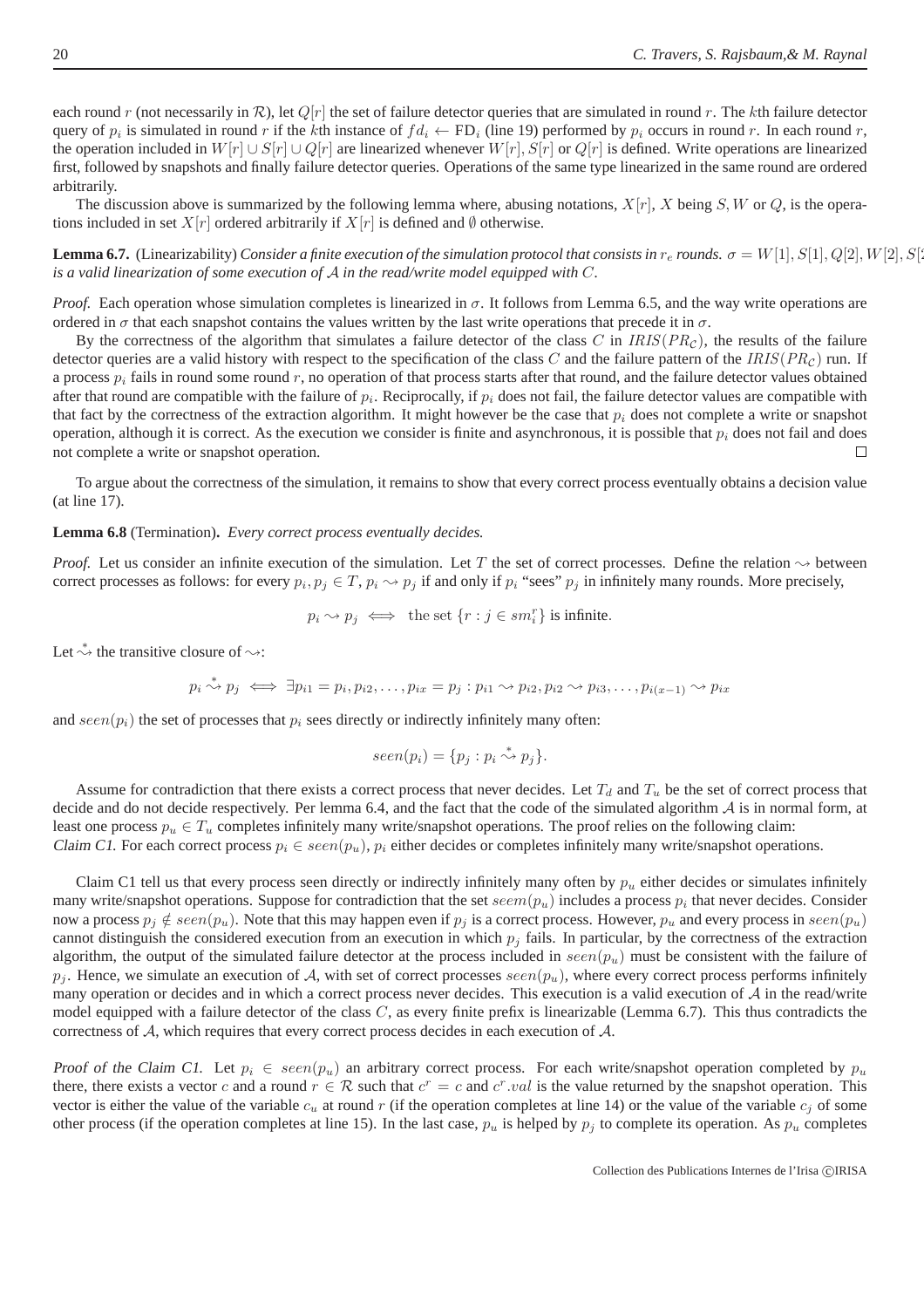infinitely many snapshot operations, there exists a process  $p_\ell$  such that, infinitely often, the value returned by these snapshot operations is the value  $c_\ell$ , val of the variable  $c_\ell$  of process  $p_\ell$ . Note that  $p_\ell$  is not necessarily distinct from  $p_\ell$ . Clearly,  $p_\ell \in seen(p_\ell)$  and  $p_u \in \text{seen}(p_\ell)$ , as in order that the kth snapshot of  $p_u$  is  $c_\ell \text{val}, p_\ell$  has to perform  $c_\ell[u]$ .clock  $\leftarrow k$ .

Let  $r \in \mathcal{R}$  such that  $M|c_{\ell}^r| = r$ . By definition of  $p_{\ell}$ , there are infinitely many such rounds. As  $p_i$  does not decide  $M|c_i^r| \geq r$ (Lemma 6.3). Moreover, since  $p_i$  completes finitely many operations, we have  $M|c_i^r| > r$ , for large enough r which implies that  $sm_i^r \supseteq sm_\ell^r$ . Hence,  $p_i \stackrel{*}{\rightsquigarrow} p_\ell$ , and as the relation  $\stackrel{*}{\rightsquigarrow}$  is transitive and because  $p_\ell \stackrel{*}{\rightsquigarrow} p_u$  and  $p_u \stackrel{*}{\rightsquigarrow} p_i$ , we get  $p_\ell \stackrel{*}{\rightsquigarrow} p_i$ .

When  $p_i$  initiates its kth operation, it sets  $c_i[i].clock$  to k (line 21). Suppose the last cycle initiated by  $p_i$  is its kth. As  $p_i \in seen(p_\ell)$ , and for every vector  $c, c[i].clock > k$  can occur only after the kth operation of  $p_i$  is completed, there is a round after which we always have  $c_{\ell}[i].clock = k$ . It then follows from the fact that the predicate  $M|c_{\ell}^{r}| = r$  is satisfied infinitely often that the vector cc of process  $p_\ell$  is eventually such that  $cc_\ell[i].clock = k$  (lines 14). Since  $p_\ell \in seen(p_i), p_i$  thus eventually observes a vector cc such that  $cc[i].clock = k$  and completes its kth operation at line 15: a contradiction. End of the proof of claim C1.

**Computational equivalence between the read/write model with C and the**  $IRIS(PR<sub>C</sub>)$  model The correctness of the simulation implies the following main theorem.

**Theorem 6.9.** Let C be a failure detector class and IRIS( $PR_C$ ) be the corresponding iterated restricted immediate snapshot model. Let us assume that there are two algorithm  $T_1$  and  $T_2$  such that (1)  $T_1$  simulates IRIS( $PR_C$ ) in the read/write model equipped with a *failure detector of class* C *and, (2)*  $\mathcal{T}_2$  *emulates a failure detector of the class* C *in* IRIS( $PR_C$ )*. A task* T *is solvable in* IRIS( $PR_C$ ) *if and only if it is solvable in the read/write model equipped with a failure detector of class* C*.*

*Proof.* Let us first consider the  $\Rightarrow$  direction. Let A be an algorithm that solves T in the IRIS( $PR_G$ ) model. It follows that by stacking A on top of the algorithm  $\mathcal{T}_1$  we obtain an algorithm that solves T in the read/write model equipped with a failure detector of the class C.

Let us now consider the  $\Leftarrow$  direction. Let A be an algorithm that solves the task T in the read/write model equipped with a failure detector of the class C. Without loss of generality, we can assume that  $A$  is written in normal form. The simulation describes in Figure 14 then provides an algorithm that solves T in the  $IRIS(PR<sub>C</sub>)$  model. By Lemma 6.8, every correct process decides. Lemma 6.7, applied to the prefix of the simulated execution that ends after the last decision, then implies that the decisions obtained are valid decisions for T. П

## **7 Benefiting from the** IRIS **model**

This section presents several applications of our previous results.

#### **7.1 Characterizing tasks solvable with failure detectors**

The previous characterization in the IRIS( $PR_C$ ) framework of the synchrony achievable by the failure detector families ( $\Diamond S_x$ )<sub>1≤x≤n</sub>,  $(\Omega^z)_{1\leq z\leq n}$ , and  $(\Diamond \psi^y)_{1\leq y\leq n}$  can be used to study their computational power in the read/write shared memory model. As a particular example, we have the following.

**Theorem 7.1.** *The* k*-set agreement problem is not solvable in a read/write shared memory system with a failure detector of the class*  $\Omega^z$  if  $k < z$ .

This result was proved in [38] by reduction to a similar impossibility for  $\{\Diamond S_x\}$  proved in [27] using combinatorial topology techniques from [30]. A simple proof of the theorem is described next.

Consider the  $IRIS(PR_{\Omega^z})$  model. Notice that all runs of the IIS model where are most z processes are correct (and the others crash initially) are runs of the  $IRIS(PR_{\Omega^2})$  model. This is because these processes do not see a write by any other process (i.e., their views are always contained in a set L of size at most z, as required by property  $PR_{Q^z}$  property). But it is known that in the IIS model of z processes,  $(z - 1)$ -set agreement is not solvable [9] (because it is similar to a wait-free system of z processes).

More generally, thanks to Theorem 6.9, the  $IRIS(PR_C)$  allows characterizing the agreement tasks wait-free solvable in the read/write model enriched with a failure detector of the class C.

#### **7.2** t**-resiliency**

We may want to solve tasks t-resiliently, i.e., tolerating only  $t < n$  failures. A task T has a t-resilient solution if there exists an algorithm A that solves T in every execution in which the number of failures is  $\leq t$ . That is, in every such execution, each nonfaulty process outputs, and the outputs are valid outputs for the execution inputs according to the task specification. In execution with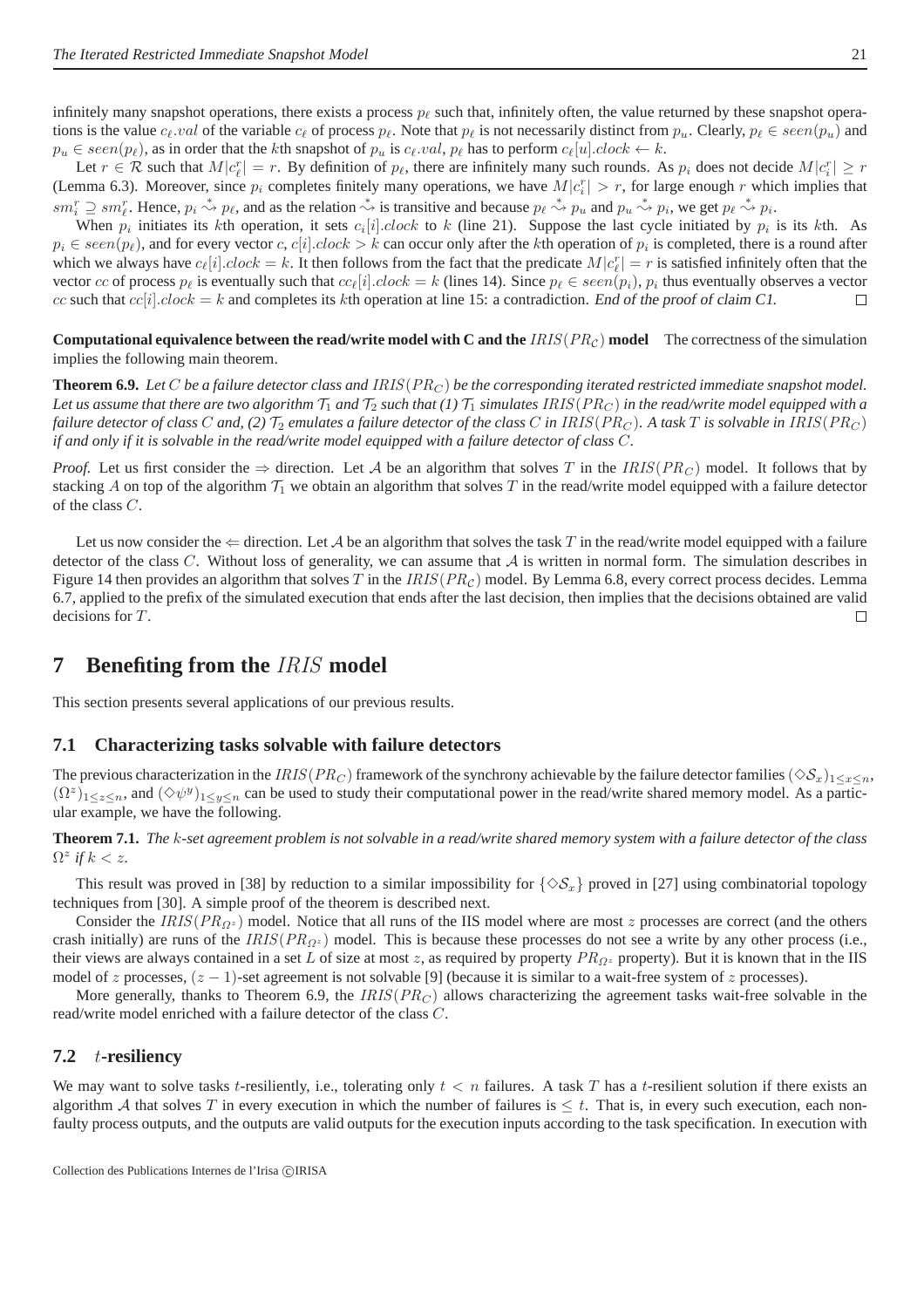strictly more than  $t$  failures, however, nothing is required. In particular, non-faulty processes may produce arbitrary outputs or may not output at all. The question of whether a task has a t-resilient solution or not may be studied via an iterated model as explained below. We show that t-resilient computability is captured by a class of failure detector, namely, the class  $\psi^{n-t}$  which is the perpetual counterpart of the class  $\Diamond \psi^{n-t}$  defined in Section 2.1. More precisely, we establish that every task T has a t-resilient solution if and only if T is (wait-free) solvable in the asynchronous read/write model equipped with a failure detector of the class  $\psi^{n-t}$ . Moreover, every failure detector class  $\psi^y$  induces a iterated model denoted  $IRIS(PR_{\psi^y})$  of equivalent computational power. The question of whether a task has a t-resilient solution or not thus reduces to the solvability of the task in the iterated model  $IRIS(P_{R_{\psi^{n-t}}})$ . This is summarized by the following theorem.

**Theorem 7.2.** *Let* T *a task. The following propositions are equivalent:*

- *1.* T *is* t*-resiliently solvable in the read/write model;*
- 2. T is wait-free solvable in the read/write model equipped with a failure detector of the class  $\psi^{n-t}$ ;
- *3. T* is wait-free solvable in the iterated model  $IRIS(PR_{\psi^{n-t}})$ .

The remainder section is devoted to prove this theorem.

**The family of failure detector classes**  $(\psi^y)_{1 \le y \le n}$  As indicated before, the failure detector class  $\psi^y$  is the perpetual counterpart of the failure detector class  $\Diamond \psi^y$  [38]. A failure detector of the class  $\psi^y$  outputs integers, which are estimates of the current number of failed processes. More precisely, the outputs satisfy the following properties, where  $f$  is the actual number of failures that occur in the execution:

- 1. *Perpetual safety*.  $\forall \tau, n y \leq \text{NBC}_i^{\tau} \leq \max(f, n y)$ , where f is the number of failures that have occurred before by time  $\tau$ ;
- 2. *Eventual accuracy*. There is a time from which  $NBC_i = \max(n y, f)$  at each correct process  $p_i$ .

The failure class  $\psi^y$  induces an iterated model  $IRIS(PR_{\psi^y})$  where the property  $PR_{\psi^y}$  is the perpetual counterpart of the property  $PR_{\Diamond y}$  (f is the total number of failures in the execution):

$$
PR_{\psi^y} \equiv \forall r' \ge 0 : \big( (i-1 = (r'-1) \mod n) \, \wedge \, (sm_i^{r'} \neq \emptyset) \big) \implies |sm_i^{r'}| \ge n - \max(n-y, f)
$$

The IRIS( $PR_{\psi^y}$ ) model can be simulated in the read/write model equipped with a failure detector of the class  $\psi^y$ . The simulation is the same as the simulation of  $IRIS(PR_{\diamond\psi y})$  (Figure 7) in the read/write model equipped with  $\diamond\psi^y$ . Reciprocally, one can check that the algorithm describes in Figure 10 emulates a failure detector of the class  $\psi^y$  when the underlying IRIS model satisfies the property  $PR_{\psi^y}$ . By Theorem 6.9, we thus obtain :

**Lemma 7.3.** A task  $T$  is wait-free solvable in the read/write model equipped with a failure detector of the class  $\psi^y$  if and only if it *is solvable in IRIS*( $PR_{\psi^y}$ ).

**Solvability with**  $\psi^{n-t}$  **implies** t-resiliency Suppose that task T is solvable in the read/write model equipped with a failure detector of the class  $\psi^{n-t}$ . This means that there exists an algorithm A using failure detector  $\psi^{n-t}$  to solve T. Note that A is wait-free, i.e., it tolerates an arbitrary number of failures. By the definition of the class  $\psi^{n-t}$ , every query to the failure detector returns an integer x such that  $n - (n - t) = t \le x \le \max(n - (n - t), f) = \max(t, f)$  where f is the total number of failures in the execution. Hence, in every execution in which the number of failures  $f$  is at most  $t$ , every failure detector query returns  $t$ . We use this fact to show that  $T$  can be solved  $t$ -resiliently in the read-write model without failure detector.

Let A' the algorithm identical to A except that every query to  $\psi^{n-t}$  is emulated by always returning t. Since t is a valid output of a query to  $\psi^{n-t}$  in every execution in which no more than t processes fail, each non-faulty process must produce a valid output according to the specification of T in every execution of  $A'$  where no more that t processes fail. Therefore  $A'$  is a t-resilient solution for T.

t-resiliency implies solvability with  $\psi^{n-t}$  The remaining of this section is devoted to prove the reverse direction: if task T is t-resilient solvable, T is wait-free solvable in the read/write model equipped with a failure detector of the class  $\psi^{n-t}$ . We consider tasks  $T = (\mathcal{I}, \mathcal{O}, \Delta)$  that satisfy the following natural *monotony* condition:

**Definition 7.4** ([18]). Let  $T = (\mathcal{I}, \mathcal{O}, \Delta)$  *a task. Task* T *satisfies the monotony property if and only if for every*  $(u, v) \in \mathcal{I} \times \mathcal{O}$  *and*  $u' \in \mathcal{I}$  such that  $(u, v) \in \Delta$  and  $u \subset u'^4$ , there exists  $v' \in \mathcal{O}$  such that  $v' \in \Delta(u')$  and  $v \subset v'$ .

<sup>&</sup>lt;sup>4</sup>For two *n*-vectors  $v, v', v \subseteq v'$  if and only if  $v[i] \neq v'[i] \implies v[i] = \bot$  for every  $i \in \{1, ..., n\}$ .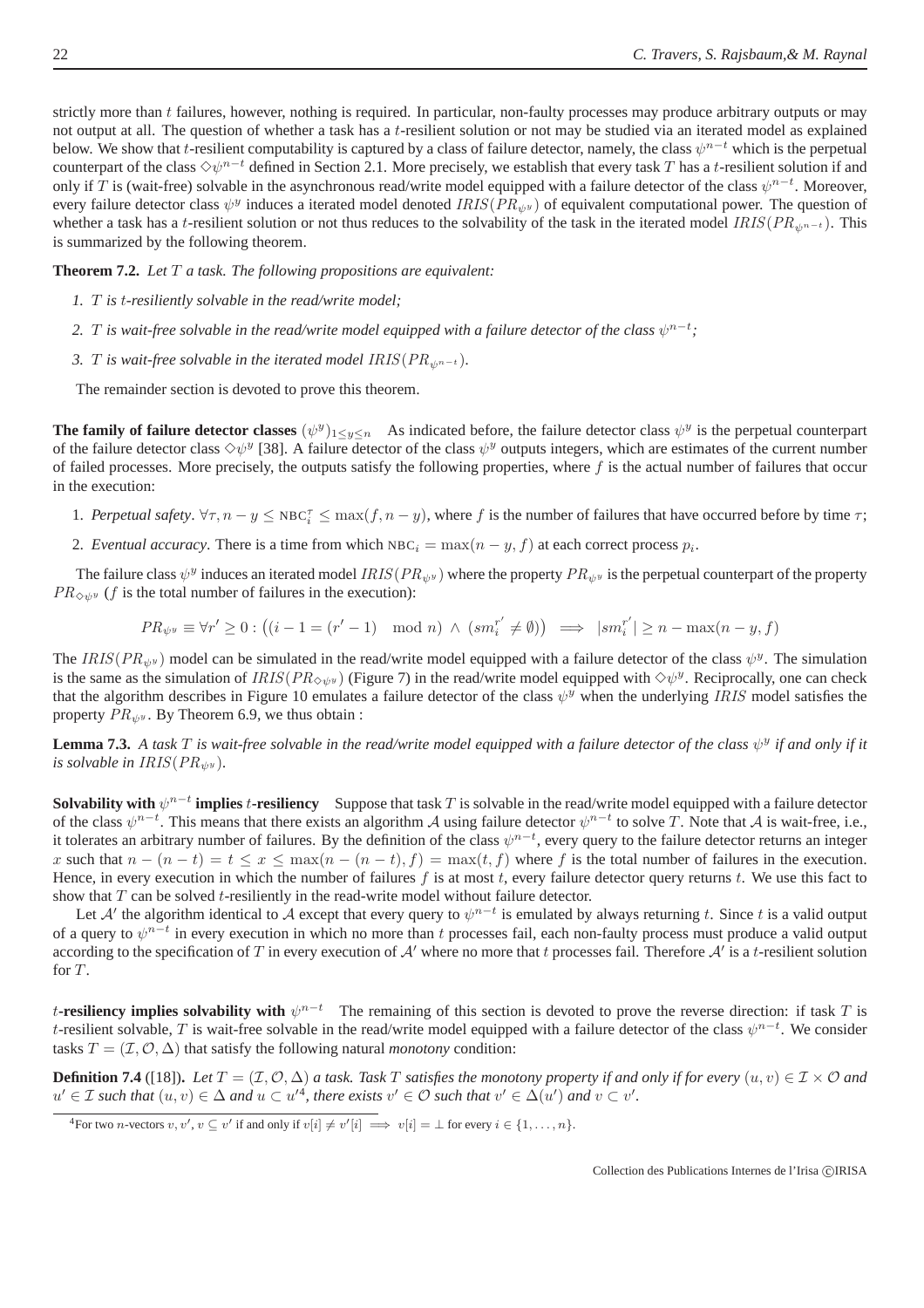Let  $T = (\mathcal{I}, \mathcal{O}, \Delta)$  denote a task that is t-resilient solvable. Suppose that we are given an algorithm A that solves T t-resiliently. Our goal is to construct an algorithm  $A'$  that solves  $T$  independently of the number of failures, but with the help of a failure detector of the class  $\psi^{n-t}$ . On one hand, as long as the number of failures f remains bounded from above by t, the behavior of algorithm A' might be identical as algorithm A. On the other hand, when  $f > t$  a failure detector of the class  $\psi^{n-t}$  provides accurate information on the number of failures. In fact, one can show [38] that when the number of failures becomes larger than t,  $\psi^{n-t}$  has the same power as a perfect failure detector  $P$  [12].

Suppose we are given a perfect failure detector  $P$ . It is then possible to implement consensus objects. Relying on these objects, task T can then be solved as follows. The construction used an array of n consensus objects denoted  $CONS[1..n]$ . Consensus object CONS[ $\ell$ ] is used by the processes to agree on a valid pair of input and output vectors for T of size  $\ell^5$ . In more details, each process accesses in order the consensus objects  $CONS[1]$ ,  $CONS[2]$ , ... until one object returns a pair that contains an output for itself. It then decides that output. Let  $(u^{\ell}, v^{\ell})$  denote the pair returned by the  $\ell$ th consensus object. If  $v^{\ell}[i] = \bot$ , the pair proposed by process  $p_i$  to the  $\ell + 1$ th consensus object extends the pair  $(u^{\ell}, v^{\ell})$  with the input of  $p_i$  and a valid output for  $p_i$ . More precisely, the pair  $(u, v)$  of size  $\ell + 1$  vectors proposed by process  $p_i$  is such that  $u^{\ell} \subset u$ ,  $v^{\ell} \subset v$ ,  $(u, v) \in \Delta$ ,  $v[i] \neq \bot$  and  $u[i]$  is equal to the input of  $p_i$ . As task T is monotone (Definition 7.4) and by construction  $(u^{\ell}, v^{\ell}) \in \Delta$ , finding such a pair is always possible. As the size of the pair returned by the consensus objects is increasing, each non-faulty process eventually finds an output for itself. Moreover, by construction, the outputs are valid outputs with respect to  $\Delta$ .

These ideas are implemented in the algorithm described in Figure 15. Without loss of generality, we assume that a t-resilient algorithm  $\mathcal A$  for  $T$  is given as a full-information algorithm in normal form.  $\mathcal A$  is thus completely determined by a decision predicate *candecide* and a decision function δ.

Each process first executes algorithm  $\mathcal A$  until the number of failures becomes larger than t (lines 1–9). An estimate of the current number of failures is provided by the underlying failure detector of the class  $\psi^{n-t}$  (line 3). Whenever a value larger than t is returned, the process stop executing A and instead tries to obtain an output using consensus objects (procedure **DecideCons**, lines 11–23). By the perpetual safety property, a failure detector query may return a value larger than  $t$  only if the number of failures is above  $t$ . Therefore, when processes switch to the procedure **DecideCons**, the underlying failure detector is as powerful as a perfect failure detector, and the consensus-based approach for solving  $T$  can thus be implemented.

However, in the same execution, some processes may obtain an output for T via the execution of  $A$  (at line 6) while other processes may decide in the procedure **DecideCons** (at line 23). We rely on adopt-commit objects [53] to guarantee that outputs for T obtained in both parts of the algorithm are consistent, i.e., the vector formed by the output of each process is a valid ouput according to the input vector of the execution and the relation  $\Delta$ .

An adopt-commit object  $AC$  supports a single one-shot operation denoted propose() that takes as parameter values from some arbitrary set V. An invocation propose $(v)$  returns a pair  $(b, v')$  where  $b \in \{ \text{adopt}, \text{commit} \}$  and  $v' \in V$ . The pair returned satisfy the following properties:

- *Termination:* Each invocation by a correct process terminates.
- *Validity:* If an invocation returns  $(b, v)$  then some process invoked  $AC$ .propose $(v)$ .
- *Agreement:* If an invocation returns (commit, v), then every invocation returns  $(*, v)$ .
- *Convergence:* If every invocation has the same input value v, then (commit, v) is the only pair that can be returned.

Adopt-commit objects can be wait-free implemented in the read/write model, e.g., [19, 53].

We associate with every process  $p_i$  an adopt-commit object denoted  $AC[i]$ . Only two values may be proposed to object  $AC[i]$ :  $val_i$ , the output for T that  $p_i$  may obtain by executing algorithm A (line 5) or the special value *abort* that we assume is never a valid output for T. The former case occurs when  $p_i$  obtains an output for T by executing A (line 5). The latter case occurs in the procedure **DecideCons** (line 12–15). By proposing *abort* to  $AC[i]$ , a process executing **DecideCons** attempts to prevent  $p_i$  from deciding an output obtained by executing  $A$ .

Suppose that process  $p_i$  obtains output v by executing A (line 4).  $p_i$  then invokes propose $(v)$  and is allowed to decide this value only if the invocation returns (commit, v). If this does not occur, some process has proposed the value abort to  $AC[i]$ . This follows from the fact that *abort* is the only value  $\neq v$  that can be proposed and the convergence property of adopt-commit. This means that some process has discovered that the number of failures is above  $t$ .  $p_i$  thus switches to **DecideCons** procedure to attempt to obtain an output for  $T$  (line 7).

Process  $p_i$  executing **DecideCons** initiates the procedure by proposing *abort* to each adopt-commit object  $AC[j]$  for  $j \neq i$  (line 13). As  $p_i$  may have first proposed a value to  $AC[i]$  in the first part of the algorithm,  $p_i$  does not propose a value to  $AC[i]$ . The goal is to avoid  $p_i$  to obtain an output in the first phase of the algorithm, or – if  $p_i$  has already decided – to learn the output of  $p_i$ . In

 $5$ The size of an input or output vector is the number of its non- $\perp$  entries.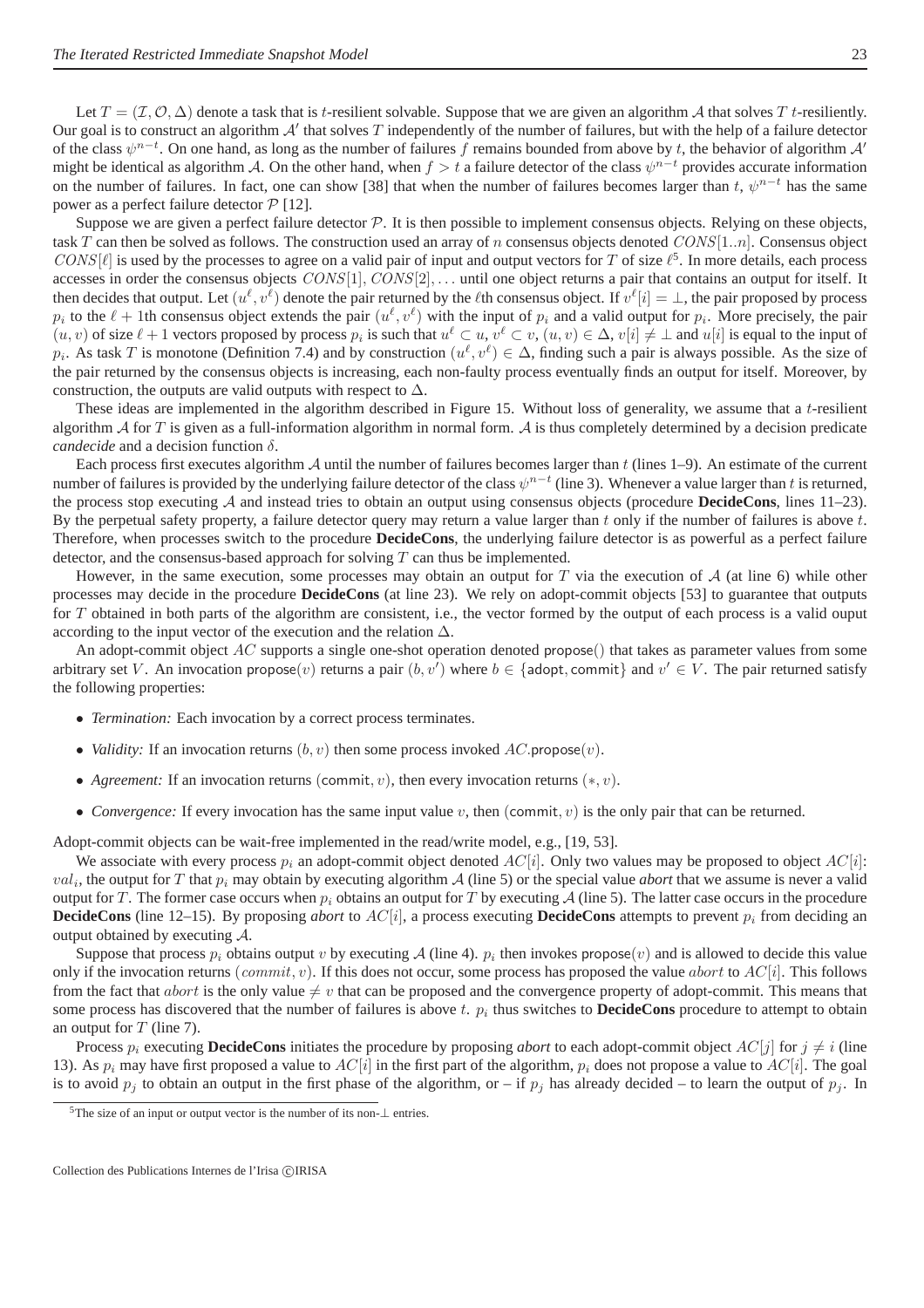more details,  $p_i$  maintains two local vectors  $in_i$  and  $out_i$  which are intended to store each process input and output respectively. If the propose() invocation to  $AC[j]$  returns (*commit*, v) or (*adopt*, v), with  $v \neq abort$ , v has been proposed to  $AC[j]$  and thus may be the output for T decided by  $p_j$ . In that case,  $p_i$  stores this value in  $out_i$ . If  $(commit, abort)$  or  $(dopt, abort)$  is returned, the entry  $out_i[j]$  is left to its initial value  $\perp$ . Notice that in that case,  $p_j$  cannot decide and output for T in the first part of the algorithm. Inputs values are obtained by taking a snapshot of the shared  $I$  (line 16), to which each process initially writes its input.

Two processes  $p_i$  and  $p_\ell$  executing **DecideCons** may obtain different responses from their propose() operation on the same object  $AC[j]$ . In particular, (*adopt*, *v*) and (*adopt*, *abort*) my be returned. Similarly,  $p_i$  and  $p_{\ll}$  may have different views of the processes inputs. Thus, the pairs of vectors  $in_i/out_i$  and  $in_\ell/out_\ell$  may differ. Observe however that  $in_i \in \Delta(out_i)$  and  $in_\ell \in \Delta(out_\ell)$  as the non- $\perp$  values in  $out_i$  and  $out_\ell$  are decisions in a execution of A in with no more than t failures. Moreover, if entry j differs in  $out_i$ and out<sub> $\ell$ </sub> then  $p_j$  cannot have decided in the first part of the algorithm. On the contrary, if  $p_j$  does decide v in the first part of the algorithm, then  $out_i[j] = out_{\ell}[j] = v$ .

| <b>init</b> $AC[1n]$ array of adopt-commit objects                                                                                                                  |
|---------------------------------------------------------------------------------------------------------------------------------------------------------------------|
| $I[1n], SM[1n]$ arrays of atomic registers initially $[\bot, \ldots, \bot]$                                                                                         |
| $ACONS, CONS[1n] \psi^{n-t}$ -based consensus objects                                                                                                               |
|                                                                                                                                                                     |
| <b>solveT</b> ( <i>candecide</i> , $\delta$ , <i>input</i> ,)                                                                                                       |
| $state_i \leftarrow input_i; dec_i \leftarrow \perp; I[i] \leftarrow input_i;$<br>(1)                                                                               |
| (2)<br>repeat                                                                                                                                                       |
| $SM[i].write(state_i); state_i \leftarrow SM.\text{snapshot}(); \text{nbc_i} \leftarrow \text{NBC_i};$<br>(3)                                                       |
| <b>if</b> $(nbc_i \leq t) \wedge (dec_i = \perp) \wedge can decide(state_i)$ then<br>(4)                                                                            |
| $val_i \leftarrow \delta(state_i); (b, v) \leftarrow AC[i].\text{propose}(val_i);$<br>(5)                                                                           |
| if $(b, v) = (commit, val_i)$ then $dec_i \leftarrow val_i$ ; decide( $dec_i$ )<br>(6)                                                                              |
| else DecideCons() endif<br>(7)                                                                                                                                      |
| end if<br>(8)                                                                                                                                                       |
| (9)<br><b>until</b> $nbc_i > t$                                                                                                                                     |
| (10) if $dec_i = \perp$ then DecideCons() end if                                                                                                                    |
|                                                                                                                                                                     |
|                                                                                                                                                                     |
| DecideCons()                                                                                                                                                        |
| (11) $out_i \leftarrow [\perp, \ldots, \perp]; in_i \leftarrow [\perp, \ldots, \perp];$                                                                             |
| (12) for each $j \in \{1, \ldots, n\} \setminus \{i\}$ do                                                                                                           |
| (13) $(b, v) \leftarrow AC[j]$ . propose(abort)                                                                                                                     |
| (14) if $v \neq abort$ then $out_i[j] \leftarrow v$ endif                                                                                                           |
| $(15)$ end for                                                                                                                                                      |
|                                                                                                                                                                     |
| (16) $s_i \leftarrow I$ . snapshot(); for each $\langle j, v \rangle \in s$ do $in_i[j] \leftarrow v$ end do                                                        |
| (17) $(in_i, out_i) \leftarrow A CONS.\text{propose}(in_i, out_i);$<br>(18) let $\ell$ the number of non- $\bot$ entries in <i>out</i> <sub>i</sub> ;               |
| (19) while $out_i[i] = \perp$ do                                                                                                                                    |
|                                                                                                                                                                     |
| (20) $in_i[i] \leftarrow input_i$ ; let $out' \in \mathcal{O}$ s.t. $(in_i, out') \in \Delta \wedge \forall j \neq i, out_i[j] = out'[j] \wedge out'[i] \neq \bot;$ |
| (21) $\ell \leftarrow \ell + 1$ ; $(in_i, out_i) \leftarrow CONS[\ell].\text{propose}(in_i, out');$<br>$(22)$ end while                                             |

Figure 15:  $(\psi^{n-t})$ -based algorithm for task T (code for process  $p_i$ )

Every process  $p_i$  agree at line 17 on the same input/output pair by proposing  $in_i/out_i$  to the consensus object  $ACONS$ . Let  $in/out$  denote the pair agreed upon. By the observation above, if  $p_i$  decides in the first part of algorithm,  $in[j]$  contains the input of  $p_i$  and *out*[j] the value decided by  $p_i$ . Processes then obtain an output for T following the consensus-based approach explained earlier (lines 19-22). The only difference is that processes start with the input/output pair  $in/out$  that already contains  $\ell$  input/output values instead of the empty pair.

**Proof** Consider an execution of the algorithm described in Figure 15. We denote by f the number of failures in this execution.

**Lemma 7.5.** *Every correct process decides.*

*Proof.* We consider two cases according to the value of f.

•  $f \le t$ . In that case, for every process  $p_i$  and every time  $\tau$ ,  $nbc_i^{\tau} \le t$  and thus no processes invoke **DecideCons**(). As every correct process writes to SM infinitely often, and no more that t failures occur, each correct process  $p_i$  eventually reaches a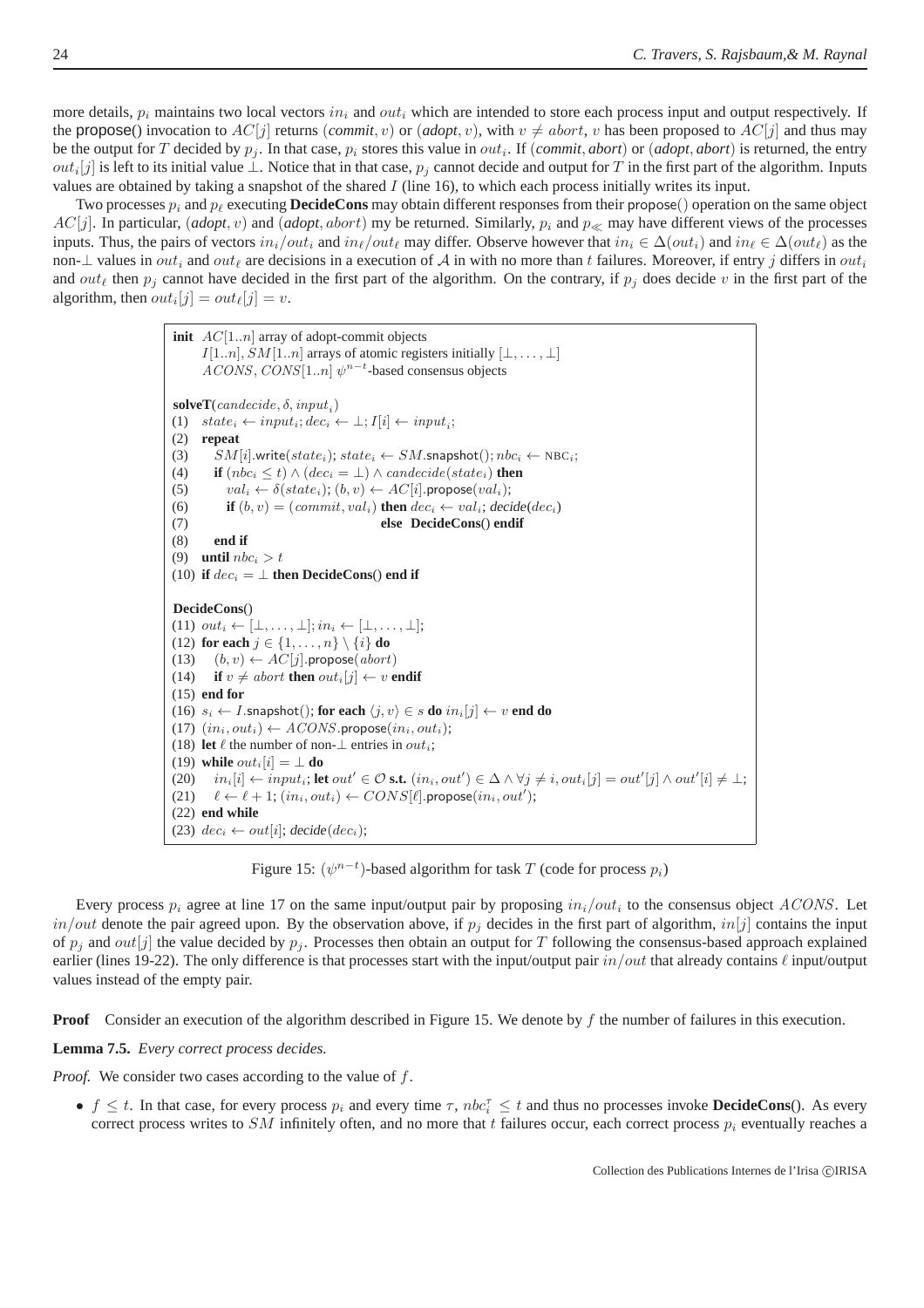state state<sub>i</sub> for which the predicate candecide() (line 4) is verified. Let d the value returned by the decision function  $\delta$  applied to this state. Since no processes invoke **DecideCons**(), process p<sub>i</sub> only accesses the adopt-commit  $AC[i]$ . It thus follows from the convergence property of adopt-commit that the propose() operation performed by  $p_i$  returns (commit, d), from which we conclude that  $p_i$  decides (line 5).

• f > t. In that case, there exists a time  $\tau$  after which we always have  $nbc_i = f$ . Assume for contradiction that some correct process  $p_i$  does not decide. By the previous observation and the code (line 9), process  $p_i$  eventually invokes **DecideCons** (at line 7 or line 10). By the termination property of adopt-commit, every invocation of propose() on adopt-commit object performed by  $p_i$  terminates. Note also that, as  $f \ge t$ , the  $\psi^{n-t}$ -based implementations of consensus are correct, and thus each propose() operation on the consensus objects  $ACONS$  and  $CONS[j], 1 \le j \le n$  performed by  $p_i$  terminates.

By the code, process  $p_i$  decides (at line 23) if the *out* vectors obtained as a response of a propose() operation on a consensus object CONS[j] contains an output value for itself, i.e., out[i]  $\neq \perp$ . In the **while** loop (lines 19–22), process  $p_i$  accesses in this order the consensus objects  $CONS[\ell], \ldots, CONS[n]$  for some  $\ell > 0.$  Each object is accessed once by  $p_i,$  and the vector *out<sup>j</sup>* returned by the *j*th consensus object (line 21) contains *j* non-⊥ entries. Hence, *out*<sup>n</sup>[i]  $\neq$  ⊥ and  $p_i$  eventually decides: a contradiction.

 $\Box$ 

Next Lemma establishes that decisions at line 6 or 23 follow the specification of task T.

#### **Lemma 7.6.** *Decided values are valid with respect to the task specification and the input values.*

*Proof.* Denote by  $D_t$  and  $D_\psi$  the sets of processes that decide at line 6 and at line 23 respectively. We consider two cases:

•  $D_{\psi} = \emptyset$ . Consider a finite prefix  $\sigma$  of the execution of the full information protocol in normal form A. This prefix can be extended to an infinite execution with no more than t failures. Therefore, each value decided (if any) during  $\sigma$  is valid according to the specification of T, since  $A$  is a t-resilient algorithm and when the value is decided no process can distinguish the current execution with an execution with no more than  $t$  failures.

In the first part of the algorithm (lines  $1-10$ ), each process executes the full information protocol in normal form  $A$ , until it possibly discovers that more than t failures occur. By the observation above, every decision is thus valid according to the task specification.

•  $D_{\psi} \neq \emptyset$ . Let L the index of the largest *CONS* object accessed in the procedure **DecideCons**. Let  $(I_L, O_L)$  the pair of input/output vector returned by this object. By the code, the input of every propose() operation performed on *CONS*[L] is valid a input/ouput pair according to the specification of T. Therefore,  $O_L \in \Delta(I_L)$ .

Suppose that some process  $p_i$  decides in the first part of the algorithm at line 6. Let  $o_i$  the value decided by  $p_i$ . By the code, the propose() operation performed by  $p_i$  to  $AC[i]$  at line 5 returns (*commit*,  $o_i$ ). Consider now a process  $p_j$  that executes **DecideCons**. Note that by the code  $p_j \neq p_i$ . By the agreement property of adopt-commit, the propose() operation performed by  $p_j$  on  $AC[i]$  returns (commit,  $o_i$ ) or (adopt,  $o_i$ ) (line 13). Thus we have  $out_j[i] = o_i$  when  $p_j$  accesses the consensus object *ACONS* (line 17). Since this holds for every process accessing the object, the input/output pair  $(I_a, O_a)$  returned by the object is such that  $O_a[i] = o_i$ . By code,  $O_a \subseteq O_L$ , from which we conclude that  $O_L[i] = o_i$ .

Consider now some process  $p_j$  that decides in the procedure **DecideCons** value  $o_j$  (line 23). By the code,  $p_j$  gets back an input/output pair  $(I_{\ell}, O_{\ell})$  from an invocation of propose() to  $CONS[\ell]$ , where  $|O_a| \leq \ell \leq L$ . Since  $O_{\ell} \subseteq O_L$ ,  $O_L[j] = o_j$ .

Therefore, for each process  $p_j$  that decides, the jth entry of the vector  $O_L$  contains the value decided by  $p_j$ . Similarly, for each  $j \in \{1, \ldots, n\}$ , if  $I_L[j] \neq \perp$  then  $I_L[j]$  is the input value for task T of process  $p_i$ . As  $O_L \in \Delta(I_L)$ , the decided values are thus valid according to the specification of  $T$  and the input value of the execution.

 $\Box$ 

 $\Box$ 

**Lemma 7.7.** Let  $T = (\mathcal{I}, \mathcal{O}, \Delta)$  *a task that satisfies the monotony property and is t-resiliently solvable. The algorithm described in Figure 15 solves*  $T$  *in the read/write model equipped with a failure detector of the class*  $\psi^{n-t}$ *.* 

*Proof.* Immediately follows from Lemma 7.5 and Lemma 7.6.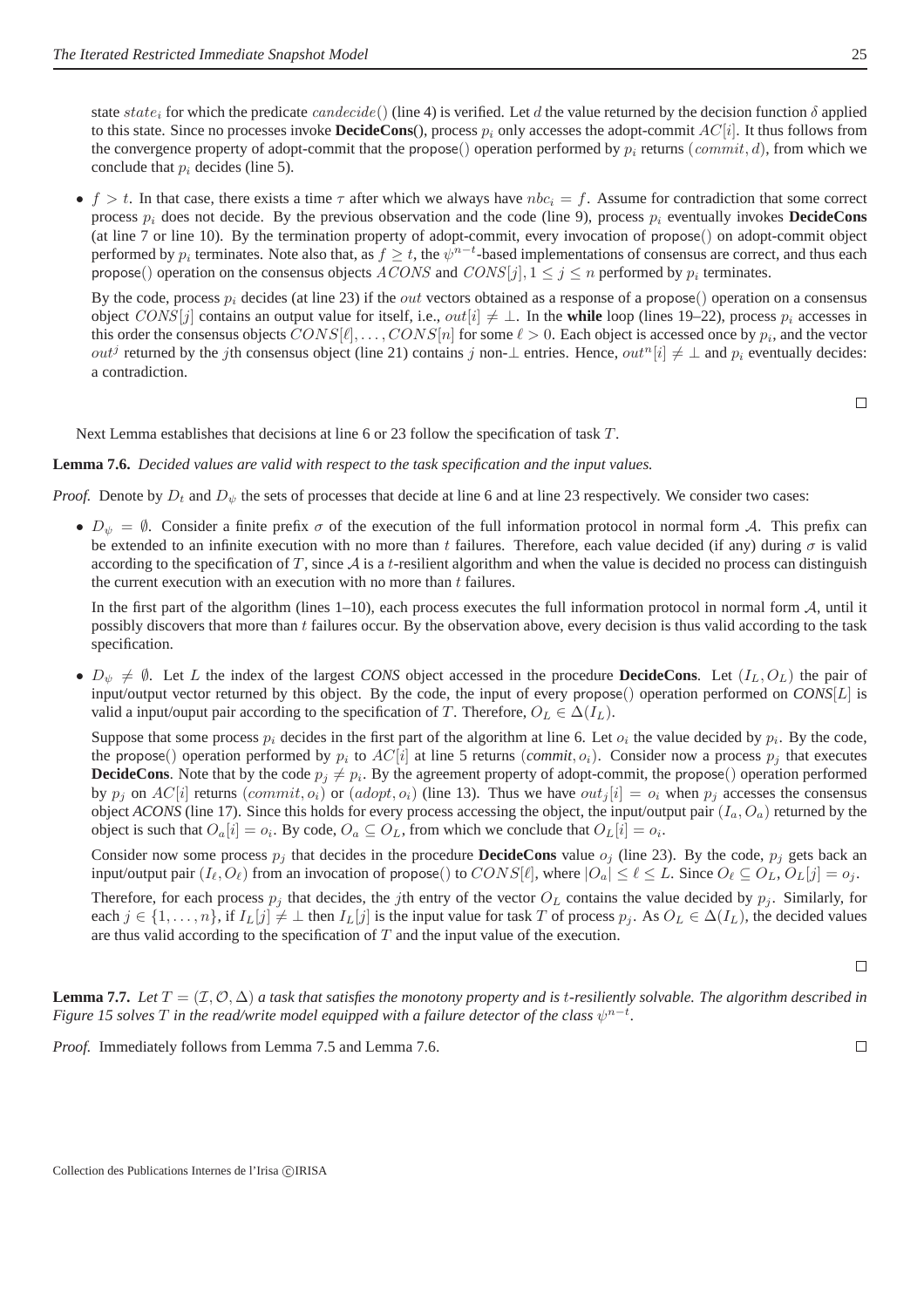#### **7.3** k**-set agreement with limited-scope failure detectors**

To illustrate the advantage of the  $IRIS(PR<sub>C</sub>)$  framework when one is interested in lower bounds, this section gives a new proof of the lower bound for the k-set agreement problem. That lower bound, conjectured in [40], has been proved in [27] in the context of t-resilient message-passing systems, using techniques borrowed from combinatorial topology. The new proof is on the *wait-free* case  $(t = n - 1)$  in the read/write model enriched with a failure detector of the class  $\Diamond S_{x,q}$ . Technically speaking, the problem is reduced to the question of the k-set agreement wait-free solvability. No topology notion is required.

**The families of failure detector classes** { $S_{x,q}$ } **and** { $\diamond S_{x,q}$ } The family  $(\diamond S_{x,q})_{1\leq x\leq n,1\leq q\leq x}$  extends the notion of limited scope failure detector to a system where the processes are partitioned into multiple disjoint clusters. There are  $q$  disjoint clusters denoted  $X_1, \ldots, X_q$ , where  $|X_i| = x_i$ ,  $X = \bigcup_{1 \leq i \leq q} X_i$  and  $x = \sum_{i=1}^q x_i$ . Informally, there is a process that is never suspected in each cluster  $X_i$ . More specifically, the variable TRUSTED<sub>i</sub> provided by a failure detector of the class  $\Diamond S_{x,q}$  contains the identities of the processes that are believed to be currently alive. When  $j \in \text{TRUED}_i$  we say " $p_i$  trusts  $p_j$ ." By definition, a crashed process trusts all the processes. The failure detector class  $\Diamond S_{x,q}$  is defined by the following properties:

- Strong completeness. There is a time after which every faulty process is never trusted by every correct process.
- Eventual weak  $(x, q)$ -accuracy. There are q disjoint sets  $X_1, \ldots, X_q$  of cumulatively x processes, q processes  $p_{\ell_1} \in$  $X_1, \ldots, p_{\ell_q} \in X_q$  and a (finite) time  $\tau$  such that each process of  $X_i$  trusts  $p_{\ell_i}$ .

The time  $\tau$ , the set  $X_1, \ldots, X_q$  and the processes  $p_{\ell_i}$  are not explicitly known. Moreover, some or all processes of  $X_i$  may be faulty (A cluster  $X_i$  of faulty processes trivially satisfies  $(x, q)$ -accuracy).

Recall the following equivalent formulation of  $\Diamond S_{x,q}$  [38], assuming the local variable controlled by the failure detector is REPR<sub>i</sub>.

• Eventual  $(x, q)$ -common representative. There are q disjoint sets  $X_1, \ldots, X_q$  of cumulatively x processes, q processes  $p_{\ell_1} \in X_1, \ldots, p_{\ell_q} \in X_q$ , and a (finite) time  $\tau$  after which, for any correct process  $p_j$ , we have  $j \in X_i \implies \text{REPR}_j = \ell_i$  and  $j \notin \bigcup_{1 \leq i \leq q} X_i \implies \text{REPR}_j = j.$ 

Clearly, a failure detector that satisfies the previous property can be transformed into one of the class  $\Diamond S_{x,q}$  (define TRUSTED<sub>i</sub> =  $\{REPR_i\}$ ). Conversely, one can easily extend the algorithm in [38] that transforms a failure detector of class  $\diamondsuit S_x$  into a failure detector satisfying the limited eventual common representative property to the context of the family  $(\Diamond S_{x,q})_{1\leq x\leq n,1\leq q\leq x}$ .

**The lower bounds** The lower bounds established in [27] are on are on t-resilient asynchronous message-passing systems (i.e., systems prone to up to  $t$  process crashes). They are the following.

- If the system is equipped with  $S_{x,q}$ , any k-set agreement protocol must satisfy  $t < k + x q$  if  $q \le k$  and  $t < x$  otherwise.
- If the system is equipped with  $\Diamond S_{x,q}$ , any k-set agreement protocol must satisfy  $t < \min(\frac{n}{2}, k + x q)$  if  $q \leq k$  and  $t < \min(\frac{n}{2}, x)$  otherwise. (In the shared memory context, the requirement  $t < \frac{n}{2}$  is no longer needed, and the lower bound becomes  $t < \min(k + x - q)$ .

 $IRIS(PR_{\diamond S_{x,q}})$  The property  $PR_{\diamond S_{x,q}}$  extends the property  $PR_{\diamond S_x}$  in a natural way. Informally,  $PR_{\diamond S_{x,q}}$  is satisfied if  $PR_{\diamond S_{x,q}}$  is satisfied for each cluster  $X_i$ .

$$
PR_{\diamondsuit S_{x,q}} \equiv \exists X_1, \dots, X_q : |\bigcup_{1 \leq j \leq q} X_j| \geq x \land \forall 1 \leq j < k \leq q : X_j \cap X_k = \emptyset,
$$
  

$$
\exists \ell_1, \dots, \ell_q : \forall 1 \leq j \leq q : \ell_j \in X_j,
$$
  

$$
\exists r : \forall r' \geq r, \forall 1 \leq j \leq q : (i \in X_j - \{\ell_j\}) \implies (sm_i^{r'} = \emptyset \lor \ell_j \in sm_i^{r'}).
$$

This property states that, for each cluster  $X_i$ , there is a process  $p_{\ell_i}$  that, from some round r, always belongs to the view of the processes of  $X_i$  that have not crashed.

**Building**  $IRIS(PR_{\diamond S_{x,q}})$  in the read/write model equipped with  $\diamond S_{x,q}$  An algorithm that simulates the  $IRIS(PR_{\diamond S_x})$  model from one-shot immediate snapshot objects is described in Figure 6. It can easily be checked that the very same construction can be used to simulate the WRITE\_SNAPSHOT() operations of the  $IRIS(PR_{\diamondsuit S_{x,q}})$  in the read/write model equipped with a failure detector of the class  $\Diamond S_{x,q}$ . Thus we obtain:

**Lemma 7.8.** In the shared memory model equipped with a failure detector of the class  $\Diamond S_{x,q}$ , the algorithm described in Figure 6 simulates the  $IRIS(PR_{\diamond S_{x,q}})$  model.

Collection des Publications Internes de l'Irisa ©IRISA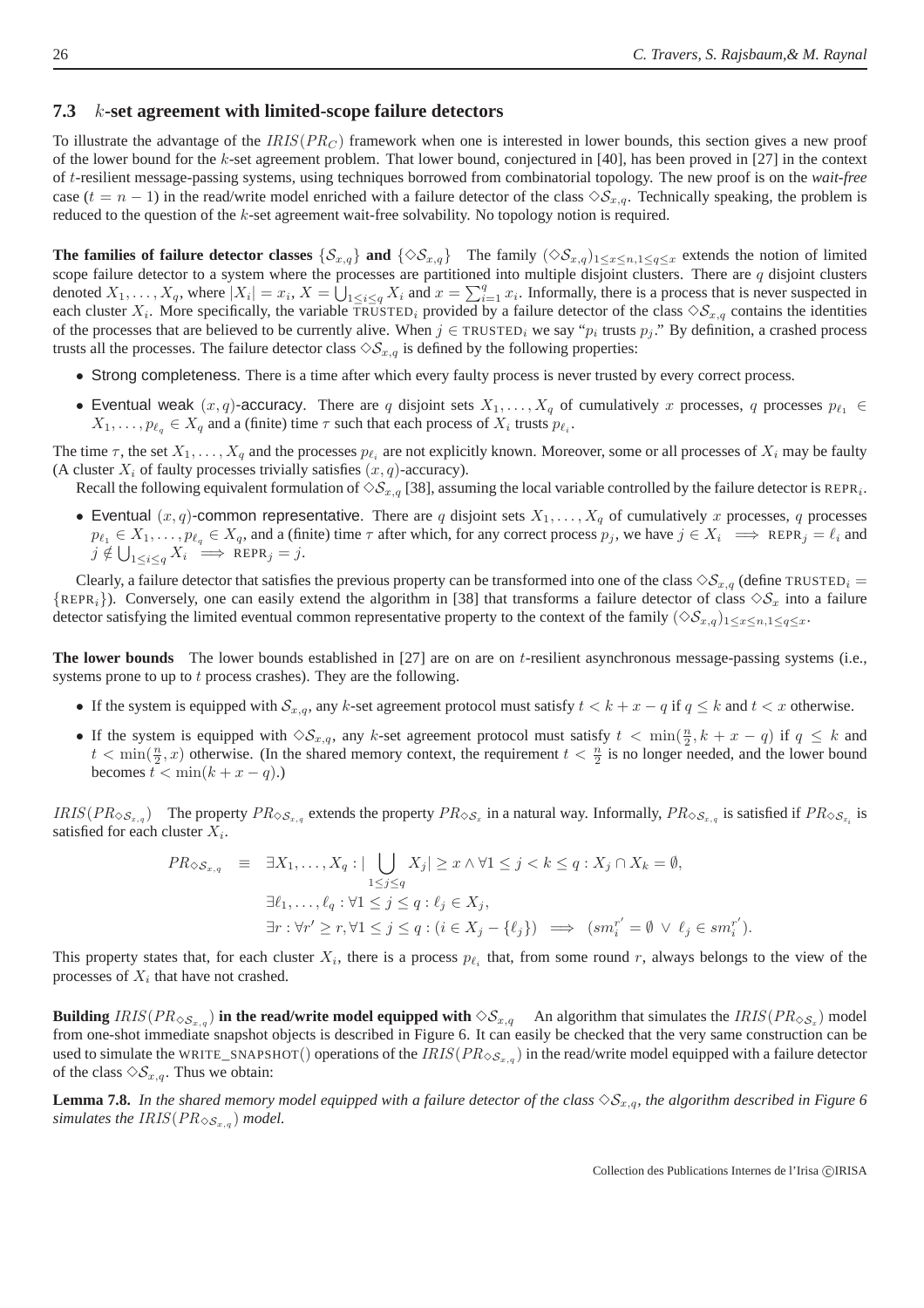**Simulating a failure detector of the class**  $\Diamond S_{x,q}$  in the *IRIS*( $PR_{\Diamond S_{x,q}}$ ) model A simple algorithm implementing a failure detector of the class  $\Diamond S_x$  in the IRIS(PR $_{\Diamond S_x}$ ) model is described in Section 4.1 (Figure 9). Again, one can easily check that this algorithm executed in the  $IRIS(PR_{\diamond S_{x,q}})$  model emulates a failure detector of the class  $\diamond S_{x,q}$ . Therefore,

#### **Lemma 7.9.** The algorithm described in Figure 9 emulates a failure detector of the class  $\Diamond S_{x,q}$  in the IRIS( $PR_{\Diamond S_{x,q}}$ ) model.

*Proof.* The property  $PR_{\diamondsuit S_{x,q}}$  states that there are q disjoint sets  $X_1, \ldots, X_q$  of cumulatively x processes and q processes  $p_{\ell_1} \in$  $X_1, \ldots, p_{\ell_q} \in X_q$  and a round r after which,  $\forall j : 1 \leq j \leq q$ ,  $\ell_j$  belongs to the views  $sm_i^{r'}$  $i_i^r$  of the processes  $p_i$  of  $X_j$  that have not yet crashed. Due to the assignment TRUSTED<sub>i</sub>  $\leftarrow sm_i^{r'}$  $i_i^{r'}$  executed during each round  $r' \geq r$ , this immediately translates as "there are q disjoint sets  $X_1, \ldots, X_q$  of cumulatively x processes, q processes  $p_{\ell_1} \in X_1, \ldots, p_{\ell_q} \in X_q$  and a time  $\tau$  after which, for each  $1 \leq j \leq p_{\ell_j}$  is not suspected by the processes of  $X_j$ ".  $\Box$ 

**Lower Bound** To prove the lower bound the following strategy is used. Given  $k < n - x + q$ , let us assume that there is an algorithm  $A$  that solves wait-free solves the  $k$ -set agreement problem in the basic read/write model equipped with a failure detector of the class  $\Diamond S_{x,q}$ . From the Lemmas 7.8 and 7.9, the conditions required by the Theorem 6.9 hold. We can consequently conclude that there is an algorithm B that solves k-set agreement in the  $IRIS(PR_{\diamondsuit S_{x,q}})$  model. Then, analyzing a class of admissible runs in  $IRIS(PR_{\diamond S_{x,q}})$  model, it is possible to derive (from the algorithm B) a solution to the k-set agreement problem for  $(k <) n - x + q$ processes in the IIS model, which is known to be impossible ([8, 9, 31, 51]).

**Theorem 7.10.** *There is no algorithm that wait-free solves* k*-set agreement for* n *processes in the read/write model equipped with a failure detector of the class*  $\Diamond S_{x,q}$ *, for*  $k < n - x + q$ *.* 

*Proof.* From the previous discussion, there is an algorithm B that solves the k-set agreement task in the  $IRIS(PR_{\diamond S_{x,q}})$  model. We restrict our attention to a particular class of executions E defined iterated models. Let us partition the set of processes in two sets: the low-order processes  $L = \{p_1, \ldots, p_{n-x+q}\}\$  and the high-order processes  $H = \{p_{n-x+q+1}, \ldots, p_n\}\$ . E is a subset of all (infinite) executions admissible in the IIS model. Moreover, in an execution  $e \in E$ , there is at least one low-order process that is correct and, at each round, low-order processes that have not yet crashed are scheduled before any high-order process. In other words, a low order process  $p_i$  never observes a high order process in its view  $sm_i$ . More formally, an iterated execution e belongs to E iff the two following conditions hold:

- $\exists p_i \in L : \forall r : sm_i^r \neq \emptyset.$
- $\forall r, \forall p_i \in L, \forall p_j \in H : (sm_i^r \neq \emptyset \land sm_j^r \neq \emptyset) \implies sm_i^r \subsetneq sm_j^r.$

Let us observe (*observation O1*) that all wait-free runs in which only a subset of low-ordered processes participate are included in E. We next show that all executions that belong to E are admissible in the IRIS  $PR_{\diamond S_{x,q}}$  model (observation O2).

Let  $e \in E$ . There is a low-order process  $p_\alpha$  that takes infinitely many steps in e. W.l.o.g., let us assume that  $p_\alpha = p_q$  (as  $n-x \ge 0$ ,  $n-x+q \ge q$ , i.e.,  $p_q$  is a low-order process). Consider the following q sets of processes:  $X_1 = \{p_1\}, \ldots, X_{q-1} = \{p_{q-1}\}$ and  $X_q = \{p_q\} \cup H$ . These sets are disjoint and  $|\bigcup_{1 \leq i \leq} X_i| = q - 1 + 1 + |H| = q + x - q = x$ . Define  $\ell_1 = 1, \ell_2 = 2, \ldots, \ell_q = q$ . Finally, observe that  $\forall r, \forall j \in X_q - \{p_q\} = H$ ,  $sm_{\ell_q}^r \subsetneq sm_j^r$ . The later follows from the fact that the low-order process  $p_q$  is always set linearized before any high-order process. To summarize,  $\forall r, \forall j, 1 \le j \le q, \forall i \in X_j - \{\ell_j\} : sm_i^r = \emptyset \vee sm_{\ell_j}^r \subsetneq sm_i^r$ , from which we conclude that the property  $PR_{\diamondsuit S_{x,q}}$  is satisfied in the execution e.

It follows from O1 that in all the wait-free runs in which only low-ordered processes participate are included in E. Moreover, O2 establishes that algorithm B is a wait-free solution to k-set agreement in E. Consequently, B is solution to k-set agreement in the IIS model for  $n-(x-q)$  processes. This would imply a wait-free solution for  $n-(x-q) > k$  processes to the k-set agreement problem in the read/write model [9], which is known to be impossible [8, 31, 51].  $\Box$ 

Wait-free algorithms for solving  $k$ -set agreement for  $n$  processes in a message-passing system equipped with a failure detector of the class  $S_{x,q}$ , such that  $q \leq k \wedge n - x + q \leq k$ , are given in [27, 40]. Such algorithms can easily be translated in the read/write model equipped with a failure detector of the class  $S_{x,q}$ . Then, using the techniques developed in [53], these algorithms can be transformed to obtain solutions in the read/write model equipped with  $\diamondsuit_{x,q}$ . We consequently obtain the following corollary.

**Corollary 7.11.** Let  $q \leq k$ . There is a wait-free algorithm for solving k-set agreement among n processes in the read/write model *equipped with a failure detector of the class*  $\Diamond S_{x,q}$  *iff*  $n - x + q \leq k$ *.*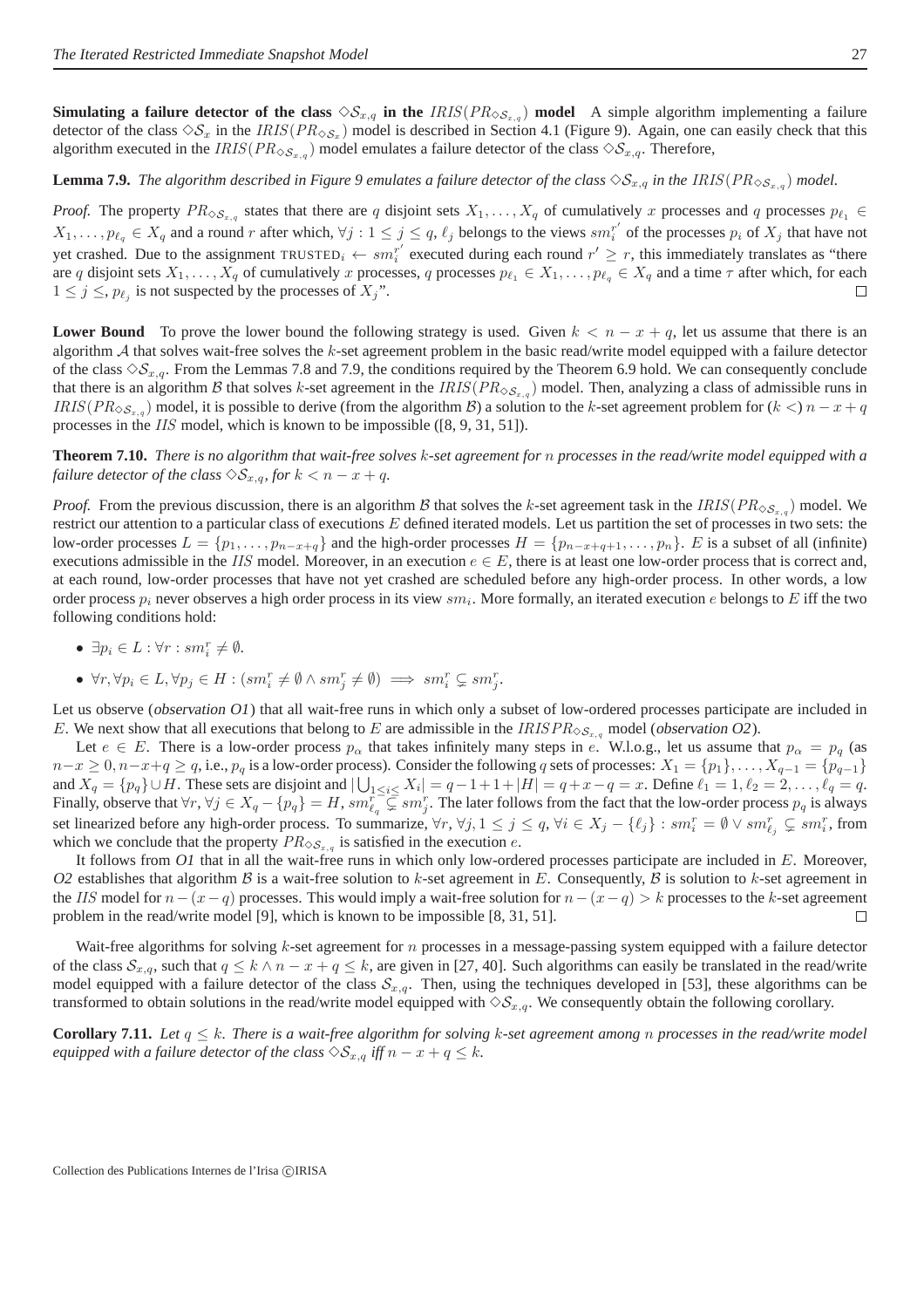## **8 Conclusion**

This paper has shown that failure detectors can be represented as schedulers in the IIS model, the aim of which is to prevent some runs from occurring. To that end, the paper has investigated the Iterated Immediate Snapshot ( $\overline{IIS}$ ) model equipped with failure detectors. First, a companion paper [47] has shown that enriching such a model with a failure detector does not increase its computational power with respect to wait-free solvable tasks. Then, given a failure detector of a class C (where C is  $\{\infty s_n\}_{1 \leq x \leq n}$ ,  $\{\Omega^z\}_{1\leq z\leq n}$ , or  $\{\Diamond \psi^y\}_{1\leq y\leq n}$ , it has shown that the power of C can be added to the iterated model as soon as its base write-snapshot primitive satisfies an additional requirement, giving rise to the Iterated Restricted Immediate Snapshot model denoted  $IRIS(PR_C)$ . The paper has then shown that, for any the three previous failure detector classes C, IRIS( $PR_C$ ) and the classical read/write model enriched with a failure detector of the class C have the same computational power.

In addition to providing a better insight on the very nature of failure detectors, the approach followed in the paper allows designing novel impossibility proofs, entirely based on an algorithmic reasoning.

#### **References**

- [1] Afek Y., Attiya H., Dolev D., Gafni E., Merritt M. and Shavit N., Atomic Snapshots of Shared Memory. *Journal of the ACM*, 40(4):873-890, 1993.
- [2] Attiya H., Bar-Noy A., Dolev D., Sharing Memory Robustly in Message Passing Systems. *Journal of the ACM,* 42(1):124-142, 1995.
- [3] Afek Y., Dolev D., Gafni E., Merritt M. and Shavit N., A Bounded First-In, First-Enabled Solution to the ℓ-Exclusion Problem. *ACM Transactions on Programming Languages and Systems*, 16(3):939-953, 1994.
- [4] Anceaume E., Fernández A., Mostéfaoui A., Neiger G. and Raynal M., A necessary and Sufficient Condition for Transforming Limited Accuracy Failure Detectors. *Journal of Computer Systems Science*, 68(1):123-133, 2004.
- [5] Awerbuch, B., Complexity of network synchronization. *Journal of the ACM,* 32:804-823, 1985.
- [6] Attiya H. and Welch J., *Distributed Computing: Fundamentals, Simulations, and Advanced Topics,* Wiley, 2004.
- [7] Borowsky E. and Gafni E., Immediate Atomic Snapshots and Fast Renaming. *Proc. 12th ACM Symposium on Principles of Distributed Computing (PODC)*, ACM Press, pp. 41-51, 1993.
- [8] Borowsky E. and Gafni E., Generalized FLP Impossibility Results for t-Resilient Asynchronous Computations. *Proc. 25th ACM Symposium on Theory of Computing (STOC)*, ACM Press, pp. 91-100, 1993.
- [9] Borowsky E. and Gafni E., A Simple Algorithmically Reasoned Characterization of Wait-free Computations. *Proc. 16th ACM Symposium on Principles of Distributed Computing (PODC)*, ACM Press, pp. 189-198, 1997.
- [10] Borowsky E., Gafni E., Lynch N. and Rajsbaum S., The BG distributed simulation algorithm. *Distributed Computing*, 14(3):127-146, 2001.
- [11] Biran, O., Moran, S., and Zaks, S., A Combinatorial Characterization of the Distributed 1-solvable Tasks. *Journal of Algorithms*, 11:420-440, 1990.
- [12] Chandra T., Toueg S., Unreliable Failure Detectors for Reliable Distributed Systems. *Journal of the ACM*, 43(2):225-267, 1996.
- [13] Chandra T., Hadzilacos V. and Toueg S., The Weakest Failure Detector for Solving Consensus. *Journal of the ACM*, 43(4):685- 722, 1996.
- [14] Chaudhuri S., More *Choices* Allow More *Faults:* Set Consensus Problems in Totally Asynchronous Systems. *Information and Computation,* 105:132-158, 1993.
- [15] Cornejo A., Rajsbaum S., Raynal M., Travers C., Failure Detectors as Schedulers (Brief Announcement). *Proc. 26th ACM Symposium on Principles of Distributed Computing (PODC)*, ACM Press, pp.308-309, 2007.
- [16] Dwork C., Lynch N., Stockmeyer L., Consensus in the Presence of Partial Synchrony, *Journal of the ACM,* 35(2):288-323, 1988.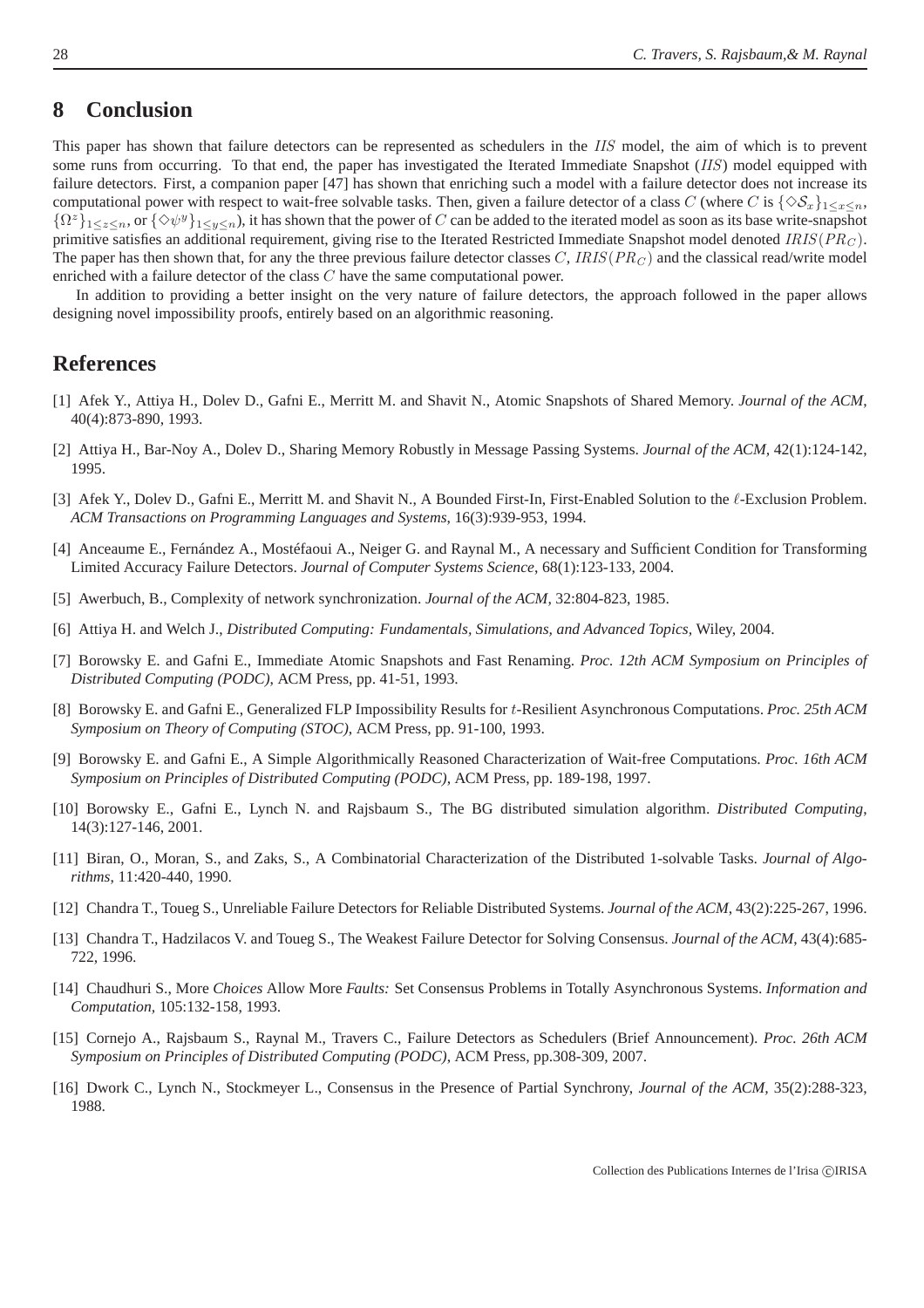- [17] Fischer M., Lynch N. and Paterson M., Impossibility of Distributed Consensus with One Faulty Process. *Journal of the ACM*, 32(2):374-382, 1985.
- [18] Fraigniaud P., Rajsbaum S. and Travers C., Locality and Checkability in Wait-free Computing *Proc. 25th International Symposium on DIStributed Computing (DISC)*, To appear, 2011.
- [19] Gafni E., Round-by-round Fault Detectors: Unifying Synchrony and Asynchrony. *Proc. 17th ACM Symposium on Principles of Distributed Computing (PODC)*, ACM Press, pp. 143-152, 1998.
- [20] Gafni E., The Extended BG-simulation and the Characterization of t-Resiliency. *Proc. 41st ACM Symposium on Theory of Computing (STOC)*, ACM Press, pp. 85-92, 2009.
- [21] Gafni E., Merritt M. and Taubenfeld G., The concurrency hierarchy and algorithms for unbounded concurrency. *Proc. 20th ACM Symposium on Principles of Distributed Computing (PODC)*, ACM Press, pp. 161-169, 2001.
- [22] Gafni E., Rajsbaum S. Recursion in Distributed Computing. *Proc. 12th Int'l Symposium Stabilization, Safety, and Security of Distributed Systems (SSS)*), Springer Verlag LNCS #6366, pp. 362-376, 2010.
- [23] Gafni E., Rajsbaum S. Distributed Programming with Tasks. *Proc. 14th Int'l Conference On Principles Of Distributed Systems (OPODIS)*, Springer Verlag LNCS #6490, pp. 205–218, 2010.
- [24] Gafni E., Rajsbaum S. and Herlihy M., Subconsensus Tasks: Renaming is Weaker than Set Agreement. *Proc. 20th Int'l Symposium on Distributed Computing (DISC)*, Springer Verlag LNCS #4167, pp.329-338, 2006.
- [25] Guerraoui R. and Schiper A., Gamma-Accurate Failure Detectors. *Proc 10th Int'l Workshop on Distributed Algorithms (WDAG)*, Springer Verlag LNCS #1151, pp. 269-286, 1996.
- [26] Herlihy M.P., Wait-Free Synchronization. *ACM Transactions on Programming Languages and Systems*, 13(1):124-149, 1991.
- [27] Herlihy M. and Penso L. D., Tight Bounds for k-Set Agreement with Limited Scope Accuracy Failure Detectors. *Distributed Computing*, 18(2):157-166, 2005.
- [28] Herlihy M., and Rajsbaum S., The topology of shared-memory adversaries. *Proc. 29th ACM Symposium on Principles of Distributed Computing (PODC)*, ACM Press, pp. 105-113, 2010.
- [29] Herlihy M., and Rajsbaum S., Concurrent Computing and Shellable Complexes. *Proc. 24th Int'l Symposium on Distributed Computing (DISC)*, Springer Verlag LNCS #6343, pp. 109-123, 2010.
- [30] Herlihy M.P., Rajsbaum S., and Tuttle M., Unifying Synchronous and Asynchronous Message-Passing Models, *Proc. 17th ACM Symposium on Principles of Distributed Computing (PODC)*, ACM Press, pp. 133-142, 1998.
- [31] Herlihy M., Shavit N., The Topological Structure of Asynchronous Computability. *Journal of the ACM*, 46(6):858-923, 1999.
- [32] Herlihy M.P. and Wing J.M., Linearizability: a Correctness Condition for Concurrent Objects. *ACM Transactions on Programming Languages and Systems*, 12(3):463-492, 1990.
- [33] Imbs D. and Raynal M., Visiting Gafni's Reduction Land: from the BG Simulation to the Extended BG Simulation. *Proc. 11th Int'l Symposium on Stabilization, Safety, and Security of Distributed Systems (SSS)*, Springer-Verlag LNCS 5873, pp. 369-383, 2009.
- [34] Imbs D. and Raynal M., The Multiplicative Power of Consensus Numbers. *Proc. 29th ACM Symposium on Principles of Distributed Computing (PODC)*, ACM Press, pp. 26-35, 2010.
- [35] Keidar I., Shraer A., Timeliness, Failure-detectors, and Consensus Performance. *Proc. 25thh ACM Symposium on Principles of Distributed Computing (PODC)*, ACM Press, pp. 169-178, 2006.
- [36] Lamport, L. and Lynch, N., Distributed Computing: Models and Methods. *Handbook of Theoretical Computer Science, Volume B: Formal Models and Semantics,*, pp. 1157-1199, 1990.
- [37] Moses Y. and Rajsbaum S., A Layered Analysis of Consensus. *SIAM Journal of Computing*, 31(4):989-1021, 2002.
- [38] Mostefaoui A., Rajsbaum S., Raynal M. and Travers C., On the Computability Power and the Robustness of Set Agreementoriented Failure Detector Classes. Distributed Computing 21(3): 201-222 (2008)